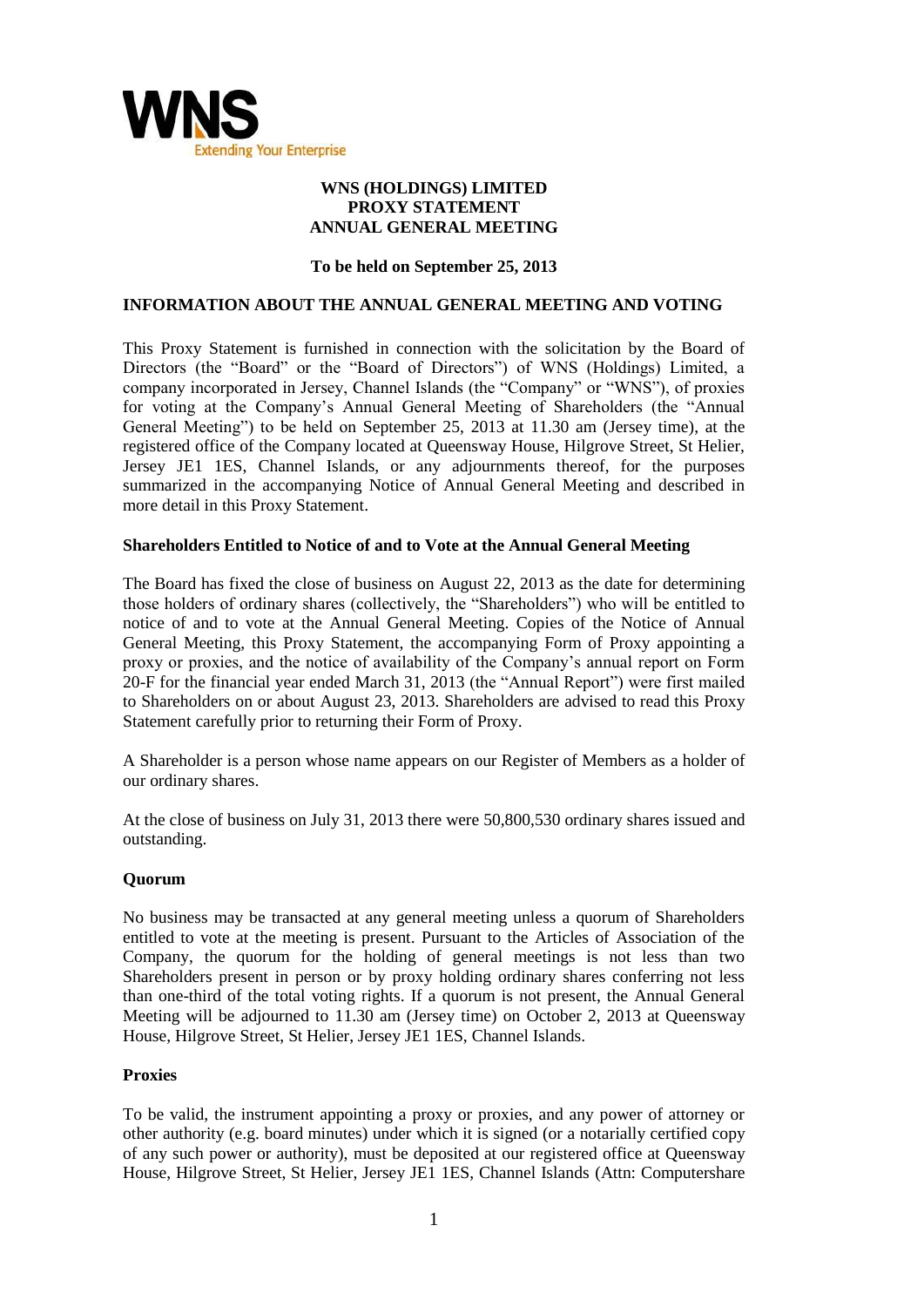Company Secretarial Services (Jersey) Limited) not less than 48 hours before the time appointed for the holding of the Annual General Meeting or any adjournment thereof or for the taking of a poll at which the proxy proposes to vote. A proxy need not be a Shareholder. Shareholders may appoint any member of the Board or any other person as their proxy. The appointment of a proxy will not prevent a Shareholder from subsequently attending and voting at the meeting in person.

A Shareholder may appoint more than one person to act as his proxy and each such person shall act as proxy for the Shareholder for the number of ordinary shares specified in the instrument appointing the person as proxy. If a Shareholder appoints more than one person to act as his proxy, each instrument appointing a proxy shall specify the number of ordinary shares held by the Shareholder for which the relevant person is appointed his proxy. Each duly appointed proxy has the same rights as the Shareholder by whom he was appointed to speak at a meeting and vote at a meeting in respect of the number of ordinary shares held by the Shareholder for which he was appointed as proxy.

A proxy may be revoked by: (i) giving the Company notice in writing deposited at our registered office at Queensway House, Hilgrove Street, St Helier, Jersey JE1 1ES, Channel Islands (Attn: Computershare Company Secretarial Services (Jersey) Limited) before the commencement of the Annual General Meeting or any adjournment thereof or for the taking of a poll at which the proxy proposes to vote; (ii) depositing a new Form of Proxy with the Company Secretary before the commencement of the Annual General Meeting or any adjournment thereof or for the taking of a poll at which the proxy proposes to vote (although it should be noted that the new form of proxy will only be a valid proxy, as opposed to being capable of revoking an earlier Form of Proxy, if deposited not less than 48 hours before the time appointed for the Annual General Meeting or any adjournment thereof or for the taking of a poll at which the proxy proposes to vote); or (iii) attending in person and voting on a poll. No instrument appointing a proxy shall be revoked by the appointing Shareholder attending and participating in a meeting, unless the appointing Shareholder votes on a poll at the meeting in respect of the ordinary shares for which the relevant proxy is appointed his proxy.

A body corporate which is a Shareholder entitled to attend and vote at the Annual General Meeting may authorize a person to act as its representative at the Annual General Meeting in respect of all or a particular number of the shares held by the Shareholder. A body corporate which is a Shareholder may appoint more than one person to act as its representative. If a body corporate which is a Shareholder appoints more than one person to act as its representative, each resolution (and each instrument of appointment) shall specify the number of shares held by the Shareholder for which the relevant person is appointed its representative. For the avoidance of doubt, a body corporate which is a Shareholder may appoint (in addition to the representatives (if any) appointed by it) any number of persons to act as its proxy at the Annual General Meeting in respect of all or a particular number of the shares held by the Shareholder. A person duly authorized to act as a representative of a body corporate which is a Shareholder shall be entitled to exercise on behalf of the Shareholder the same powers (in respect of the number of shares held by the Shareholder for which the relevant person is appointed its representative) as the Shareholder could exercise. If a Shareholder which is a body corporate appoints more than one representative (but subject to the voting instructions (if any) given by the Shareholder), no representative need cast all the votes used by him in respect of any resolution in the same way as any other representative or any proxy appointed by the Shareholder.

#### **Voting**

On a show of hands, every Shareholder present in person or by proxy shall have one vote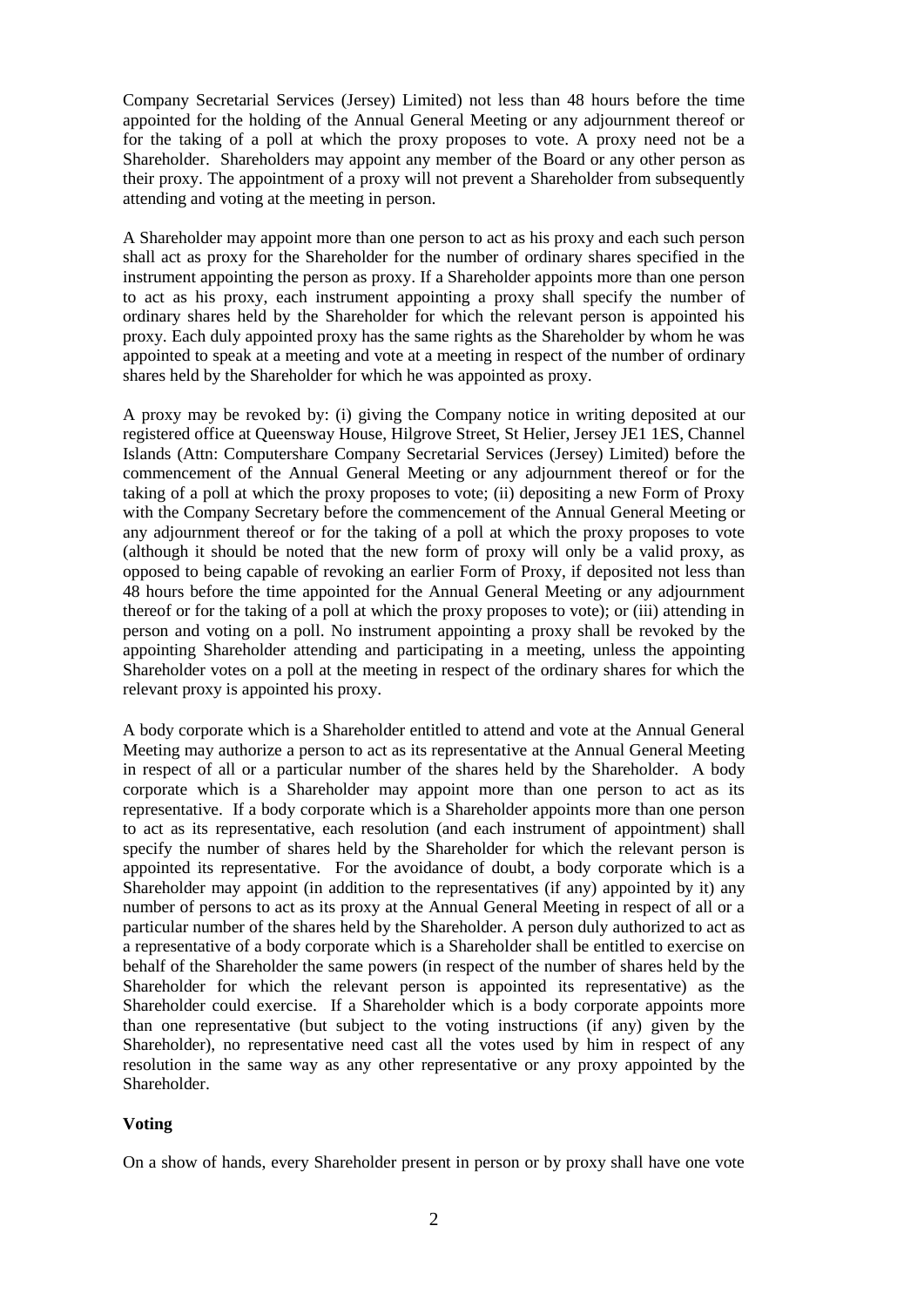and on a poll, every Shareholder present in person or by proxy shall have one vote for each ordinary share held or represented. On a poll, a Shareholder entitled to more than one vote need not use all his votes or cast all the votes he uses in the same way. A resolution put to the vote of Shareholders at the Annual General Meeting will be decided on a show of hands unless a poll is demanded by the Chairman of the Annual General Meeting or a Shareholder present in person or by proxy and entitled to vote at the Annual General Meeting. In the case of joint holders only one of them may vote and in the absence of election as to who is to vote, the vote of the holder whose name appears first in order in the Register of Members, whether in person or by proxy will be accepted to the exclusion of the votes of the other joint holders.

Ordinary shares represented by a duly executed instrument appointing a proxy or proxies that is deposited with the Company at our registered office at Queensway House, Hilgrove Street, St Helier, Jersey JE1 1ES, Channel Islands (Attn: Computershare Company Secretarial Services (Jersey) Limited), at least 48 hours before the time appointed for the Annual General Meeting, will be voted at the Annual General Meeting in accordance with Shareholders' instructions contained in the instrument.

Resolutions 1 to 8 are proposed as ordinary resolutions. On a show of hands, each of the ordinary resolutions to be proposed at the Annual General Meeting will be duly passed by the affirmative vote of a simple majority of Shareholders present in person or by proxy and voting at the Annual General Meeting. If a poll is demanded in the manner described above, each of the ordinary resolution(s) to be proposed at the Annual General Meeting for which voting by poll is demanded will be duly passed by the affirmative vote of a simple majority of votes cast at the Annual General Meeting for each ordinary share held or represented, with each Shareholder present in person or by proxy having one vote for each ordinary share held or represented. In the event of an equality of votes, whether upon a show of hands or on a poll, the Chairman of the Annual General Meeting shall not be entitled to a second or casting vote.

### **General Information**

The entire cost of the solicitation of proxies for the Annual General Meeting will be borne by WNS.

In this Proxy Statement, references to "\$" or "US\$" mean United States dollars, the legal currency of the United States.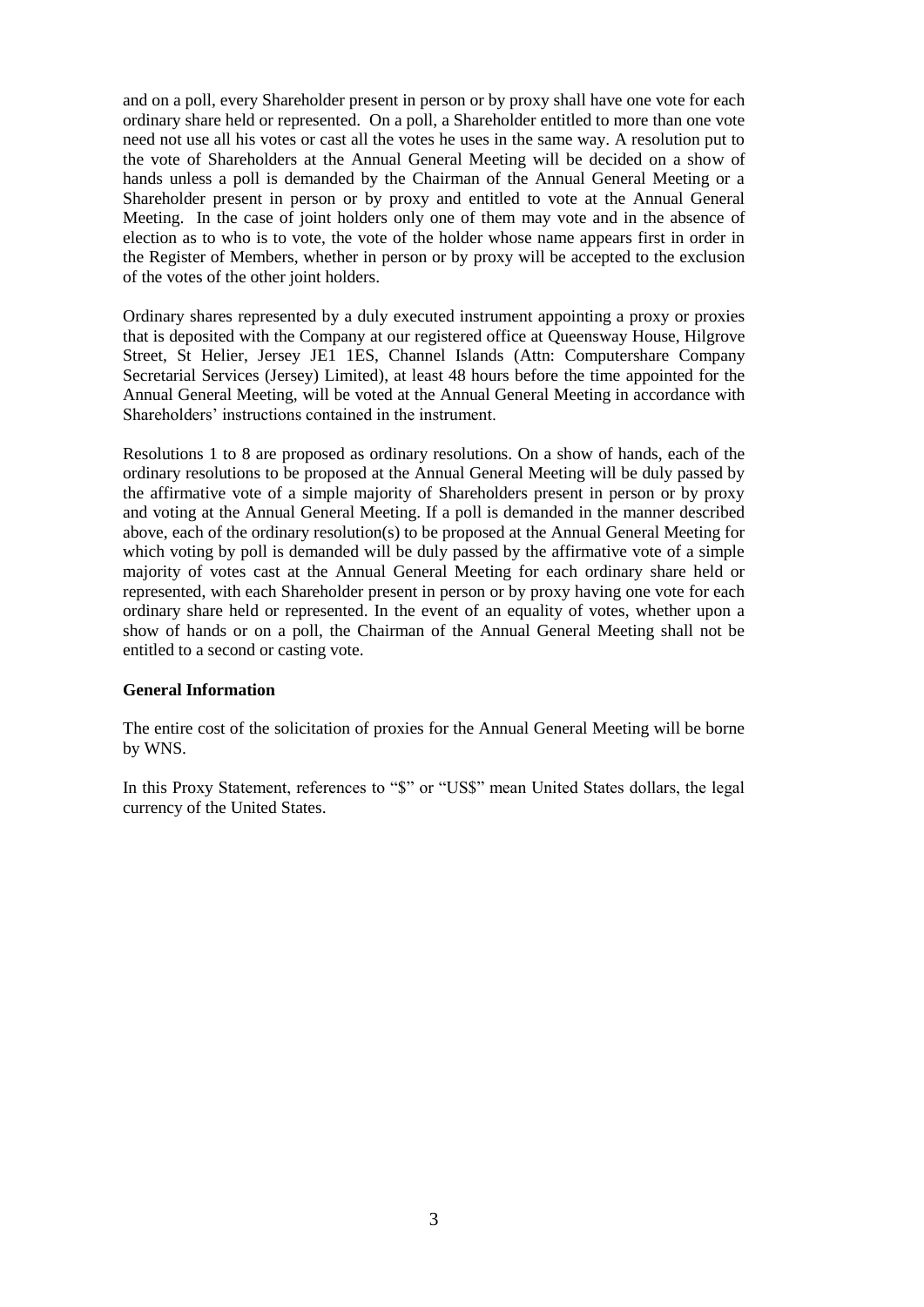# **SUMMARY OF PROPOSALS**

Shareholders will be requested to vote on the following proposals at the Annual General Meeting:

- 1. Adoption of the annual audited accounts of the Company for the financial year ended March 31, 2013, together with the auditors' report;
- 2. Re-appointment of Grant Thornton India LLP as the auditors of the Company;
- 3. Approval of auditors' remuneration for the financial year ending March 31, 2014;
- 4. Re-election of the Class I Director, Sir Anthony A. Greener;
- 5. Re-election of the Class I Director, Mr. Richard Bernays;
- 6. Re-election of the Class I Director, Mr. Adrian T. Dillon;
- 7. Approval of Directors' remuneration for the period from the Annual General Meeting until the next annual general meeting of the Company to be held in respect of the financial year ending March 31, 2014; and
- 8. The increase in the ordinary shares/American Depository Shares ("ADSs") available for grant under the Company's Second Amended and Restated 2006 Incentive Award Plan (as so amended and restated as the context requires) (the "Plan") by 2.4 million ordinary shares/ADSs and the adoption of the Company's Third Amended and Restated 2006 Incentive Award Plan, substantially in the form set out in Appendix A to this Proxy Statement, to reflect such increase be approved and adopted.

# **PROPOSAL NO. 1**

# **THAT the audited accounts of the Company for the financial year ended March 31, 2013, including the report of the auditors, be and hereby are adopted.**

A company's auditors are required by the Companies (Jersey) Law 1991 (the "Jersey Companies Act") to make a report to the company's shareholders on the accounts examined by them. The auditors' report must state whether in their opinion the accounts have been properly prepared in accordance with the law and in particular whether either a true and fair view is given or the accounts are presented fairly in all materials respects.

The Company's financial statements included in the Annual Report have been prepared in conformity with the International Financial Reporting Standards as issued by the International Accounting Standards Board and are accompanied by the auditors' report from Grant Thornton India LLP. Shareholders are requested to adopt the audited accounts of the Company for the year ended March 31, 2013, together with the auditors' report.

# **The Board recommends a vote "FOR" the adoption of the audited accounts of WNS**  for the financial year ended March 31, 2013, together with the auditors' report.

# **PROPOSAL NO. 2**

**THAT Grant Thornton India LLP be and hereby is re-appointed as the Company"s independent auditors until the next annual general meeting of the Company to be**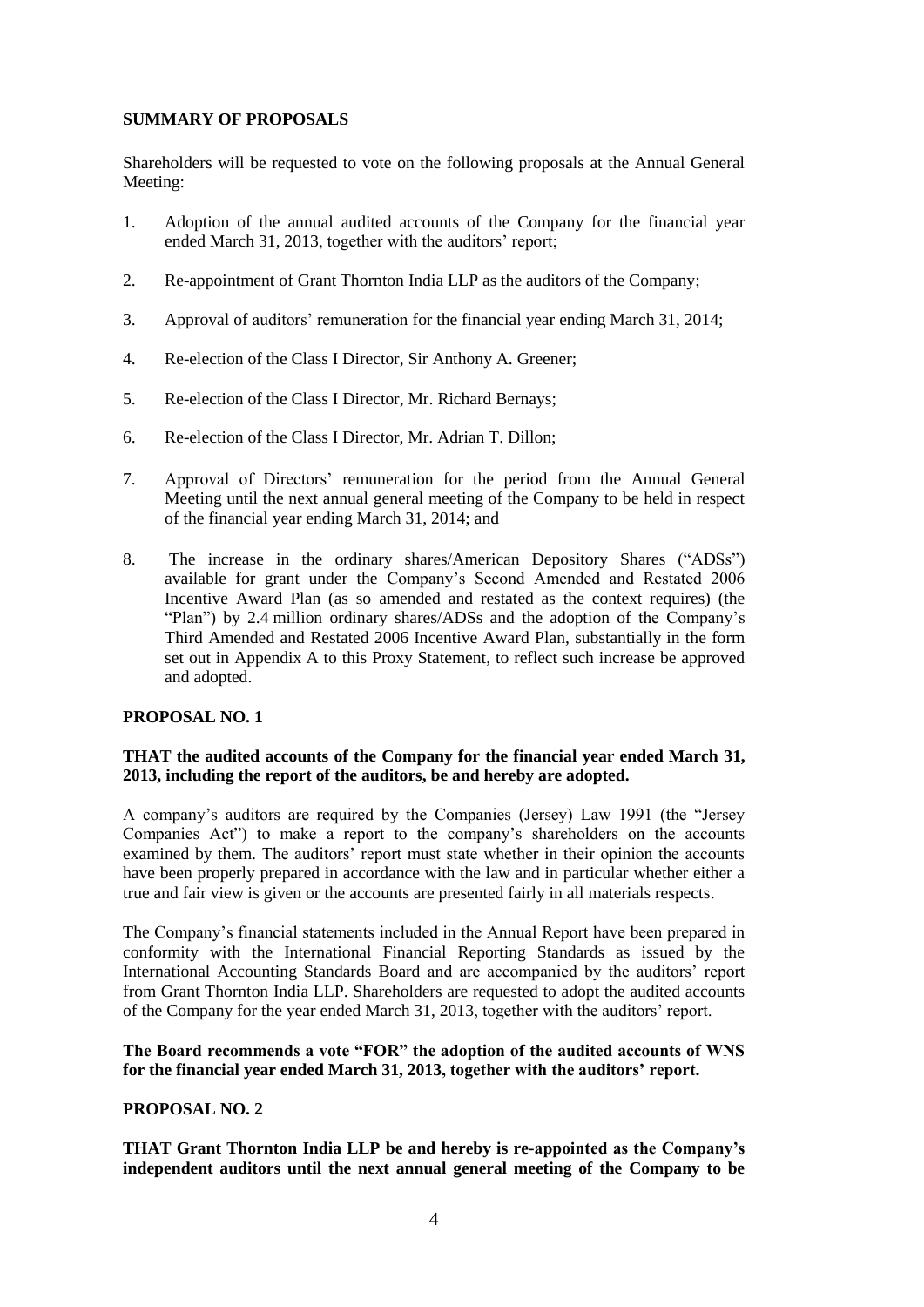### **held in respect of the financial year ending March 31, 2014.**

A public company incorporated under the laws of Jersey, Channel Islands, is required by the Jersey Companies Act at each annual general meeting to obtain shareholders' approval to appoint an auditor to hold office from the conclusion of that meeting to the conclusion of the next annual general meeting.

Shareholders are requested to approve the re-appointment of Grant Thornton India LLP as the Company's auditors in respect of the financial year ending March 31, 2014 and until the annual general meeting of the Company to be held in 2014.

**The Board, upon the recommendation of the Audit Committee of the Board, recommends a vote "FOR" a re-appointment of Grant Thornton India LLP as the Company"s auditors until the next annual general meeting of the Company to be held in respect of financial year ending March 31, 2014.**

# **PROPOSAL NO. 3**

**THAT a sum of US\$ 450,000 (excluding taxes and out of pocket expenses) be and hereby is approved as remuneration being available for the payment of audit fees to Grant Thornton India LLP as the Company"s independent auditors for their audit services to be rendered in respect of the Company"s financial statements for the financial year ending March 31, 2014 and that the Board of Directors or a committee thereof is authorized to determine the remuneration payable from time to time to the auditors during this period in accordance with this approval.** 

Under the Articles of Association of the Company, the shareholders in a general meeting fix the remuneration of the auditors. The actual level of fees to be charged by the auditors for audit services to be rendered in respect of the financial year ending March 31, 2014 is not known. Consequently, the approval of the Shareholders in a general meeting is sought for a sum of US\$ 450,000 (excluding taxes and out of pocket expenses) to be available for payment of remuneration of the auditors for audit in respect of the Company's financial statements to be rendered during the financial year ending March 31, 2014. The precise amount to be paid to the auditors for audit services, subject to a maximum fee of US\$ 450,000 (excluding taxes and out of pocket expenses), will be determined by the Board or a committee thereof. The level of fees that is approved by the Shareholders herein is based on the number and location of the Company's worldwide subsidiaries. The fees may extend to the extent any additional subsidiary that may come into being in the financial year ending March 31, 2014 and will be approved by the Board or a committee thereof followed by relevant disclosures to the shareholders in the annual report for the financial year ending March 31, 2014.

In addition to the above-mentioned remuneration for payment of audit fees for audit services to be rendered in respect of the Company's financial statements, the auditors will be paid fees for comment letters, due diligence, etc. pertaining to any merger or acquisition transactions.

**The Board upon the recommendation of the audit committee recommends a vote "FOR" the fixing of the auditors" remuneration for the audit services to be rendered in respect of the financial year ending March 31, 2014.**

#### **PROPOSAL NO. 4**

**THAT Sir Anthony A. Greener be and hereby is re-elected to hold office as a Class I Director from the date of the Annual General Meeting.**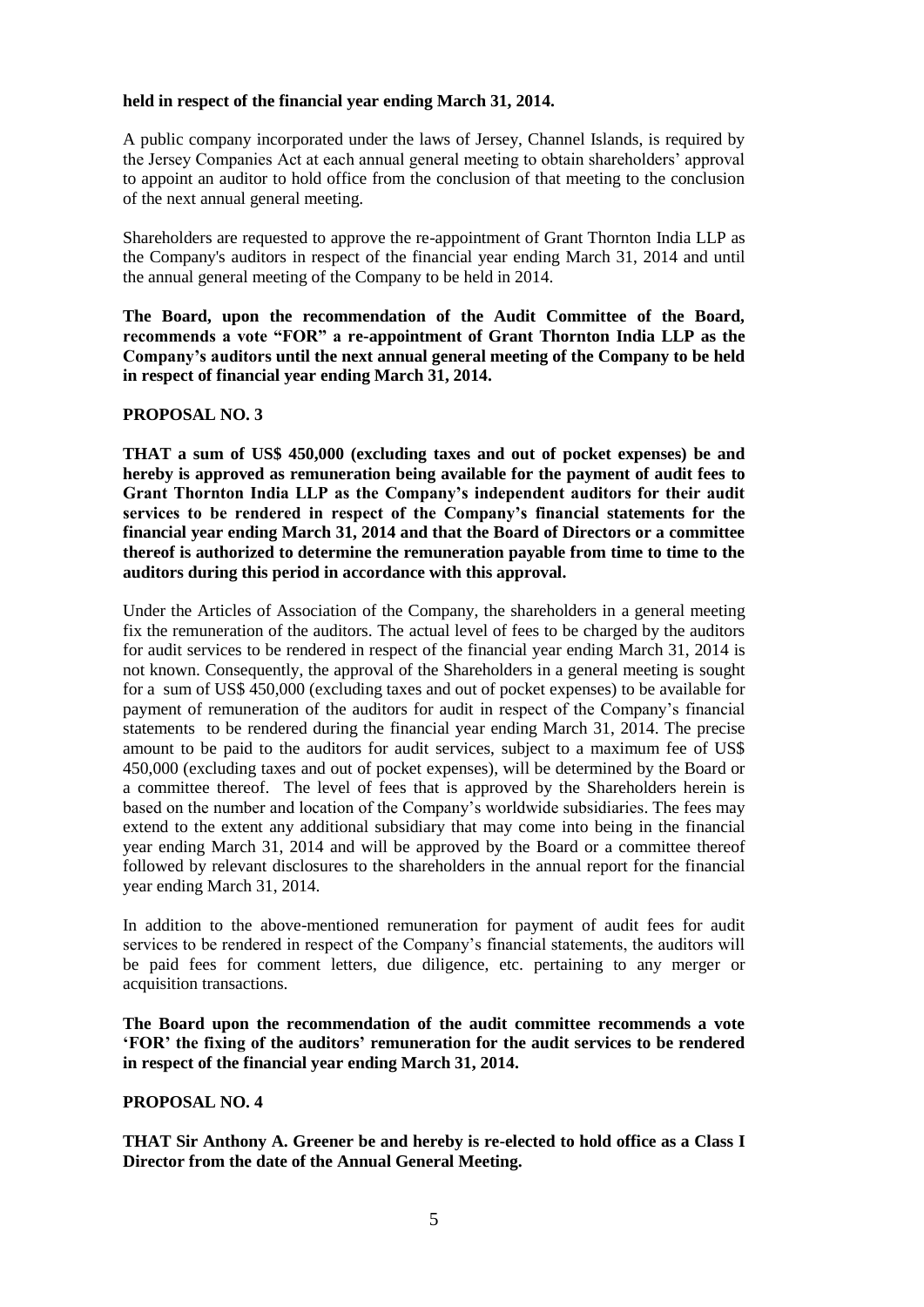Sir Anthony A. Greener is currently a Class I Director of the Company. The period of office of a Class I Director expires at this Annual General Meeting. Accordingly, it is proposed that Sir Anthony A. Greener be re-elected as a Class I Director.

The biography of Sir Anthony Greener and a complete listing of all our Directors are provided in this Proxy Statement.

### **The Board recommends a vote "FOR" the re-election of Sir Anthony A. Greener to the Board of Directors.**

### **PROPOSAL NO. 5**

### **THAT Mr. Richard Bernays be and hereby is re-elected to hold office as a Class I Director from the date of the Annual General Meeting**

Mr. Richard Bernays is currently a Class I Director of the Company. The period of office of a Class I Director expires at this Annual General Meeting. Accordingly, it is proposed that Mr. Richard Bernays be re-elected as a Class I Director.

The biography of Mr. Richard Bernays and a complete listing of all our Directors are provided in this Proxy Statement.

**The Board recommends a vote "FOR" the re-election of Mr. Richard Bernays to the Board of Directors.** 

### **PROPOSAL NO. 6**

### **THAT Mr. Adrian T. Dillon be and hereby is re-elected to hold office as a Class I Director from the date of the Annual General Meeting**

Mr. Adrian T. Dillon is currently a Class I Director of the Company. The period of office of a Class I Director expires at this Annual General Meeting. Accordingly, it is proposed that Mr. Adrian T. Dillon be re-elected as a Class I Director.

The biography of Mr. Adrian T. Dillon and a complete listing of all our Directors are provided in this Proxy Statement.

### **The Board recommends a vote "FOR" the re-election of Mr. Adrian T. Dillon to the Board of Directors.**

#### **PROPOSAL NO. 7**

#### **THAT:**

**(a) an aggregate sum of US\$ 3 million be and hereby is approved as being available for the payment of remuneration and other benefits (excluding any charges incurred in connection with exercising issued and outstanding awards and any costs related to making of awards of options and restricted share units referred to in (b) below) to the Directors of the Company, to be applied as the Directors may decide in their discretion, for the period from the Annual General Meeting until the next annual general meeting of the Company to be held in respect of the financial year ending March 31, 2014 in accordance with the Company"s compensation objectives and assessment process set out in the section "Compensation Discussion and Analysis" as disclosed in this Proxy Statement; and**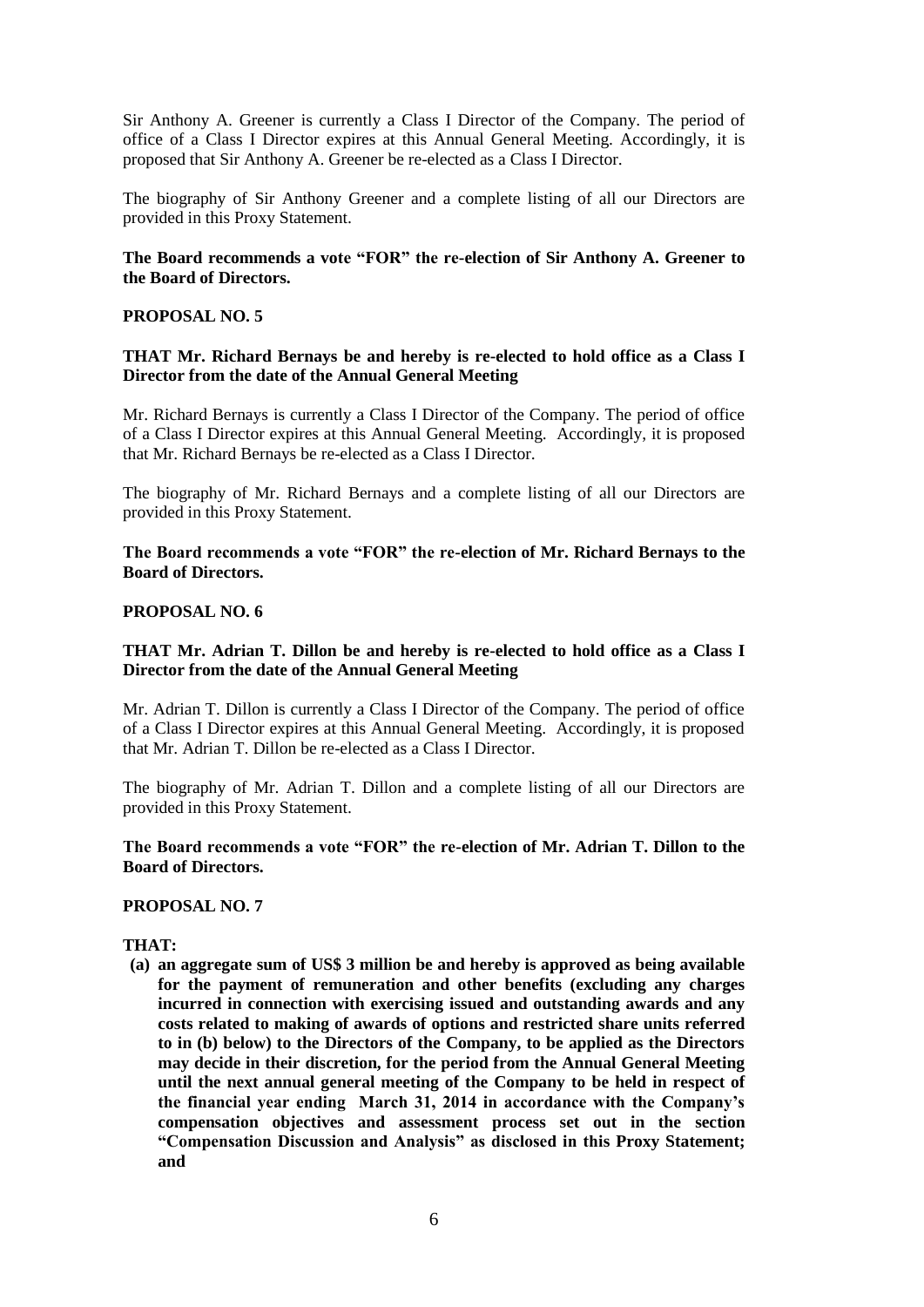**(b) as a further part of the Directors" remuneration, the making of awards of options and restricted share units ("Awards") under the Plan to Directors by the Board of Directors or a committee thereof in its discretion for the period from the Annual General Meeting until the next annual general meeting of the Company to be held in respect of the financial year ending March 31, 2014 be and hereby is approved, provided that the maximum aggregate number of ordinary shares in the capital of the Company that may be issued or transferred pursuant to any Awards made or to be made to the Directors pursuant to the Plan is limited to the maximum number of ordinary shares available for such purpose under the said Plan.** 

In accordance with Article 102 of the Articles of Association of the Company, the Company is requesting Shareholders' approval for an aggregate sum of US\$ 3 million to be available for the payment of remuneration and other benefits (excluding any charges incurred in connection with exercising issued and outstanding awards and any costs related to making of awards of options and restricted share units pursuant to the Plan). The remuneration and other benefits shall be apportioned amongst the Directors in accordance with the Company's compensation objectives and assessment process set out in the section "Compensation Discussion and Analysis" as disclosed in this Proxy Statement.

Further, as part of the Directors' remuneration, the Company is also requesting for Awards to be granted by the Board of Directors or a committee thereof in its discretion (subject to the maximum number of ordinary shares available for such purpose under the said Plan) in accordance with the Plan to the Directors of the Company for the period from the Annual General Meeting until the next annual general meeting of the Company to be held in respect of the financial year ending March 31, 2014. The aggregate sum of remuneration and other benefits (excluding any charges incurred in connection with exercising issued and outstanding awards and any costs related to making of awards of options and restricted share units pursuant to the Plan) paid to the Directors for their services rendered during the financial year ended March 31, 2013 was US\$ 1.75 million. Our Directors were granted 62,327 restricted share units during the financial year ended March 31, 2013.

**The Board recommends a vote "FOR" the approval of (a) a maximum sum of US\$3 million as being available for the payment of Directors" remuneration and other benefits (excluding any charges incurred in connection with exercising issued and outstanding awards and any costs related to making of awards of options and restricted share units referred to in (b)); and (b) the making of Awards under the Plan to Directors by the Board of Directors or a committee thereof in its discretion (subject to the maximum number of ordinary shares available for such purpose under the said Plan) for the period from the Annual General Meeting until the next annual general meeting of the Company to be held in respect of the financial year ending March 31, 2014.** 

#### **PROPOSAL NO. 8**

**THAT, the increase in the ordinary shares/ADSs available for grant under the Plan by 2.4 million ordinary shares/ADSs and the Company"s Third Amended and Restated 2006 Incentive Award Plan, substantially in the form set out in Appendix A to this Proxy Statement, to reflect such increase be approved and adopted.**

The Company's shareholders have previously authorized the issuance under the Plan of up to a total of 6,200,000 ordinary shares/ADSs, subject to specified adjustments under the Plan. The Board of Directors believes that in order to successfully attract and retain the best possible talent, the Company must continue to offer a competitive equity incentive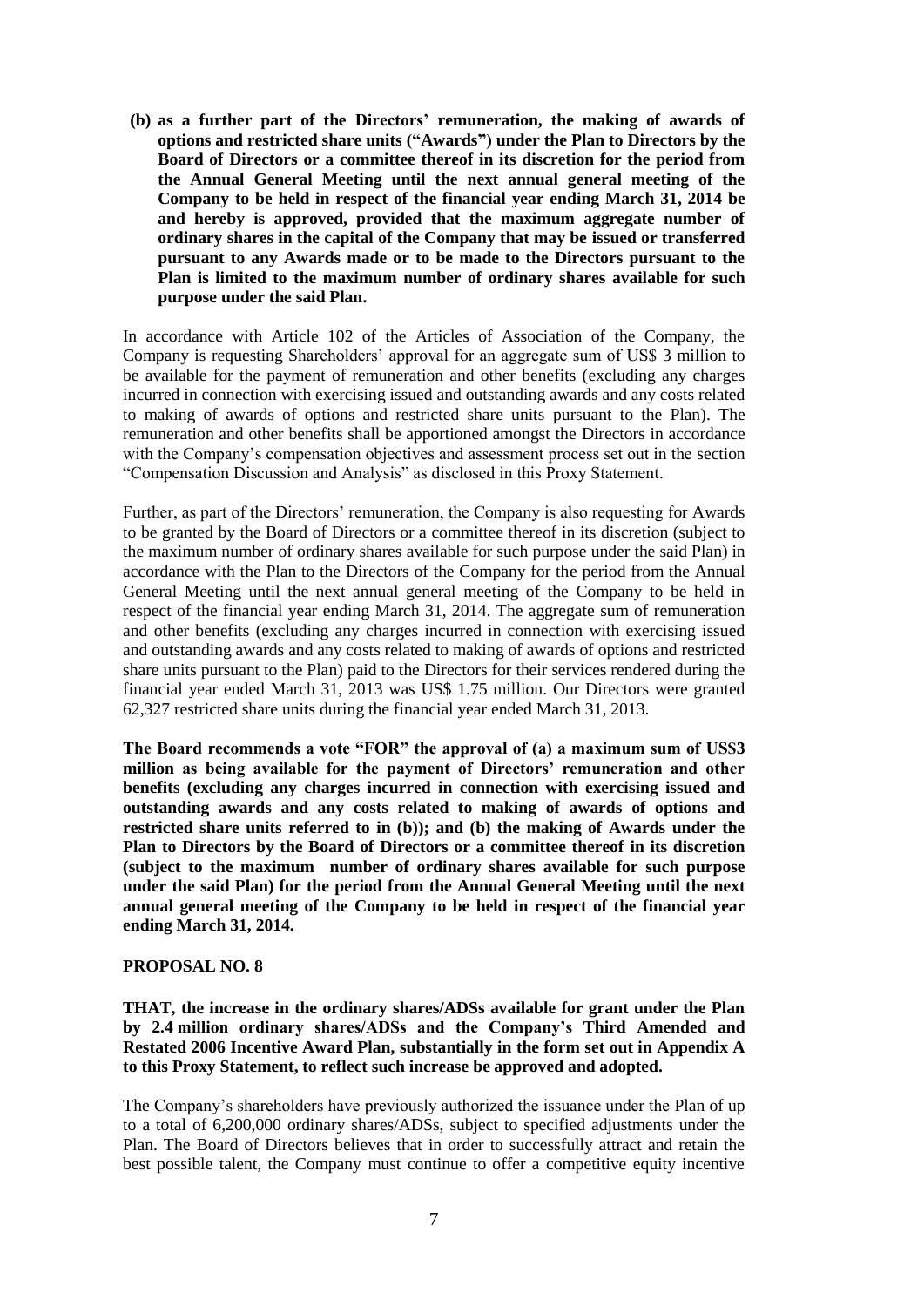program. As of July 31, 2013, approximately 936,472 ordinary shares/ADSs remained available for future grant of awards under the Plan. The Board of Directors believes the number of ordinary shares/ADSs that remain available for future grant under the Plan is insufficient to meet the Company's anticipated needs. Therefore the Board of Directors approved, subject to Shareholders' approval, the Third Amended and Restated 2006 Incentive Award Plan that includes an amendment to increase the number of ordinary shares/ADSs available for grant under the Plan by 2,400,000 ordinary shares/ADSs to a total of 8,600,000 ordinary shares/ADSs, subject to specified adjustments under the Plan.

The increased number of ordinary shares/ADSs available for grant under the Third Amended and Restated 2006 Incentive Award Plan is expected to meet the Company's anticipated needs over the next three years. The amount and timing of awards granted under the Plan are determined by the plan administrator.

The amendment included in the Third Amended and Restated 2006 Incentive Award Plan to increase the number of ordinary shares/ADSs available for grant by 2,400,000 ordinary shares/ADSs requires Shareholders' approval pursuant to Article 14.1 of the Plan and Rule 303A.08 of the NYSE Listing Manual. The Plan also includes the amendment to delete the references to the Warburg Pincus (WP) and WP entities in view of WP and WP entities having divested of their shareholding in the Company effective February 2013.

The following summary of the Plan is qualified in its entirety by the specific language of the Plan, which appears as Appendix A to the proxy statement included as Exhibit 99.3 to the Company's report on Form 6-K submitted to the Securities and Exchange Commission on August 12, 2011 and incorporated herein by reference.

#### *Summary of the Plan*

The purpose of the Plan is to promote the success and enhance the value of the Company by linking the personal interests of the directors, employees and consultants of the Company and its subsidiaries to those of its shareholders and by providing these individuals with an incentive for outstanding performance. The Plan is further intended to provide the Company with the ability to motivate attract and retain the services of these individuals.

*Shares Available for Awards.* Subject to certain adjustments set forth in the Plan, the maximum number of shares that may be issued or awarded under the Plan is equal to the sum of  $(x)$  6,200,000 shares,  $(y)$  any shares that remain available for issuance under the 2002 Stock Incentive Plan, and (z) any shares subject to awards under the 2002 Stock Incentive Plan which terminate, expire or lapse for any reason or are settled in cash on or after the effective date of the Original Plan (the "Effective Date"). The Company is seeking Shareholders' approval to amend and restate the Plan to increase the number of shares available for grant under the Plan by 2,400,000 shares to 8,600,000 shares, subject to the aforementioned adjustments.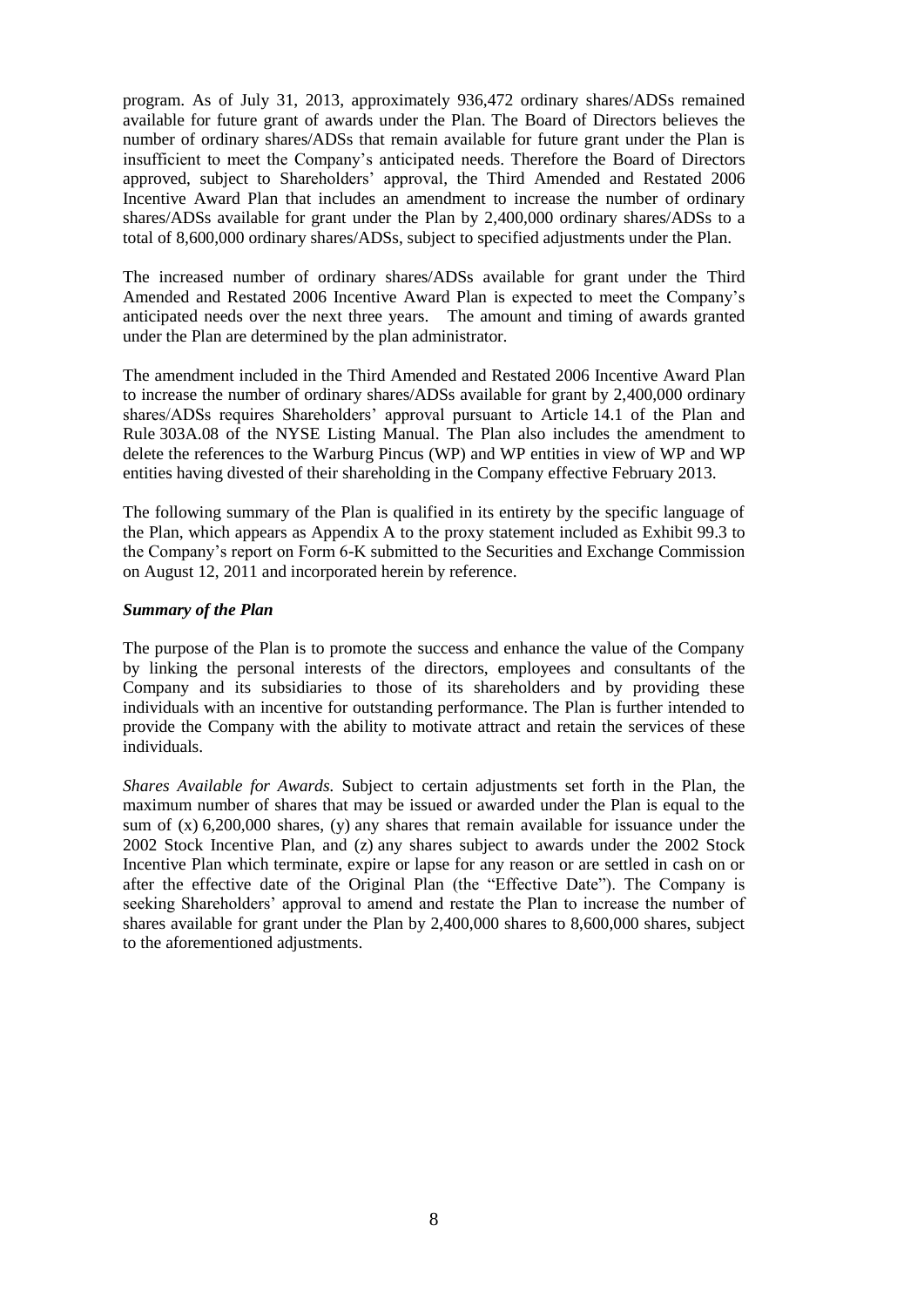The maximum number of shares which may be subject to awards granted to any one participant during any calendar year is 500,000 shares and the maximum amount that may be paid to a participant in cash during any calendar year with respect to cash-based awards is \$10,000,000. To the extent that an award terminates or is settled in cash, any shares subject to the award will again be available for the grant. Any shares tendered or withheld to satisfy the grant or exercise price or tax withholding obligation with respect to any award will not be available for subsequent grant. Except as described below with respect to independent directors, no determination has been made as to the types or amounts of awards that will be granted to specific individuals pursuant to the Plan.

*Administration.* The Plan is administered by our board of directors, which may delegate its authority to a committee. The Company anticipates that the compensation committee of its board of directors will administer the Plan, except that its board of directors will administer the plan with respect to awards granted to its independent directors. The plan administrator will determine eligibility, the types and sizes of awards, the price and timing of awards and the acceleration or waiver of any vesting restriction, provided that the plan administrator will not have the authority to accelerate vesting or waive the forfeiture of any performance-based awards.

*Eligibility.* The Company's employees, consultants and directors and those of its subsidiaries are eligible to be granted awards, except that only employees of the Company and its qualifying corporate subsidiaries are eligible to be granted options that are intended to qualify as "incentive stock options" under Section 422 of the Code.

*Awards*

- *Options.* The plan administrator may grant options on shares. The per share option exercise price of all options granted pursuant to the Plan will not be less than 100% of the fair market value of a share on the date of grant. No incentive stock option may be granted to a grantee who owns more than 10% of the Company's outstanding shares unless the exercise price is at least 110% of the fair market value of a share on the date of grant. To the extent that the aggregate fair market value of the shares subject to an incentive stock option become exercisable for the first time by any optionee during any calendar year exceeds \$100,000, such excess will be treated as a non-qualified option. The plan administrator will determine the methods of payment of the exercise price of an option, which may include cash, shares or other property acceptable to the plan administrator (and may involve a cashless exercise of the option). The plan administrator shall designate in the award agreement evidencing each stock option grant whether such stock option shall be exercisable for shares or ADSs. The award agreement may, in the sole discretion of the plan administrator, permit the optionee to elect, at the time of exercise, whether to receive shares or ADSs in respect of the exercised stock option or a portion thereof. The term of options granted under the Plan may not exceed ten years from the date of grant. However, the term of an incentive stock option granted to a person who owns more than 10% of the Company's outstanding shares on the date of grant may not exceed five years. Under the Plan, the number of awards to be granted to the Company's independent directors will be determined by its board of directors or its compensation committee.
- *Restricted Shares.* The plan administrator may grant shares subject to various  $\bullet$ restrictions, including restrictions on transferability, limitations on the right to vote and/or limitations on the right to receive dividends.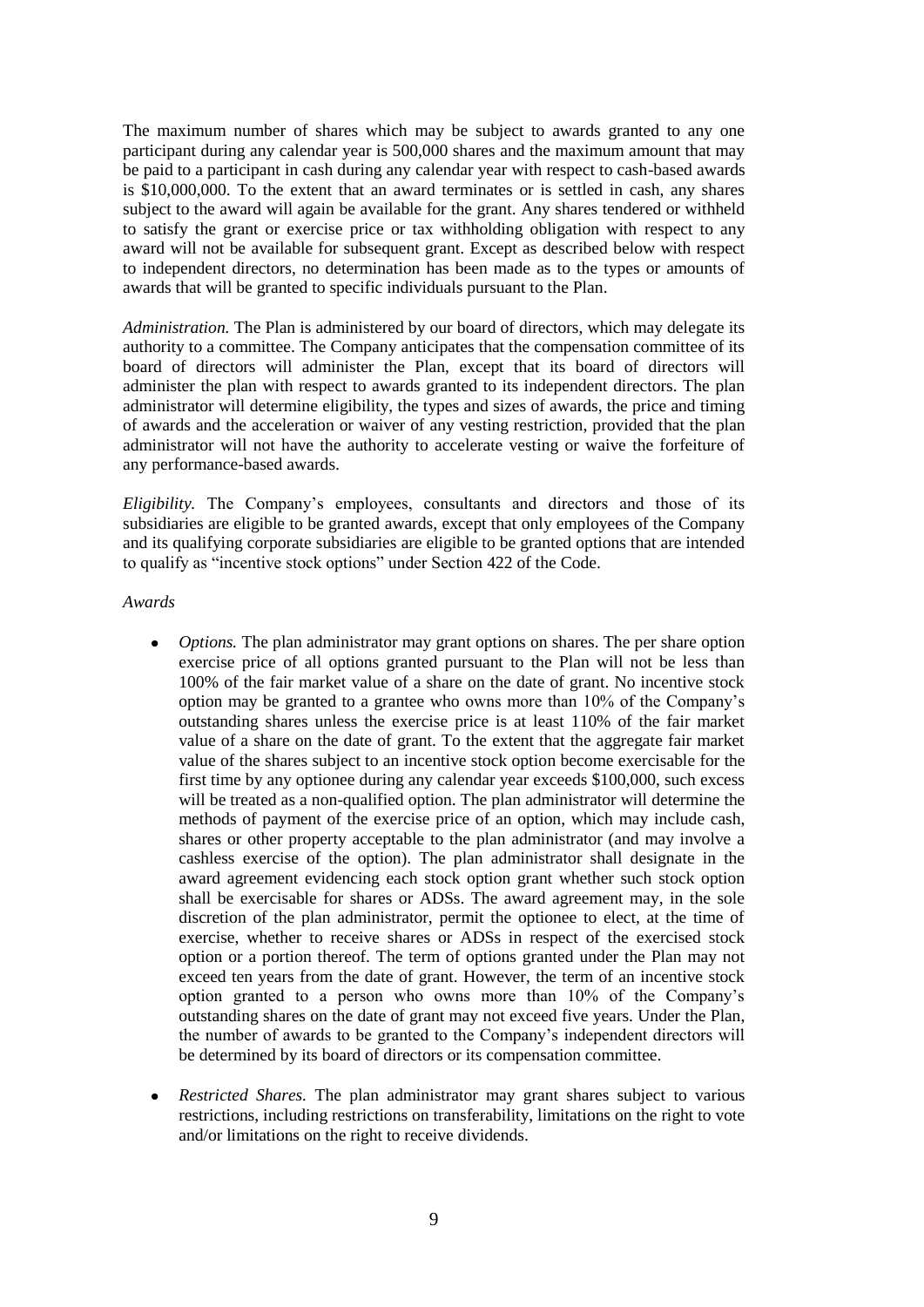- *Share Appreciation Rights.* The plan administrator may grant share appreciation rights representing the right to receive payment of an amount equal to the excess of the fair market value of a share on the date of exercise over the fair market value of a share on the date of grant. The term of share appreciation rights granted may not exceed ten years from the date of grant. The plan administrator may elect to pay share appreciation rights in cash, in shares or in a combination of cash and shares.
- *Performance Shares and Performance Shares Units.* The plan administrator may grant awards of performance shares denominated in a number of shares and/or awards of performance share units denominated in unit equivalents of shares and/or units of value, including dollar value of shares. These awards may be linked to performance criteria measured over performance periods as determined by the plan administrator.
- *Share Payments.* The plan administrator may grant share payments, including  $\bullet$ payments in the form of shares or options or other rights to purchase shares. Share payments may be based upon specific performance criteria determined by the plan administrator on the date such share payments are made or on any date thereafter.
- *Deferred Shares.* The plan administrator may grant awards of deferred shares  $\bullet$ linked to performance criteria determined by the plan administrator. Shares underlying deferred share awards will not be issued until the deferred share awards have vested, pursuant to a vesting schedule or upon the satisfaction of any vesting conditions or performance criteria set by the plan administrator. Recipients of deferred share awards generally will have no rights as shareholders with respect to such deferred shares until the shares underlying the deferred share awards have been issued.
- *Restricted Share Units.* The plan administrator may grant restricted share units,  $\bullet$ subject to various vesting conditions. On the maturity date, we will transfer to the participant one unrestricted, fully transferable share for each vested restricted share unit scheduled to be paid out on such date. The plan administrator will specify the purchase price, if any, to be paid by the participant for such shares.
- *Performance Bonus Awards.* The plan administrator may grant a cash bonus  $\bullet$ payable upon the attainment of performance goals based on performance criteria and measured over a performance period determined appropriate by the plan administrator. Any such cash bonus paid to a "covered employee" within the meaning of Section 162(m) of the Code may be a performance-based award as described below.
- *Performance-Based Awards.* The plan administrator may grant awards other than  $\bullet$ options and share appreciation rights to employees who are or may be "covered employees," as defined in Section 162(m) of the Code, that are intended to be performance-based awards within the meaning of Section 162(m) of the Code in order to preserve the deductibility of these awards for federal income tax purposes. Participants are only entitled to receive payment for performance-based awards for any given performance period to the extent that pre-established performance goals set by the plan administrator for the period are satisfied. The plan administrator will determine the type of performance-based awards to be granted, the performance period and the performance goals. Generally, a participant will have to be employed by the Company on the date the performance-based award is paid to be eligible for a performance-based award for any period.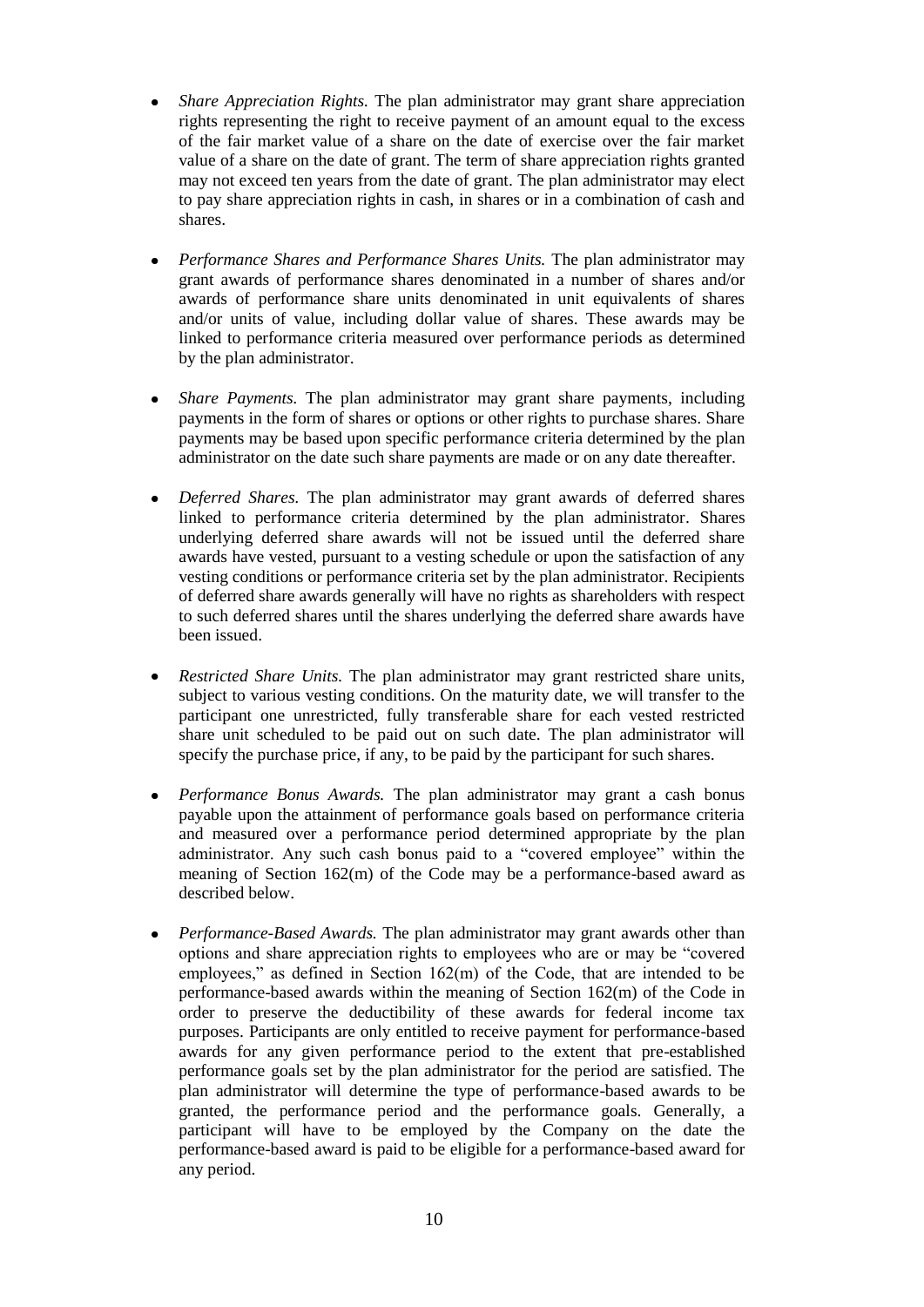*Adjustments.* In the event of certain changes in the Company's capitalization, the plan administrator has broad discretion to adjust awards, including without limitation, (i) the aggregate number and type of shares that may be issued under the Plan, (ii) the terms and conditions of any outstanding awards, and (iii) the grant or exercise price per share for any outstanding awards under such plan to account for such changes. The plan administrator also has the authority to cash out, terminate or provide for the assumption or substitution of outstanding awards in the event of a corporate transaction.

*Change in Control.* In the event of a change in control of the Company in which outstanding awards are not assumed by the successor, such awards will generally become fully exercisable and all forfeiture restrictions on such awards will lapse. Upon, or in anticipation of, a change in control, the plan administrator may cause any awards outstanding to terminate at a specific time in the future and give each participant the right to exercise such awards during such period of time as the plan administrator, in its sole discretion, determines.

*Vesting of Full Value Awards.* Full value awards (generally, any award other than an option or share appreciation right) will vest over a period of at least three years (or, in the case of vesting based upon attainment of certain performance goals, over a period of at least one year). However, full value awards that result in the issuance of an aggregate of up to 5% to the total issuable shares under the Plan may be granted without any minimum vesting periods. In addition, full value awards may vest on an accelerated basis in the event of a participant's death, disability, or retirement, or in the event of our change in control or other special circumstances.

*Non-transferability.* Awards granted under the Plan are generally not transferable.

*Termination or Amendment.* Unless terminated earlier, the Plan will remain in effect for a period of ten years from the Effective Date, after which no award may be granted under the Plan. With the approval of the Company's board of directors, the plan administrator may terminate or amend the Plan at any time. However, shareholder approval will be required for any amendment (i) to the extent required by applicable law, regulation or stock exchange rule, (ii) to increase the number of shares available under Plan, (iii) to permit the grant of options or share appreciation rights with an exercise price below fair market value on the date of grant, (iv) to extend the exercise period for an option or share appreciation right beyond ten years from the date of grant, or (v) that results in a material increase in benefits or a change in eligibility requirements. Any amendment or termination must not materially adversely affect any participant without such participant's consent.

*Outstanding Awards.* As at July 31, 2013, options or Restricted Share Units ("RSUs") to purchase an aggregate of 3,526,868 ordinary shares were outstanding, out of which options or RSUs to purchase 1,291,076 ordinary shares were held by all our directors and executive officers as a group. The exercise prices of these options range from \$15.32 to \$35.30 and the expiration dates of these options range from July 24, 2016 to May 15, 2023. The weighted average grant date fair value of RSUs granted during fiscal 2013, 2012 and 2011 were \$10.93, \$10.80 and \$9.09 per ADS, respectively. There is no purchase price for the RSUs.

**The Board recommends a vote "FOR" the approval of the increase in ordinary shares/ADSs available for grant under the Plan by 2.4 million ordinary shares/ADSs and the adoption of the Company"s Third Amended and Restated 2006 Incentive Award Plan substantially in the form set out in Appendix A to this Proxy Statement to reflect such increase.**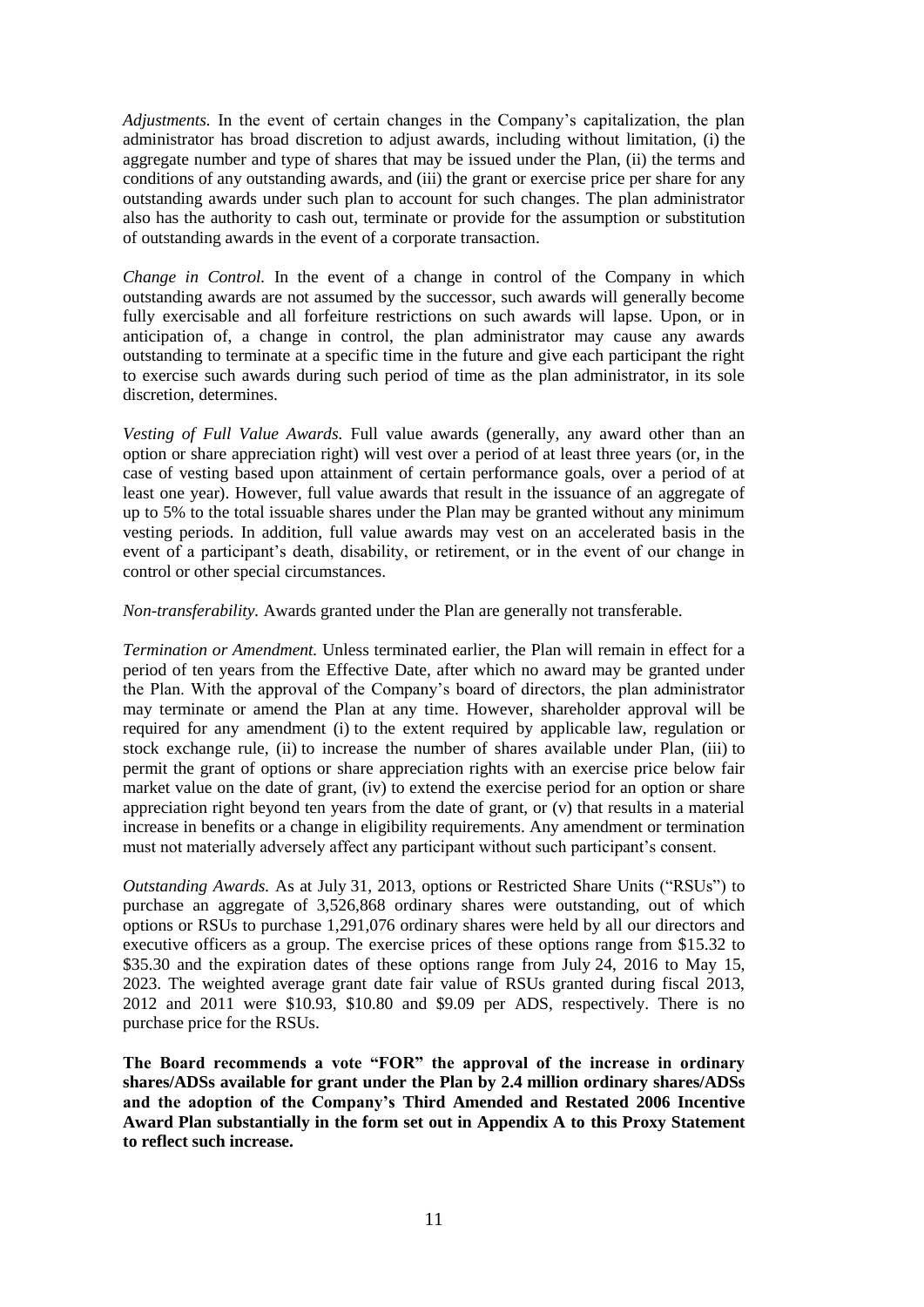# **OTHER BUSINESS**

The Board does not presently intend to bring any other business before the Annual General Meeting, and so far as is known to the Board, no matters will be brought before the Annual General Meeting except as is specified in this Proxy Statement. As to any business that may properly come before the Annual General Meeting, however, it is intended that proxies, in the form enclosed, will be voted in respect thereof in accordance with the judgment of those persons voting such proxies.

# **INCORPORATION BY REFERENCE**

The Securities and Exchange Commission (the "Commission") allows the Company to "incorporate by reference" into this Proxy Statement the information in documents the Company files with or submits to the SEC. This means that the Company can disclose important information to you by referring you to those documents. Each document incorporated by reference is current only as of the date of such document, and the incorporation by reference of such documents shall not create any implication that there has been no change in the Company's affairs since the date thereof or that the information contained therein is current as of any time subsequent to its date. The information incorporated by reference is considered to be a part of this Proxy Statement and should be read with the same care. When the Company updates the information contained in documents that have been incorporated by reference by making future filings with the SEC, the information incorporated by reference in this Proxy Statement is considered to be automatically updated and superseded. In other words, in the case of a conflict or inconsistency between information contained in this Proxy Statement and information incorporated by reference into this Proxy Statement, you should rely on the information contained in the document that was filed later. The Company incorporates by reference the documents listed below and any future filings or submissions that it makes with the Commission (except for our future submissions on Form 6-K which will only be incorporated by reference into this document if it states in such submissions that they are being incorporated by reference into this Proxy Statement) after the date of this Proxy Statement and before the date of this Annual General Meeting:

- 1. The Company's annual report on Form 20-F (File No. 001-32945) for the fiscal year ended March 31, 2013 filed with the Commission on May 2, 2013;
- 2. The Company's report on Form 6-K (File No. 001-32945), containing its unaudited condensed consolidated financial statements as of June 30, 2013 and for the three months ended June 30, 2013 and 2012, submitted to the Commission on July 19, 2013; and
- 3. Appendix A of Exhibit 99.3 to the Company's report on Form 6-K (File No. 001- 32945), containing a form of the Plan, submitted to the SEC on August 12, 2011.

The Company will provide, without charge, at the written or oral request of anyone, including any beneficial owner, to whom this Proxy Statement is delivered, copies of the documents incorporated by reference in this Proxy Statement, other than exhibits to those documents which are not specifically incorporated by reference. Requests should be directed to: WNS (Holdings) Limited, Gate 4, Godrej & Boyce Complex, Pirojshanagar, Vikhroli (W), Mumbai 400 079, India, Attention: Ronald D'Mello; telephone number: +91 22 40952633.

The Company's filings with the Commission are available to the public over the Internet at the Commission's website at http://www.sec.gov. You also may read and copy any document that the Company files with the Commission at the Commission's public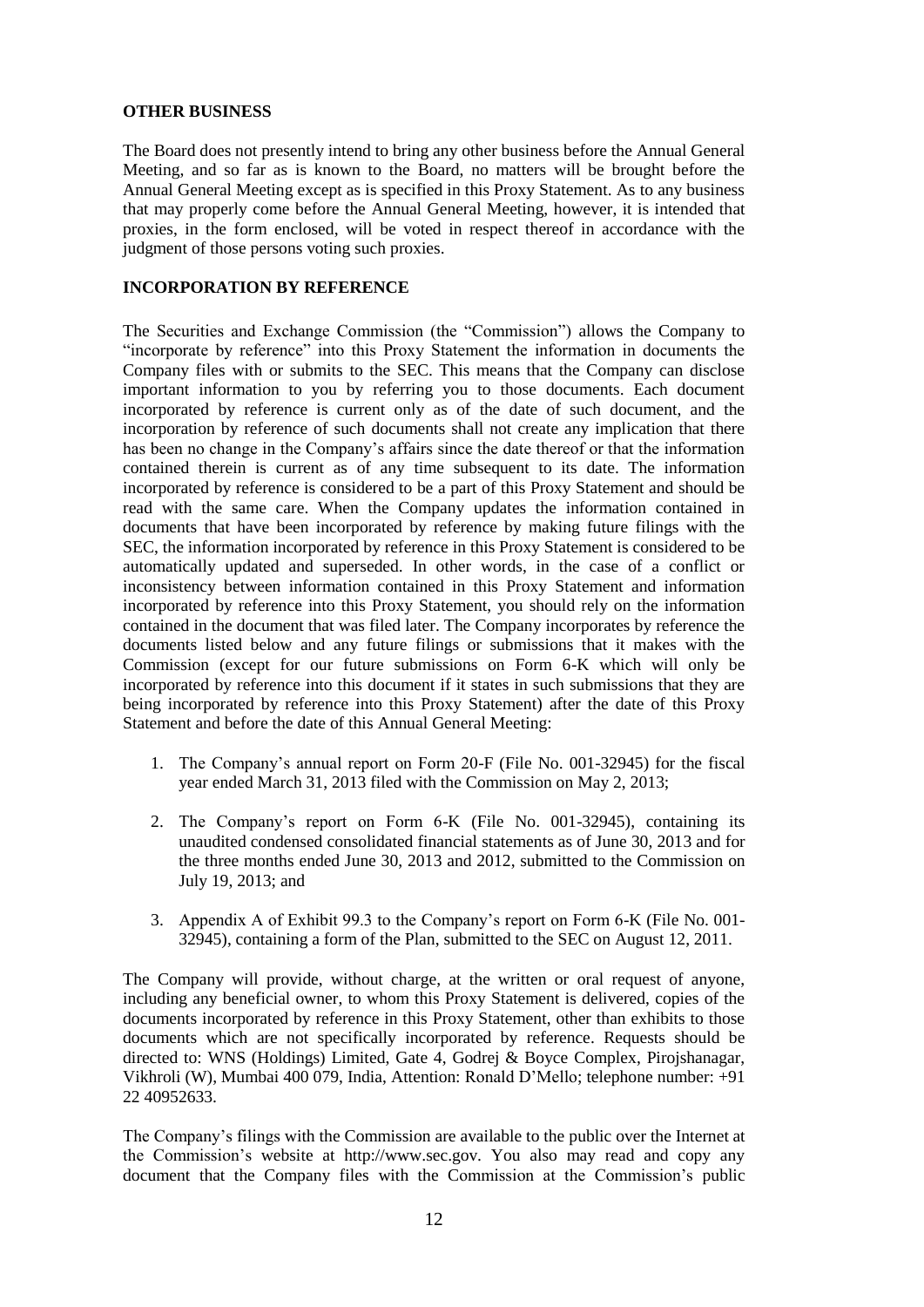reference room in Washington, D.C. Please call the Commission at 1-800-732-0330 for further information about the public reference room.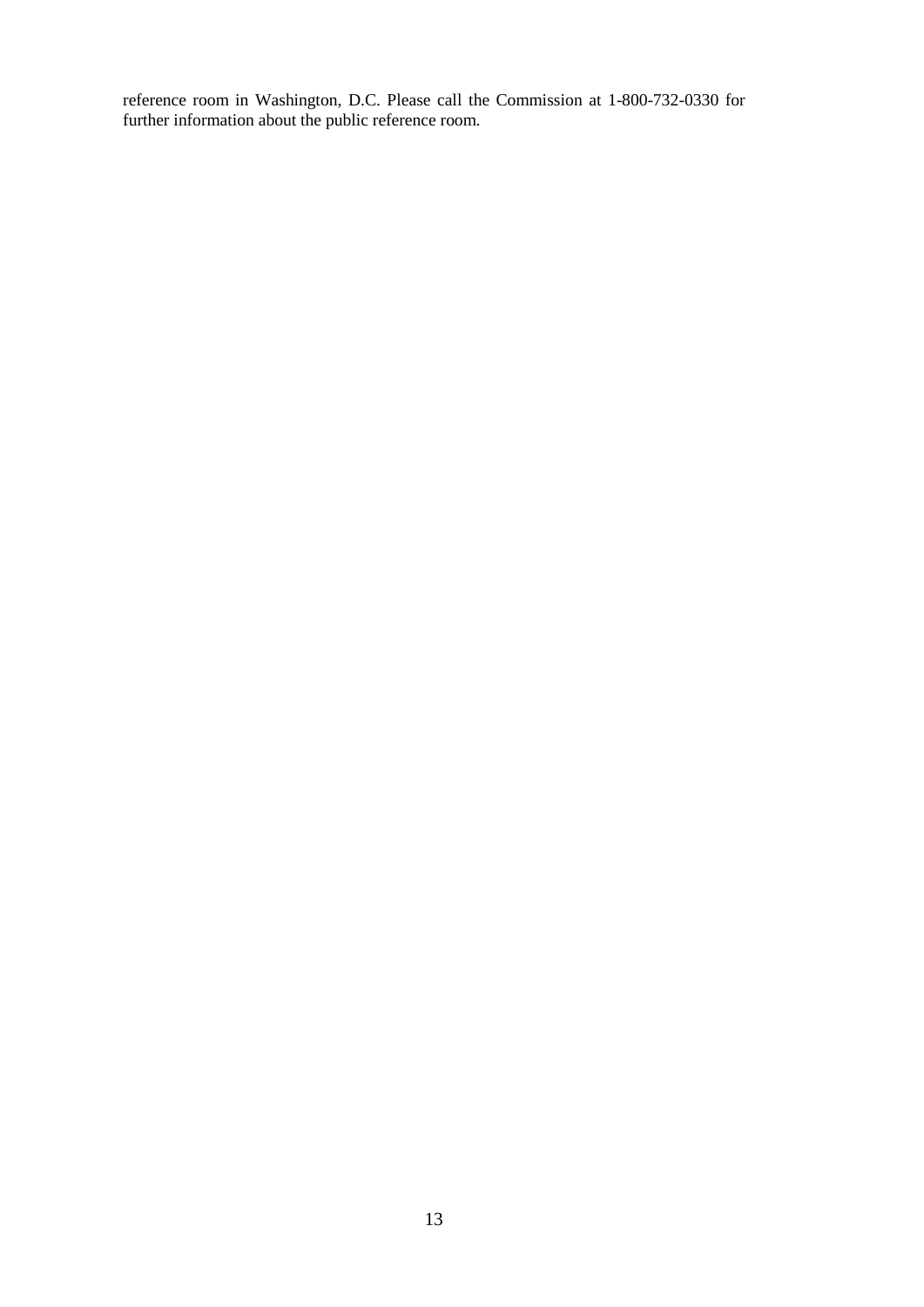# **DIRECTORS, SENIOR MANAGEMENT AND EMPLOYEES**

# **A. Directors and Executive Officers**

Our Board of Directors consists of eight directors.

The following table sets forth the name, age (as at July 31, 2013) and position of each of our directors and executive officers as at the date hereof.

| <b>Name</b>                 | Age | <b>Designation</b>                 |
|-----------------------------|-----|------------------------------------|
| <b>Directors</b>            |     |                                    |
| Eric B. Herr $(1)(2)$       | 65  | Non-Executive Chairman             |
| Adrian T. Dillon(3)(4)(5)   | 59  | Non-Executive Vice Chairman        |
| Renu S. Karnad $(1)(2)(3)$  | 60  | Director                           |
|                             |     | Director and Group Chief Executive |
| Keshav R. Murugesh          | 49  | Officer                            |
| Jeremy Young <sub>(4)</sub> | 48  | Director                           |
| Richard O. Bernays(6)       | 70  | Director                           |
| Anthony A. Greener(2)(7)    | 73  | Director                           |
| Albert Aboody(8)            | 66  | Director                           |
| <b>Executive Officers</b>   |     |                                    |
| Keshav R. Murugesh          | 49  | Group Chief Executive Officer      |
| Deepak Sogani(9)            | 47  | Group Chief Financial Officer      |
| Johnson J. Selvadurai       | 54  | Managing Director — Europe         |
| Michael Garber              | 57  | Chief Sales and Marketing Officer  |
| Swaminathan Rajamani        | 37  | <b>Chief People Officer</b>        |

# **Notes:**

- (1) Member of our Nominating and Corporate Governance Committee.
- (2) Member of our Compensation Committee.
- (3) Appointed as our director with effect from September 2012.
- (4) Member of our Audit Committee.
- (5) Appointed as Non-Executive Vice Chairman of our Board with effect from January 2013.
- (6) Chairman of our Compensation Committee.
- (7) Chairman of our Nominating and Corporate Governance Committee.
- (8) Chairman of our Audit Committee.
- (9) Appointed as our Group Chief Financial Officer with effect from December 2012 in place of Mr. Alok Misra. Mr. Misra resigned from the services of our company with effect from August 2012.

Summarized below is relevant biographical information covering at least the past five years for each of our directors and executive officers.

# **Directors**

*Eric B. Herr* was appointed to our Board of Directors in July 2006. On December 17, 2009 Mr. Herr was appointed as the Non-Executive Chairman of the Board. Mr. Herr is based in the United States. He currently serves on the board of directors of Regulatory Data Corporation (since 2009) and two not-for-profit organizations, New Hampshire Center for Public Policy Studies (since 2011) and New Hampshire Charitable Foundation (since 2010). He was a director of Edgar Online until 2012, Taleo Corporation and Starcite Private Limited until 2010 and of Workscape from 2005 to 2008. From 1992 to 1999, Mr. Herr served first as Chief Financial Officer and then President and Chief Operating Officer of Autodesk, Inc. Mr. Herr received a Master of Arts degree in Economics from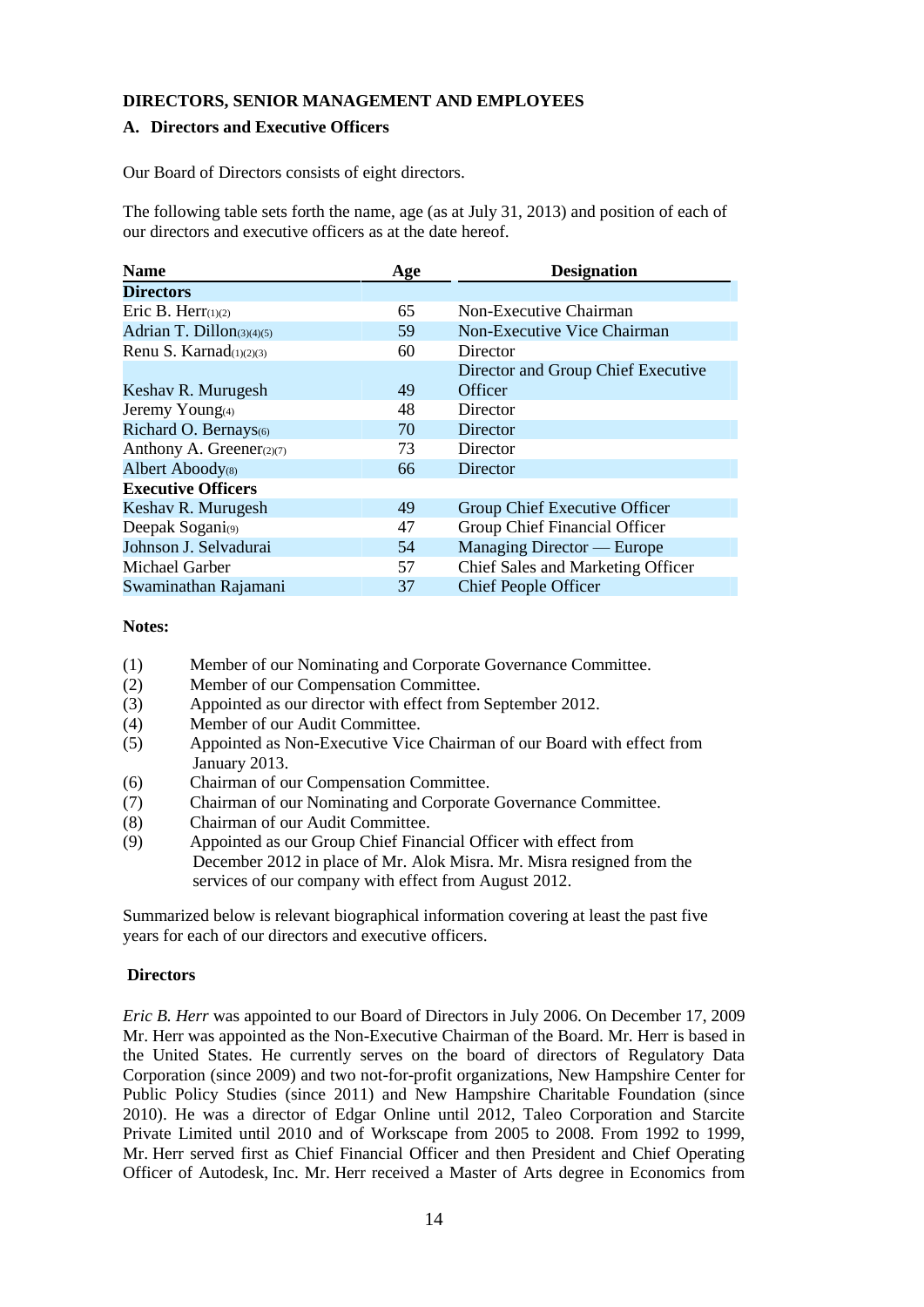Indiana University and a Bachelor of Arts degree in Economics from Kenyon College. The business address for Mr. Herr is P.O. Box 719, Bristol, NH 03222, USA.

*Adrian T. Dillon* was appointed to our Board of Directors in September 2012 and was designated as Non-Executive Vice Chairman of the Board in January 2013. He is currently a member of the Board of Directors and Chairman of the Audit and Finance Committees of Williams-Sonoma, Inc., and member of the Board of Directors and the Chairman of the Audit Committee of Wonga Group Ltd. During his career, he has served as a member of the Board of NDS Group Limited, from 2011 to 2012, Verigy Pty, from 2006 to 2007 and LumiLeds Inc., from 2002 to 2007. He has also held key finance roles including Chief Financial and Administrative Officer at Skype Limited, from 2010 to 2011, Executive Vice President - Finance & Administration and Chief Financial Officer at Agilent Technologies, Inc., from 2001 to 2010 and held various positions at Eaton Corporation, from 1979 to 2001, including Executive Vice President and Chief Financial and Planning Officer from 1995-2001. He was a member and past Chairman of The Conference Board Council of Financial Executives. Mr. Dillon graduated from Amherst College with a B.A. degree in economics. The business address of Mr. Dillon is 490 University Avenue, Los Altos, CA 94022, USA.

*Keshav R. Murugesh* was appointed as our Group Chief Executive Officer and director in February 2010. Mr. Murugesh is based out of Mumbai. Prior to joining WNS, Mr. Murugesh was the Chief Executive Officer of Syntel Inc., a Nasdaq-listed information technology company, and was a director of Syntel Limited and Syntel Global Private Limited. He holds a Bachelor of Commerce degree and is a Fellow of The Institute of Chartered Accountants of India. Prior to Syntel, he worked in various capacities with ITC Limited, an affiliate of BAT Plc. between 1989 and 2002. He is the chairman of the Business Process Management (BPM) Council of NASSCOM for 2013-14 and a nominated member of the NASSCOM Executive Council. NASSCOM is the industry association for the IT-BPM sector in India. He is on the Board of WNS Cares Foundation, a company that focuses on sustainability initiatives. He was the Chairman of SIFE (Students in Free Enterprise) India, which is a global organization involved in educational outreach projects in partnership with businesses across the globe, from 2005 to 2011. The business address for Mr. Murugesh is Gate 4, Godrej & Boyce Complex, Pirojshanagar, Vikhroli West, Mumbai 400 079, India.

*Jeremy Young* was appointed to our Board of Directors in May 2004, as a nominee of Warburg Pincus which was the principal shareholder of our company. Having exited Warburg Pincus, he became independent director from January 2013. During his 20 years at Warburg Pincus, he ran the firm's Healthcare, Internet and Business Services sectors in Europe, headed the German office and was responsible for fundraising in Europe and the Middle East. Prior to joining Warburg Pincus in 1992, Mr. Young held various positions at Baxter Healthcare International, Booz, Allen & Hamilton International and Cellular Transplant/Cytotherapeutics. He received a Bachelor of Arts degree from Cambridge University and a Master of Business Administration degree from Harvard Business School. He is currently a Vice Chairman of The Haemophilia Society, a UK-based charitable organization. The business address for Mr. Young is Gloucester House, 29 Pembridge Gardens, London W2 4EB, England.

*Richard O. Bernays* was appointed to our Board of Directors in November 2006 and is based in London. Prior to his retirement in 2001, Mr. Bernays held various senior positions at Old Mutual, plc, a London-based international financial services company, and most recently served as Chief Executive Officer of Old Mutual International. Prior to that, he was with Jupiter Asset Management in 1996, Hill Samuel Asset Management from 1991 to 1996, and Mercury Asset Management from 1971 to 1992. Mr. Bernays currently serves on the Boards of several companies, including The NMR Pension Trustee Limited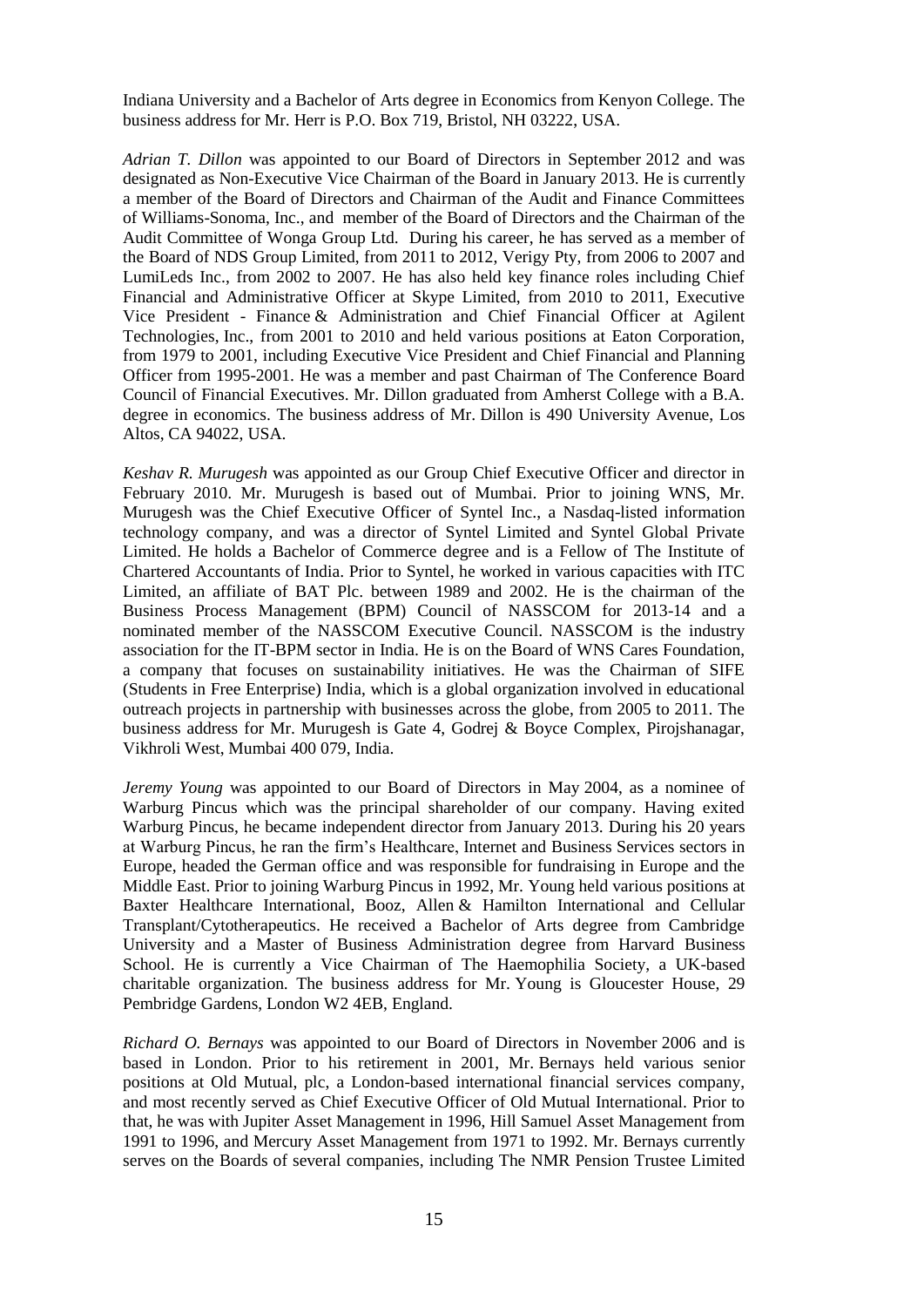(since 2009), The American Museum in Britain (since 2008), Beltone MENA Equity Fund Limited (since 2007), Impax Environmental Markets Trust plc (since 2002), MAF Trust (since 2005), and GFM Cossack Bond Company Limited (since 1997). Mr. Bernays retired from Charter Pan European Trust plc, Henderson Global Trust plc and The Throgmorton Trust plc in 2012. He was a director of Hermes Pension Management from 2005 to 2007, Singer and Friendlander from 2003 to 2005 and Martin Curie Income and Growth Trust from 1997 to 2008. Mr. Bernays was a member of the Supervisory Board of the National Provident Life until 2010. He received a Masters of Arts degree from Trinity College, Oxford University. The business address of Mr. Bernays is E72 Montevetro, 100 Battersea Church Road, London SW11 3YL.

*Sir Anthony A. Greener* was appointed to our Board of Directors in June 2007. He was the Deputy Chairman of British Telecom from 2001 to 2006 and Chairman of the Qualifications and Curriculum Authority from 2002 to 2008 and Diageo plc from 1997 to 2000. Prior to that, Sir Anthony was the Chairman and Chief Executive of Guinness plc from 1992 to 1997 and the Chief Executive Officer of Dunhill Holdings from 1974 to 1986. Sir Anthony is presently Chairman of the St Giles Trust (since 2009), and the Minton Trust (since 2007). He is a Director of Williams-Sonoma Inc. (since 2007), and United Church Schools which is now known as United Learning (since 2005). He was a Director of Robert Mondavi from 2000 to 2005. Sir Anthony was honored with a knighthood in 1999 for his services to the beverage industry and is also a Fellow Member of the Chartered Institute of Management Accountants. The business address of Sir Anthony is the Minton Trust, 26 Hamilton House, Vicarage Gate, London W8 4HL.

*Albert Aboody* was appointed to our Board of Directors in June 2010 and also serves as the chairman of our Audit Committee. Mr. Aboody is based in the US. Prior to his appointment as our director, he was a partner with KPMG, US. In this role, he served on the Board of KPMG, India, including as Deputy Chairman and as head of its audit department. He also co-authored chapters on the Commission's reporting requirements in the 2001-2008 annual editions of the Corporate Controller's Manual. Mr. Aboody is a member of the American Institute of Certified Public Accountants. He was a post-graduate research scholar at Cambridge University and received a Bachelor of Arts degree from Princeton University. The business address of Mr. Aboody is 401 E 89th Street, # 19 C, New York, NY 10128, USA.

*Renu S Karnad* was appointed to our Board of Directors in September 2012. Mrs. Karnad had joined Housing Development Finance Corporation Limited (HDFC Ltd) in 1978 and is currently serving as the Managing Director of HDFC Limited. She is also a director on several other Boards, including BOSCH Limited, Credit Information Bureau (India) Limited, Gruh Finance Limited, HDFC Bank Limited, HDFC Asset Management Company Limited, HDFC Ergo General Insurance Company Limited, HDFC Property Ventures Limited, HDFC Standard Life Insurance Company Limited, AKZO Nobel India Limited, Credila Financial Services Private Limited, Indraprastha Medical Corporation Limited, HDFC Education and Development Services Private Limited, Feedback Infrastructure Services Private Limited, G4S Corporate Services (India) Private Limited, Value and Budget Housing Corporation (India) Private Limited, Lafarge India Private Limited, EIH Limited, Sparsh BPO Services Limited, Transunion LLC, and HDFC Sales Private Limited and HDFC Plc. Mrs. Karnad holds a Master's degree in Economics from the University of Delhi and is a graduate in law from the University of Mumbai. She has also been a Parvin Fellow at Princeton University's Woodrow Wilson School of International Affairs. The business address of Mrs. Karnad is HDFC Limited, Capital Court, 1st Floor, Munirka, Off Palme Marg, New Delhi — 110067.

Our Board believes that each of our company's directors is skilled, experienced and qualified to serve as a member of the Board and its committees. Each of the directors,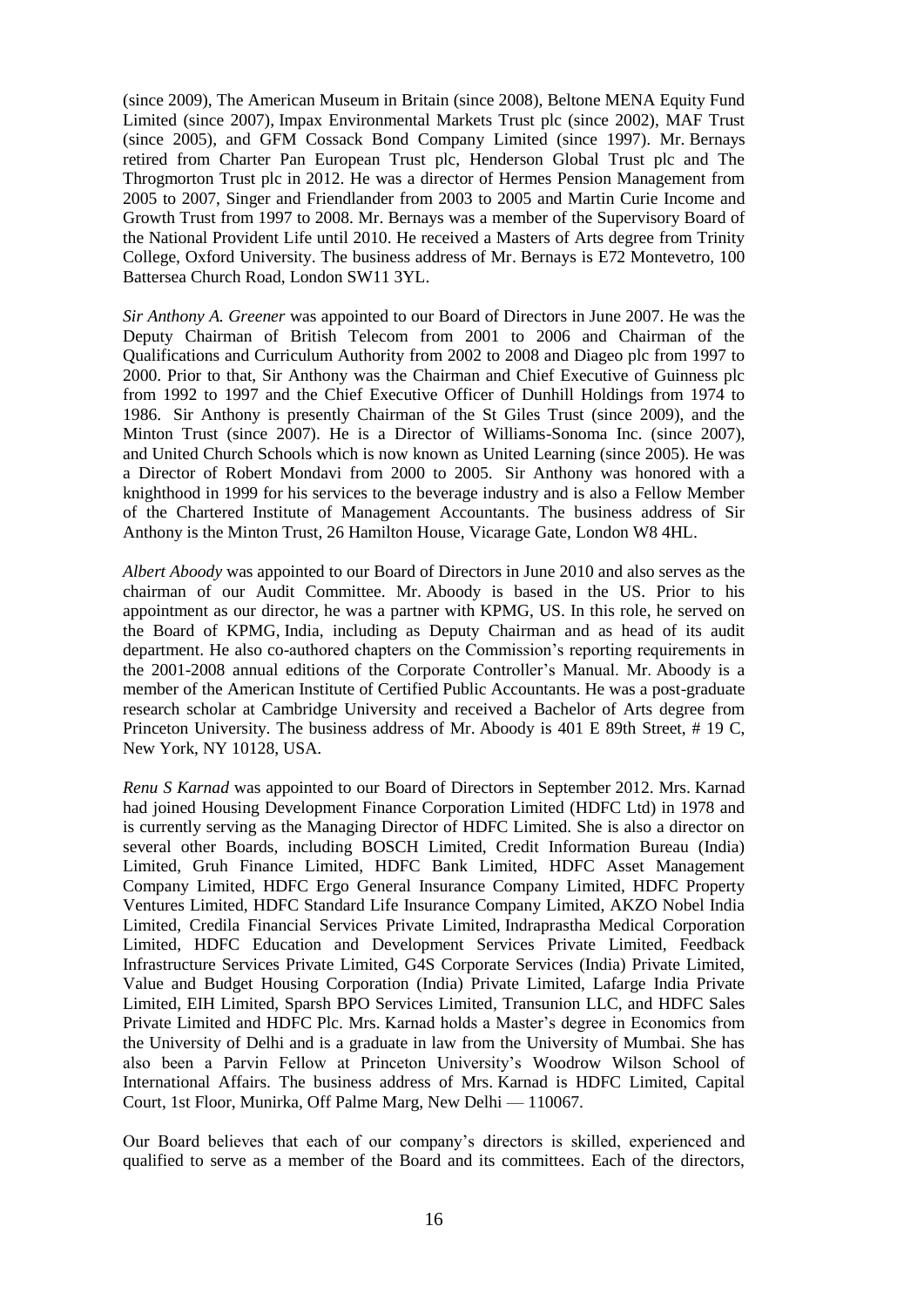because of their diverse business experience and background, contribute significantly in managing the affairs of our company. The Board of Directors has not adopted any formal policy with respect to diversity, however, our Board of Directors believes that it is important for its members to represent diverse viewpoints and contribute in the Board's decision making process. Our Board evaluates candidates for election to the Board; the Board seeks candidates with certain qualities that it believes are important, including experience, integrity, an objective perspective, business acumen and leadership skills. The continuing service by our directors promotes stability and continuity in the boardroom and gives us the benefit of their familiarity and insights into our business.

# **Executive Officers**

*Keshav R. Murugesh* is our Group Chief Executive Officer. Please see "— Directors" above for Mr. Murugesh's biographical information.

*Deepak Sogani* serves as our Group Chief Financial Officer. Mr. Sogani is based in Mumbai, India and joined WNS in December 2012. Mr. Sogani's responsibilities as Group Chief Financial Officer include corporate finance, corporate development and strategy, legal and secretarial and information technology. Prior to joining WNS, Deepak worked with the Dalmia Cement Group in India as Executive Director, from 2009, where he was responsible for the Group's Corporate Finance, Strategy and Operations Management. Deepak began his career in investment banking with SBI Capital Markets (from 1991 to 1995), before setting up an entrepreneurial venture in financial services. He then moved on to becoming the Global Chief Financial Officer of Patni Computer systems (from 1998 to 2006), followed by stints in Sutherland Global Services (from 2006 to 2008) and Indiatimes. The business address for Mr. Sogani is Gate 4, Godrej & Boyce Complex, Pirojshanagar, Vikhroli West, Mumbai 400 079, India.

*Johnson J. Selvadurai* is Managing Director of European Operations. Prior to joining WNS, he was the Chief Executive Officer of our enterprise services business until September 2007. Mr. Selvadurai is a business process outsourcing industry specialist with over 25 years of experience in offshore outsourcing. He pioneered such services in Sri Lanka and set up and managed many processing centers in the Philippines, India, Pakistan and the UK. Mr. Selvadurai is certified in electronic data management and training. Prior to joining WNS in 2002, Mr. Selvadurai was Asia Managing Director (Business Process Outsourcing services) of Hays plc, a FTSE 100 B2B services company. Mr. Selvadurai is presently a director of Zodius Capital and Datacap Software Private Limited India (since 2000). He was a director of Business forms (Private) Limited, Sri Lanka from 1984 to 2011. The business address for Mr. Selvadurai is Malta House, 36-38 Piccadilly, London, W1J 0DP, UK.

*Michael Garber* is Chief Sales and Marketing Officer. He has rich experience with an accomplished career spanning 35 years in IT enabled services, marketing, consulting and general management, of which, over a decade has been in the outsourcing space leading global teams. Prior to joining WNS, he held senior positions in several prominent outsourcing companies such as President of the Americas for Birlasoft, Senior Vice President — Business Development at InSource (a Virtusa subsidiary) and Insurance Practice Lead at eFunds. He has also served as Vice President and Business Unit Head of the Insurance Practice at Cognizant Technology Solutions. After graduation from university, he spent 20 years with MassMutual Financial Group. He has a Bachelor of Arts degree in Mathematics from the Western New England University, Springfield, Massachusetts and an Associate of Arts degree in Marine Biology from the Roger Williams University, Bristol Rhode Island. He has also completed the Professional Management Practices Designation while working with MassMutual Financial Group and the Executive Management Development Program certification from the University of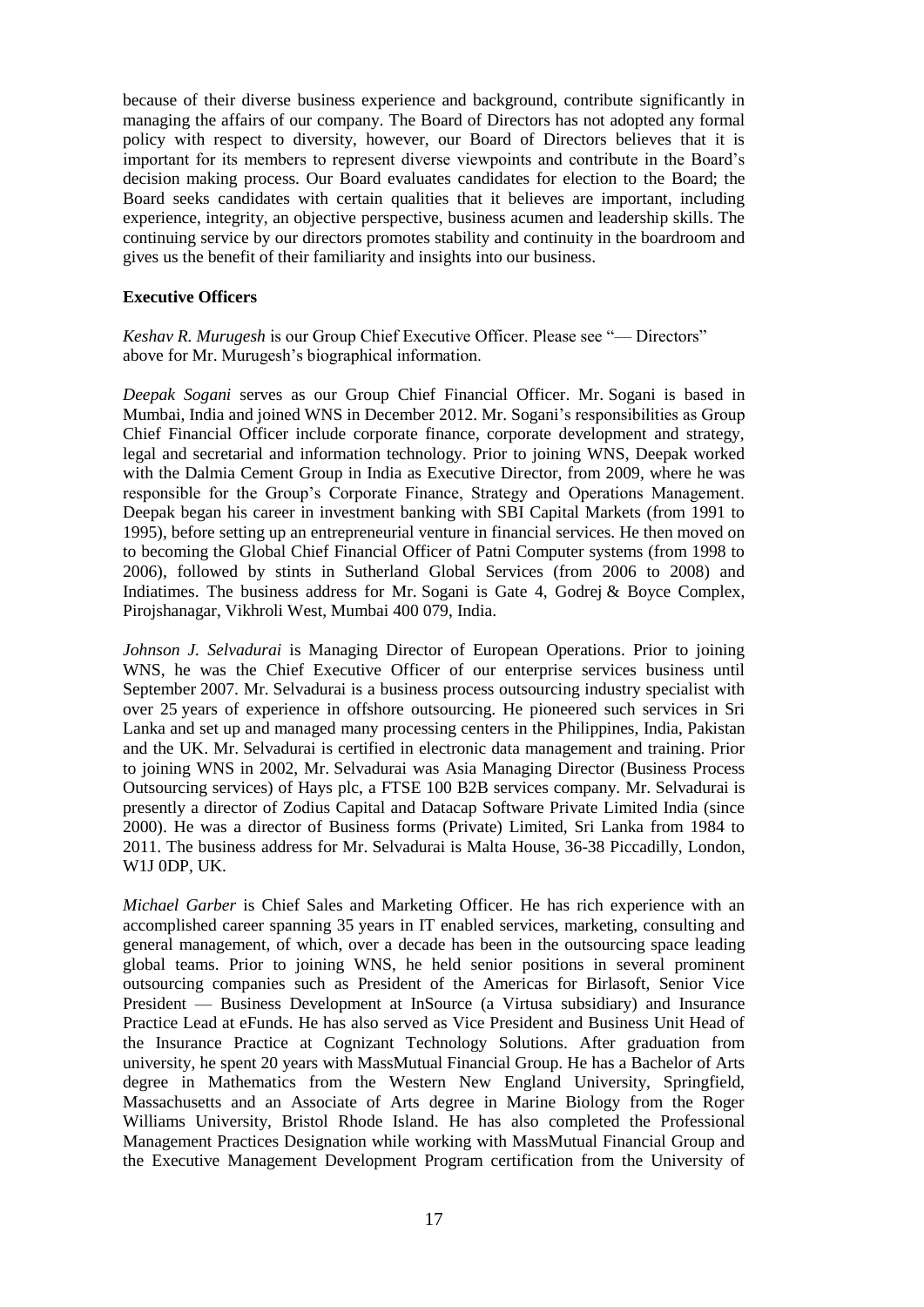Michigan. The business address for Mr. Garber is 15 Exchange Place, Suite 310, Jersey City, New Jersey 07302, USA.

*Swaminathan Rajamani* is Chief People Officer. He leads WNS's Human Resources function, and is responsible for the entire gamut of people-oriented processes. Prior to joining WNS, he was with CA Technologies, where he served as Vice President — Human Resources and was the Country Head — HR for India. He has also served as Head of HR Operations at Syntel and thereafter, for a short while, was its Global HR Head. Prior to Syntel, he had a long tenure at GE spanning multiple roles such as Master Black Belt — HR and Assistant Vice President and Head — Operations for HR, Customer Research and Operational Analytics, apart from other roles in mergers and acquisitions. He is a certified Change Acceleration Coach and a keen practitioner of Six Sigma. Swaminathan has a Masters in Social Work (MSW) from the University of Madras. The business address of Mr. Rajamani is Gate 4, Godrej & Boyce Complex, Pirojshanagar, Vikhroli, (West) Mumbai 400 079, India.

### **B. Compensation**

### **Compensation Discussion and Analysis**

### *Compensation Objectives*

Our compensation philosophy is to align employee compensation with our business objectives, so that compensation is used as a strategic tool that helps us recruit, motivate and retain highly talented individuals who are committed to our core values: clients first, integrity, respect, collaboration, learning and excellence. We believe that our compensation programs are integral to achieving our goal of "One WNS One Goal — Outperform!"

Our Compensation Committee is responsible for reviewing the overall goals and objectives of our executive compensation programs, as well as our compensation plans, and making any changes to such goals, objectives and plans. Our Compensation Committee bases our executive compensation programs on the following objectives, which guide us in establishing and maintaining all of our compensation programs:

- *Pay Differentiation: Based on the Job Responsibility, Individual Performance and Company Performance***.** As employees progress to higher levels in our company, they are able to more directly affect our results and strategic initiatives. Therefore, as employees progress, an increasing proportion of their pay is linked to company performance and tied to creation of shareholder value.
- *Pay for Performance.* Our compensation is designed to pay for performance and thus we provide higher compensation for strong performance and, conversely, lower compensation for poor performance and/or where company performance falls short of expectations. Our compensation programs are designed to ensure that successful, highperforming employees remain motivated and committed during periods of temporary downturns in our performance.
- *Balanced in Focus on Long Term versus Short Term Goals.* As part of our compensation philosophy, we believe that equity-based compensation should be higher for employees with greater levels of responsibility and influence on our long term results. Therefore, a significant portion of these individuals' total compensation is dependent on our long term share price appreciation. In addition, our compensation philosophy seeks to incentivize our management to focus on achieving short term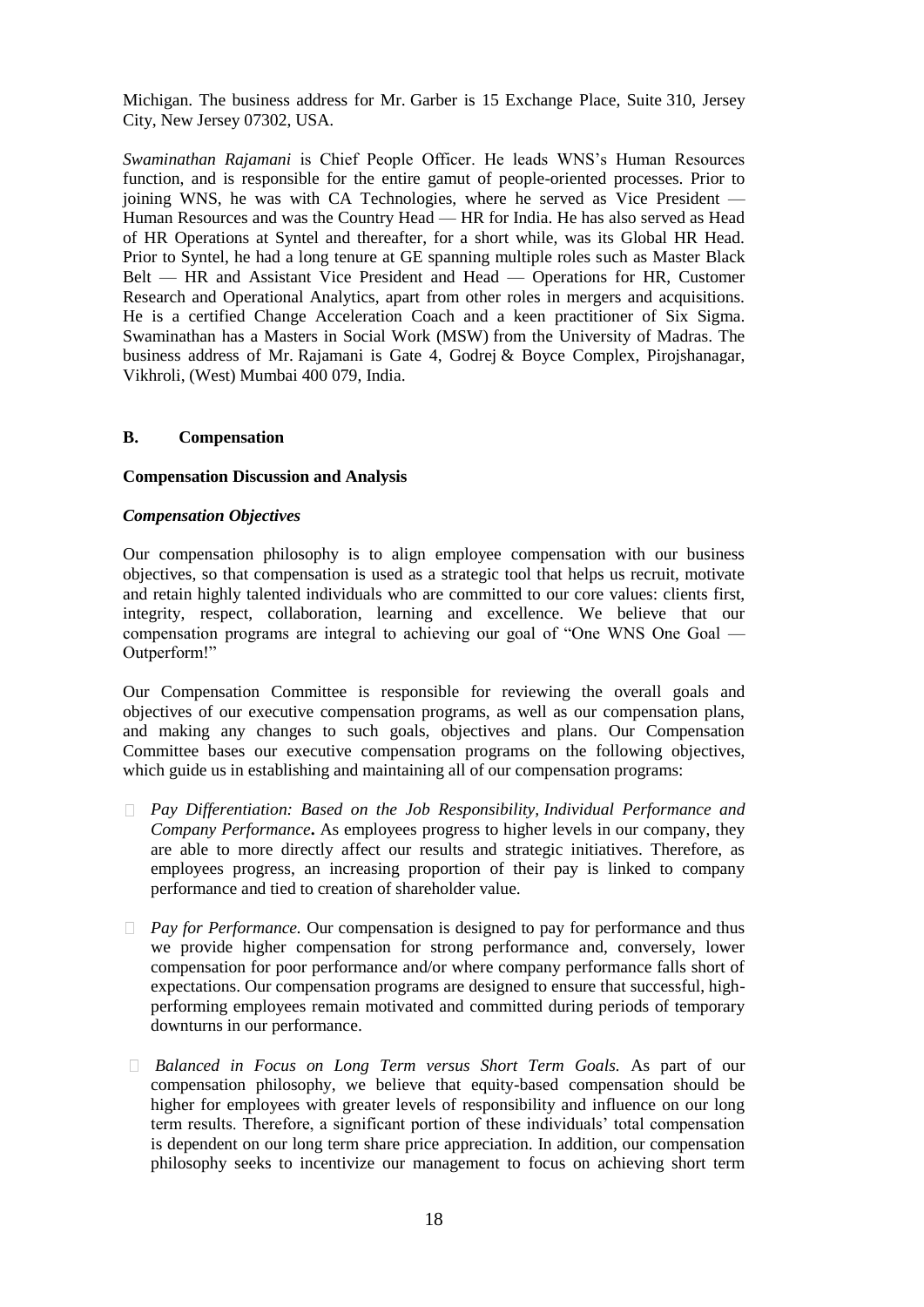performance goals in a manner that supports and encourages long term success and profitability.

- *Competitive Value of the Job in the Marketplace.* In order to attract and retain a highly skilled work force in a global market space, we remain competitive with the pay of other employers who compete with us for talent in relevant markets.
- *Easy to understand*. We believe that all aspects of executive compensation should be clearly, comprehensibly and promptly disclosed to employees in order to effectively motivate them. Employees need to easily understand how their efforts can affect their pay, both directly through individual performance accomplishments and indirectly through contributions to achieving our strategic, financial and operational goals. We also believe that compensation for our employees should be administered uniformly across our company with clear-cut objectives and performance metrics to eliminate the potential for individual supervisor bias.

Our Compensation Committee also considers risk when developing our compensation programs and believes that the design of our compensation programs should not encourage excessive or inappropriate risk taking.

### *Components of Executive Compensation*

The compensation of our executive officers consists of the following five primary components:

- $\Box$  Base salary or, in the case of executive officers based in India, fixed compensation;
- $\Box$  Cash bonus or variable incentive:
- $\Box$  Equity incentive grants of RSUs;
- □ Other benefits and perquisites; and
- □ Severance benefits.

The following is a discussion of our considerations in determining each of the compensation components for our executive officers.

# *Base Salary or Fixed Compensation*

Base salary is a fixed element of our employees' annual cash compensation, which is not tied to any performance criteria. We consider base salary an important part of an executive's compensation and our Compensation Committee reviews each executive officer's base salary annually as well as at the time of a promotion or other change in responsibility. Any salary adjustments are usually approved early in the calendar year, effective as at April 1. The specific amount of salary for each executive officer depends on the executive's role, scope of responsibilities, experience and skills. Market practices are also considered in setting salaries. Base salaries are intended to assist us in attracting executives and recognizing differing levels of responsibility and contribution among executives.

#### *Cash Bonus or Variable Incentive*

In addition to base salary, annual cash bonuses are another important piece of total compensation for our executives. Annual bonus opportunities are intended to support the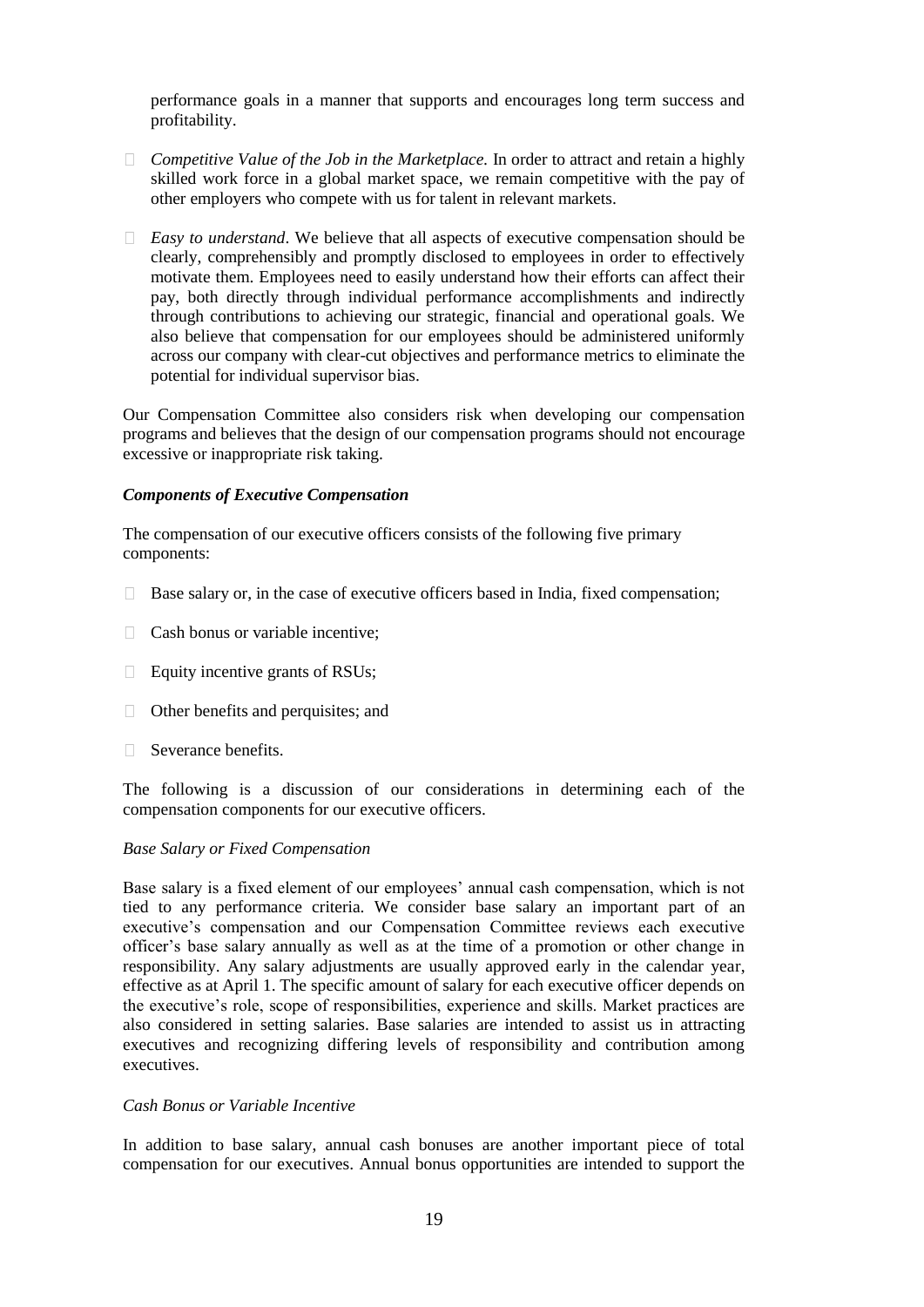achievement of our business strategies by tying a meaningful portion of compensation to the achievement of established objectives for the year. These objectives are discussed in more detail below. Annual bonus opportunities also are a key tool in attracting highly sought-after executives, and they add a variable component to our overall compensation structure.

### *Equity Incentive Grants of RSUs*

Our equity-based incentive program, through which we grant RSUs, is a key element of the total compensation for our executive officers. This equity-based incentive program is intended to attract and retain highly qualified individuals, align their long term interests with those of our shareholders, avoid short term focus and effectively execute our long term business strategies. Our equity-based compensation is subject to multi-year vesting requirements by which employee gains can either be realized through (i) the achievement of set performance criteria and continued employment through the vesting period, or, simply, (ii) continued employment through the vesting period.

### *Other Benefits and Perquisites*

We provide benefits to our executive officers that are generally available to other employees in the country in which the executive officer is located. We believe these benefits are consistent with the objectives of our compensation philosophy and allow our executive officers to work more efficiently. We also provide our executive officers with certain perquisites which we believe are reasonable and consistent with market trends in the countries in which our executive officers are located. Such benefits and perquisites are intended to be part of a competitive overall compensation program. Such benefits normally include medical and life insurance coverage, retirement benefits, reimbursement of telephone expenses, a car and related maintenance expenses, leased residential accommodation and other miscellaneous benefits which are customary in the location where the executive officer resides and are generally available to other employees in the country. All executive officers are covered by the directors' and officers' liability insurance policy maintained by us.

#### *Severance Benefits*

Under the terms of our employment agreements, we are sometimes obligated to pay severance or other enhanced benefits to our executive officers upon termination of their employment.

In addition we provide change in control severance protection to our executive officers and certain other officers. Our Compensation Committee believes that such protection is intended to preserve employee morale and productivity and encourage retention in the face of the disruptive impact of an actual or rumored change in control. In addition, for executive officers, the program is intended to align executive officers' and shareholders' interests by enabling executive officers to consider corporate transactions that are in the best interests of our shareholders and other constituents without undue concern over whether the transactions may jeopardize the executive officers' own employment.

Our executive officers globally have enhanced levels of benefits based on their job level, seniority and probable loss of employment after a change in control. Executive officers generally are paid severance for a longer period.

*Accelerated vesting of equity awards*. All granted but unvested share options and RSUs would vest immediately and become exercisable by our executive officers subject to certain conditions set out in the applicable equity incentive plans.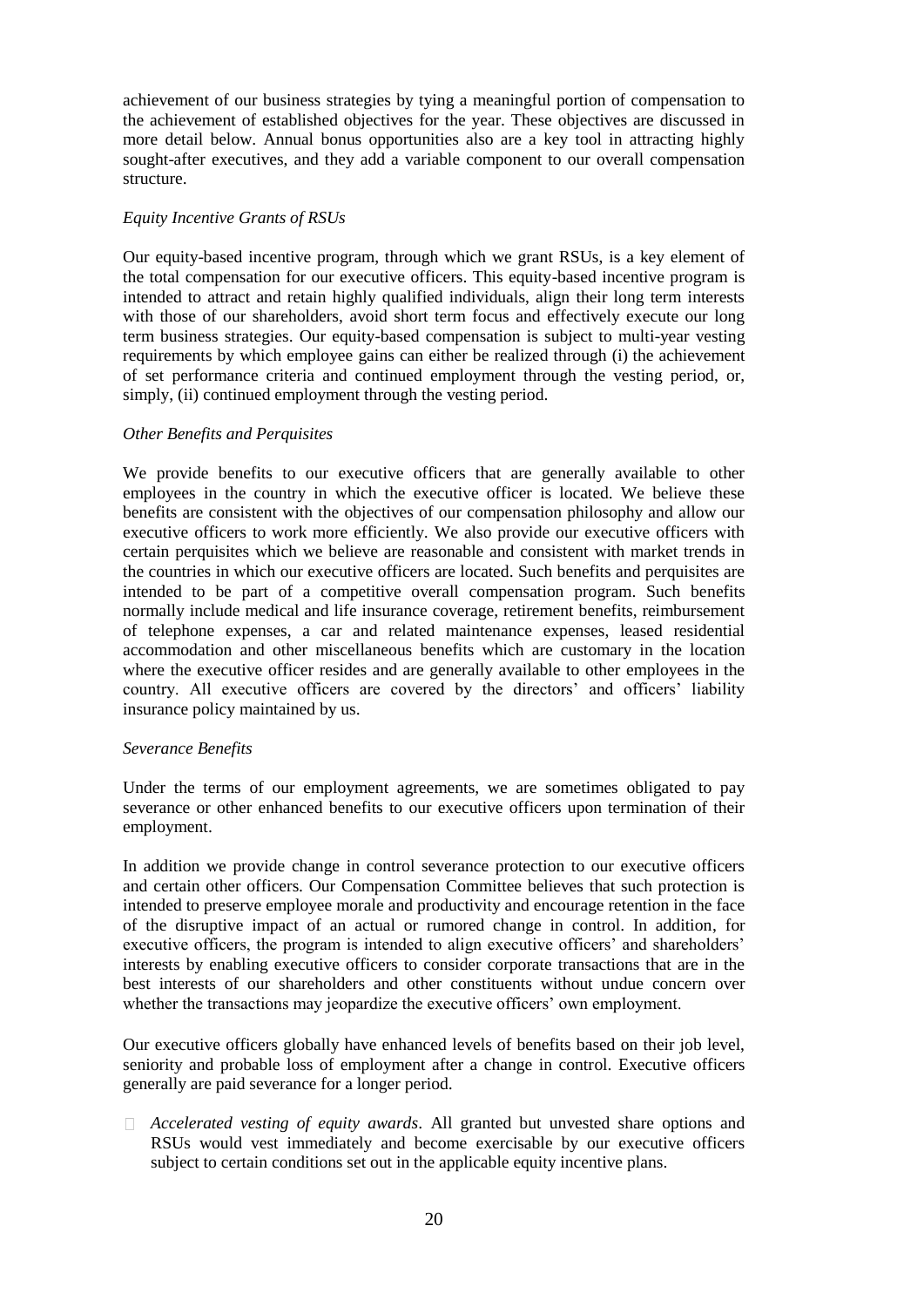- *Severance and notice payment.* Eligible terminated executive officers would receive severance and notice payments as reflected in their individual employment agreements.
- *Benefit continuation.* Eligible terminated executive officers would receive basic employee benefits such as health and life insurance and other perquisites as reflected in their individual employment agreements.

### *Our Assessment Process*

Our Compensation Committee has established a number of processes to assist it in ensuring that our executive compensation programs are achieving their objectives. Our Compensation Committee typically reviews each component of compensation at least every 12 months with the goal of allocating compensation between long term and currently paid compensation and between cash and non-cash compensation, and combining the compensation elements for each executive in a manner we believe best fulfills the objectives of our compensation programs.

Our Compensation Committee is responsible for reviewing the performance of each of our executives, approving the compensation level of each of our executives, establishing criteria for the grant of equity awards to our executives and other employees and approving such grants. Each of these tasks is generally performed annually by our Compensation Committee.

There are no predetermined individual or corporate performance factors or goals that are used by our Compensation Committee to establish the amounts or mix of any elements of compensation for the executive officers. Our Compensation Committee works closely with our Group Chief Executive Officer, discussing with him our company's overall performance and his evaluation of and compensation recommendations for our executive officers. From time to time, our Compensation Committee also seeks the advice and recommendations of an independent compensation consultant to benchmark certain components of our compensation practices against those of its peers. The companies selected for such benchmarking include companies in similar industries and generally of similar sizes and market capitalizations. Where compensation information is not available for any specific management position for companies that provide business and technology services, our Compensation Committee reviews data corresponding to the most comparable position and also considers the comparative experience of executives.

Our Compensation Committee then utilizes its judgment and experience in making all compensation determinations. Our Compensation Committee's determination of compensation levels is based upon what the members of the committee deem appropriate, considering information such as the factors listed above, as well as input from our Group Chief Executive Officer and, from time to time, information and advice provided by an independent compensation consultant.

Other processes that our Compensation Committee has established to assist in ensuring that our compensation programs operate in line with their objectives are:

*Assessment of Company Performance:* Our Compensation Committee uses financial performance measures to determine a significant portion of the size of payouts under our cash bonus program. The financial performance measures, adopted on improving both top line (which refers to our revenue less repair payments as described in "Part I — Item 5. Operating and Financial Review and Prospects — Overview") and bottom line (which refers to our adjusted net income, or ANI, which is calculated as our profit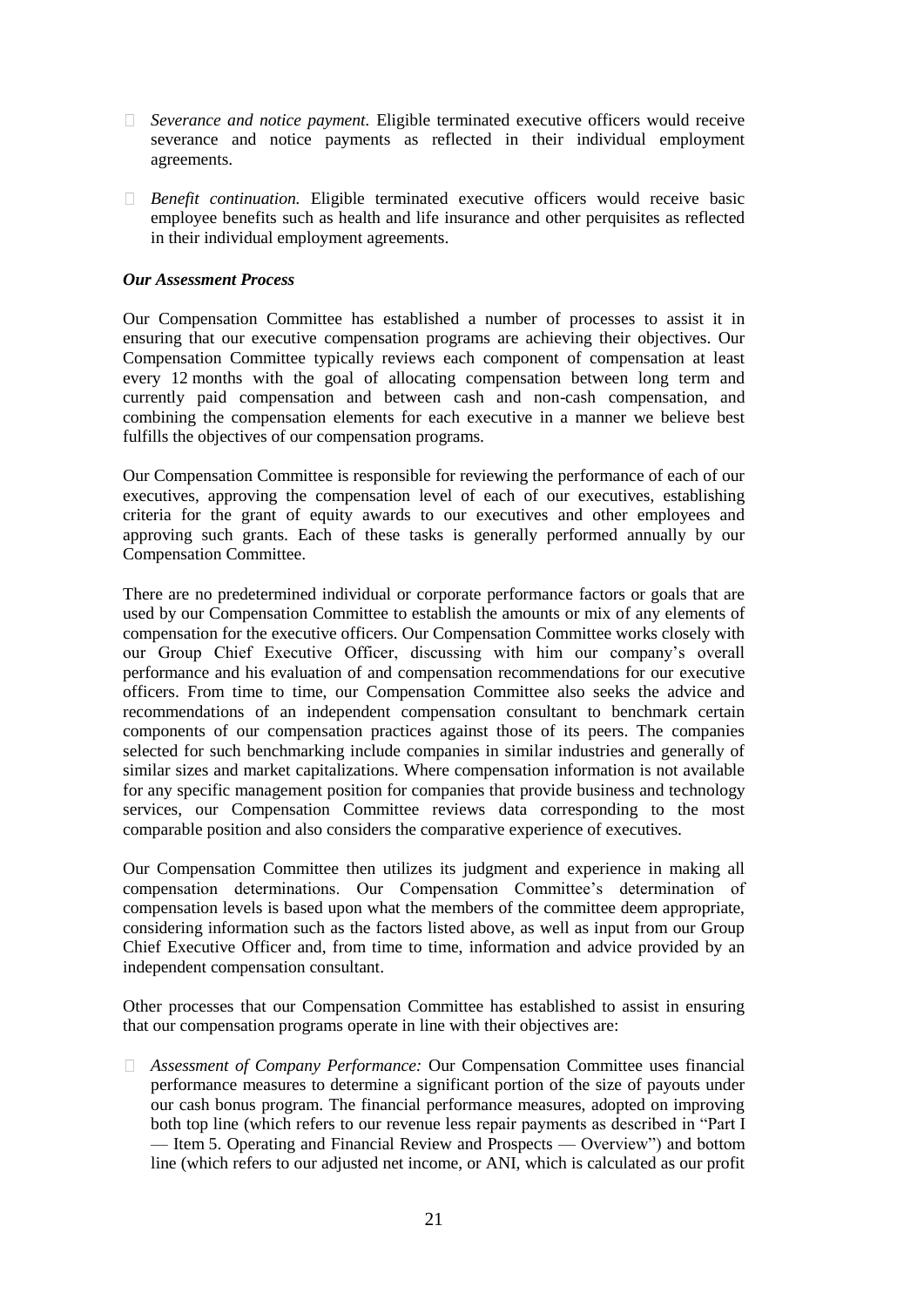excluding amortization of intangible assets and share-based compensation), are preestablished by our Compensation Committee annually at the beginning of the fiscal year. When the pre-determined financial measures are achieved, employees who are eligible for cash incentive bonuses receive amounts that are set for these targets. These measures reflect targets that are intended to be aggressive but attainable. The remainder of an individual's payout under our cash bonus program is determined by individual performance.

*Assessment of Individual Performance:* Individual performance has a strong impact on the compensation of all employees, including our executive officers. The evaluation of an individual's performance determines a portion of the size of payouts under our cash bonus program and also influences any changes in base salary. At the beginning of each fiscal year, our Compensation Committee, along with our Group Chief Executive Officer, set the respective performance objectives for the fiscal year for the executive officers. The performance objectives are initially proposed by our Group Chief Executive Officer and modified, as appropriate, by our Compensation Committee based on the performance assessment conducted for the preceding fiscal year and also looking at goals for the current fiscal year. Every evaluation metric is supplemented with key performance indicators. At the end of the fiscal year, our Group Chief Executive Officer discusses individuals' respective achievement of the pre-established objectives as well as their contribution to our company's overall performance and other leadership accomplishments. This evaluation is shared with our Compensation Committee and then with our executive officers. After the discussion, our Compensation Committee, in discussion with our Group Chief Executive Officer, assigns a corresponding numerical performance rating that translates into specific payouts under our cash incentive bonus program and also influences any changes in base salary.

The Compensation Committee approves awards under our cash bonus or variable incentive program consistent with the achievement of applicable goals. The Committee on occasion makes exceptions to payments in strict accordance with achievement of goals based on unusual or extraordinary circumstances. Executive officers must be on the payroll of our company at the time of disbursement of the cash bonus to be eligible for payment under the program.

Although most of our compensation decisions are taken in the first quarter of the fiscal year, our compensation planning process neither begins nor ends with any particular Compensation Committee meeting. Compensation decisions are designed to promote our fundamental business objectives and strategy. Our Compensation Committee periodically reviews related matters such as succession planning, evaluation of management performance and consideration of the business environment and considers such matters in making compensation decisions.

#### *Benchmarking and Use of Compensation Consultant for Fiscal 2013*

During fiscal 2013, our Compensation Committee reviewed compensation programs for our executive officers against publicly available compensation data, which was compiled directly by our external compensation consultant, Hewitt Associates (India) Private Limited, or AON Hewitt. The companies selected by AON Hewitt for its survey for benchmarking our executive officers' compensation included companies in similar industries and generally of similar sizes and market capitalizations.

The list of companies against which we benchmarked the compensation of our executive officers in fiscal 2013 included the following companies: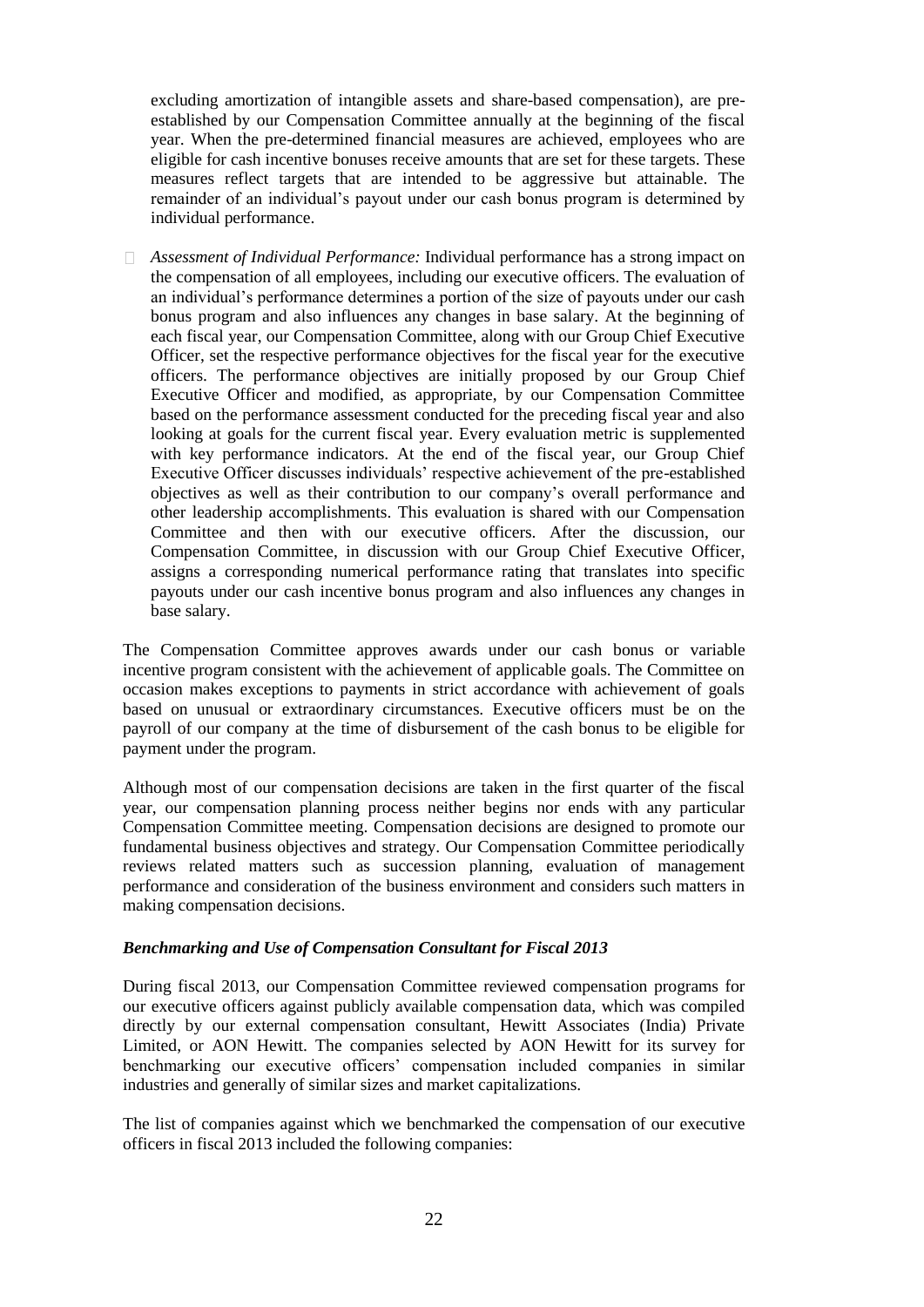- $\Box$ Genpact Limited;
- **EXLService Holdings Inc.;**
- $\Box$ First Source Solutions Limited;
- CapGemini;  $\Box$
- Infosys Technologies Limited;  $\Box$
- Mphasis Limited;  $\Box$
- $\Box$ Tata Consultancy Services Limited;
- Wipro Limited;  $\Box$
- $\Box$ IBM Global Process Services;
- $\Box$ Convergys Corporation; and
- □ InterGlobe Technologies.

Our Compensation Committee used the data derived by AON Hewitt primarily to ensure that our executive compensation programs are competitive. A selected subset of companies from those listed above that were found most closely comparable as benchmark for a particular position were considered to arrive at the compensation benchmark review of individual executive officers. Where compensation information was not publicly disclosed for a specific management position for companies that provide business and technology services, our Compensation Committee reviewed data corresponding to the most comparable position and also considered the comparative experience of the relevant executive officers.

There is enough flexibility in the existing compensation programs to respond and adjust to the evolving business environment. Accordingly, an individual's compensation elements could be changed by our Compensation Committee based on changes in job responsibilities of the executive. In addition to input from AON Hewitt's survey, our Compensation Committee also took into consideration our performance and industry indicators in deciding our compensation for fiscal 2013.

Based on the elements listed above and in line with our compensation philosophy, in fiscal 2013 our Compensation Committee adjusted our executive compensation as described in "—Executive Compensation for Fiscal 2013" below.

# *Executive Compensation for Fiscal 2013*

*Total Compensation of Executive Officers*

The following table sets forth the total compensation paid or proposed to be paid to each of our Chief Executive Officer, Chief Financial Officer and other named executive officers for services rendered in fiscal 2013 (excluding grants of RSUs which are described below). The individual compensation of Messrs. Keshav R. Murugesh, Deepak Sogani and Swaminathan Rajamani are disclosed in the statutory / annual accounts of our subsidiary, WNS Global, filed with the Registrar of Companies in the state of India where its registered office is located. We are voluntarily disclosing the individual compensation of our other executive officers.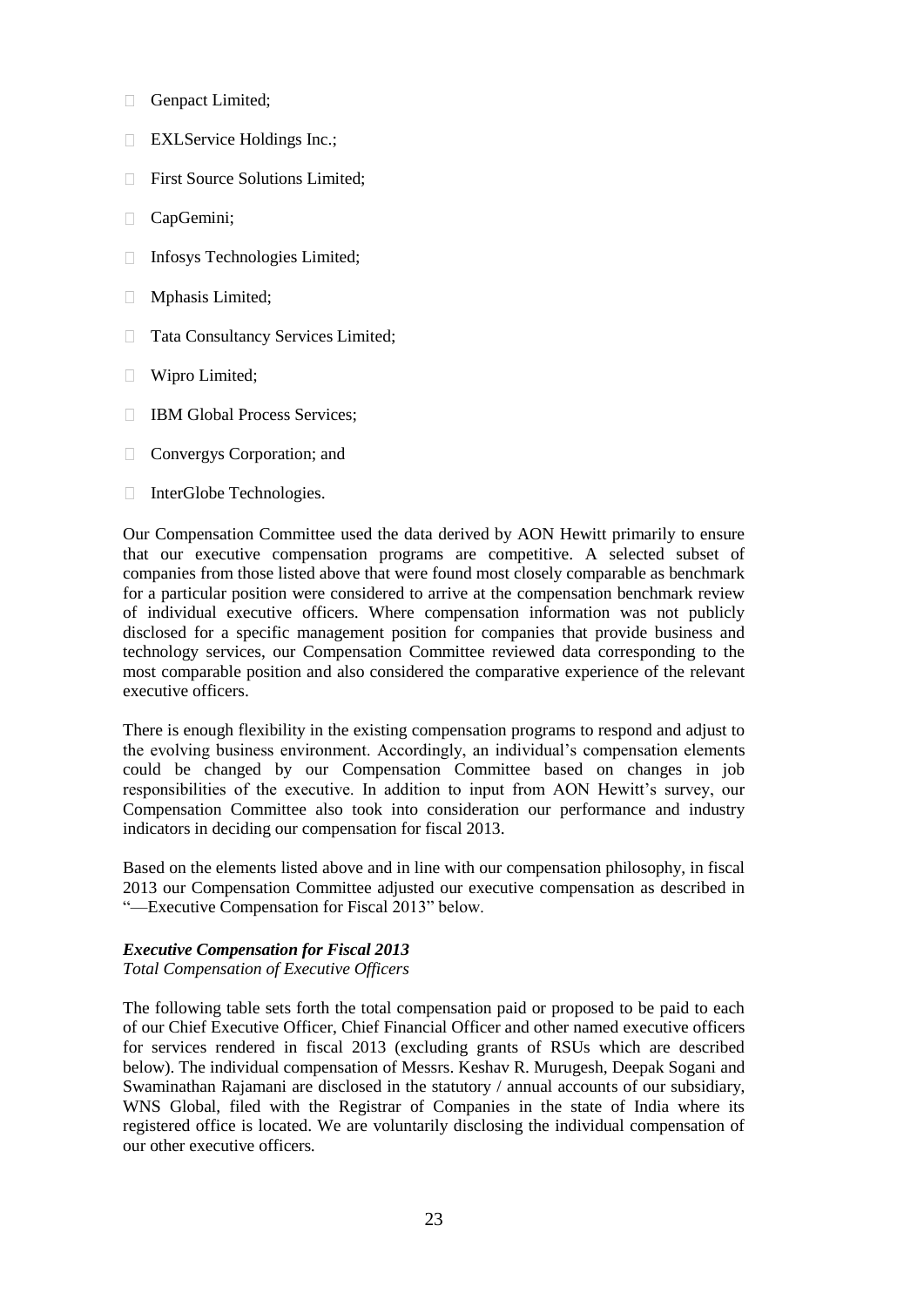| <b>Name</b>           | <b>Base Salary</b> |                           | <b>Benefits</b> |    | <b>Bonus</b> |              | <b>Total</b> |
|-----------------------|--------------------|---------------------------|-----------------|----|--------------|--------------|--------------|
| Keshav R. Murugesh    | \$<br>512,213      | \$                        | 41,638          | \$ | 669,785      | \$           | 1,223,636    |
| Deepak Sogani(1)      |                    |                           |                 |    | (5           |              |              |
|                       | \$<br>77,068       | \$                        | 4,219           | S  | 93,773)      | - \$         | 175,060      |
| Johnson J. Selvadurai | \$<br>300,283      | $\mathcal{S}$             | 126,333         | S  | 241,428      | S            | 668,044      |
| Michael Garber        | \$<br>280,000      | $\mathbb{S}$              | 28,784          | S  | 74,200       | S            | 382,984      |
| Swaminathan Rajamani  | \$<br>157,638      | $\mathcal{S}$             | 8,788           | S  | 97,696       | S            | 264,122      |
| Kumar Subramaniam(2)  | \$<br>31,289       | \$                        | 1,753           | \$ | 19,720       | \$           | 52,762       |
| Alok Misra(3)         | \$<br>105,318      | $\mathcal{S}$             | 5,716           | S  |              | S            | 111,034      |
| Ronald Strout(4)      | \$<br>54,863       | $\boldsymbol{\mathsf{S}}$ | 11,051          | \$ |              | \$           | 65,914       |
| Total                 | \$<br>1,521,672    | \$                        | 228,282         | \$ | 1,196,602    | $\mathbf{s}$ | 2,943,556    |

# **Notes:**

- (1) Appointed as Group Chief Financial Officer in place of Mr. Alok Misra with effect from December 2012.
- (2) Amount paid during his appointment as our Interim Group Chief Financial Officer from August 2012 to December 2012.
- (3) Ceased to be Group Chief Financial Officer from August 17, 2012.
- (4) Ceased to be Executive Officer from June 28, 2012.
- (5) Includes a joining bonus of \$45,996.

### *Base Salary or Fixed Compensation*

In reviewing base salaries for executive officers, our Compensation Committee reviewed compensation programs for our executive officers against publicly available compensation data compiled by our external compensation consultant, AON Hewitt, and considered local market conditions, market data, the executive officer's experience and responsibilities, the perceived risk of having to replace the named executive officer and the fact that the executive officers for fiscal 2013 had satisfactorily performed against their prior year's individual objectives.

Except for Mr. Keshav R. Murugesh and Mr. Swaminathan Rajamani, as described below, our Compensation Committee has not increased the base salary from the prior year's level for any other executive officer, excluding employer contribution towards Provident Fund (Retirement Benefit):

- Mr. Keshav R. Murugesh, as Group Chief Executive Officer, had his base salary  $\Box$ (including employer contribution towards Provident Fund (Retirement Benefit)) revised to \$607,149 from \$551,954 for fiscal 2013. The salary revision was effective February 19, 2013.
- $\Box$  Mr. Swaminathan Rajamani, as Chief People Officer, had his base salary (including employer contribution towards Provident Fund (Retirement Benefit) revised to \$165,586 from \$137,988 in fiscal 2013. The salary revision was effective April 1, 2012.

Mr. Deepak Sogani, joined us as our Group Chief Financial Officer in December 2012 at a base salary of \$248,379 for fiscal 2013 on an annualized basis.

#### *Cash Bonus or Variable Incentive*

Our Compensation Committee believes that the executive officers must work as a team and focus primarily on company goals rather than solely on individual goals. Our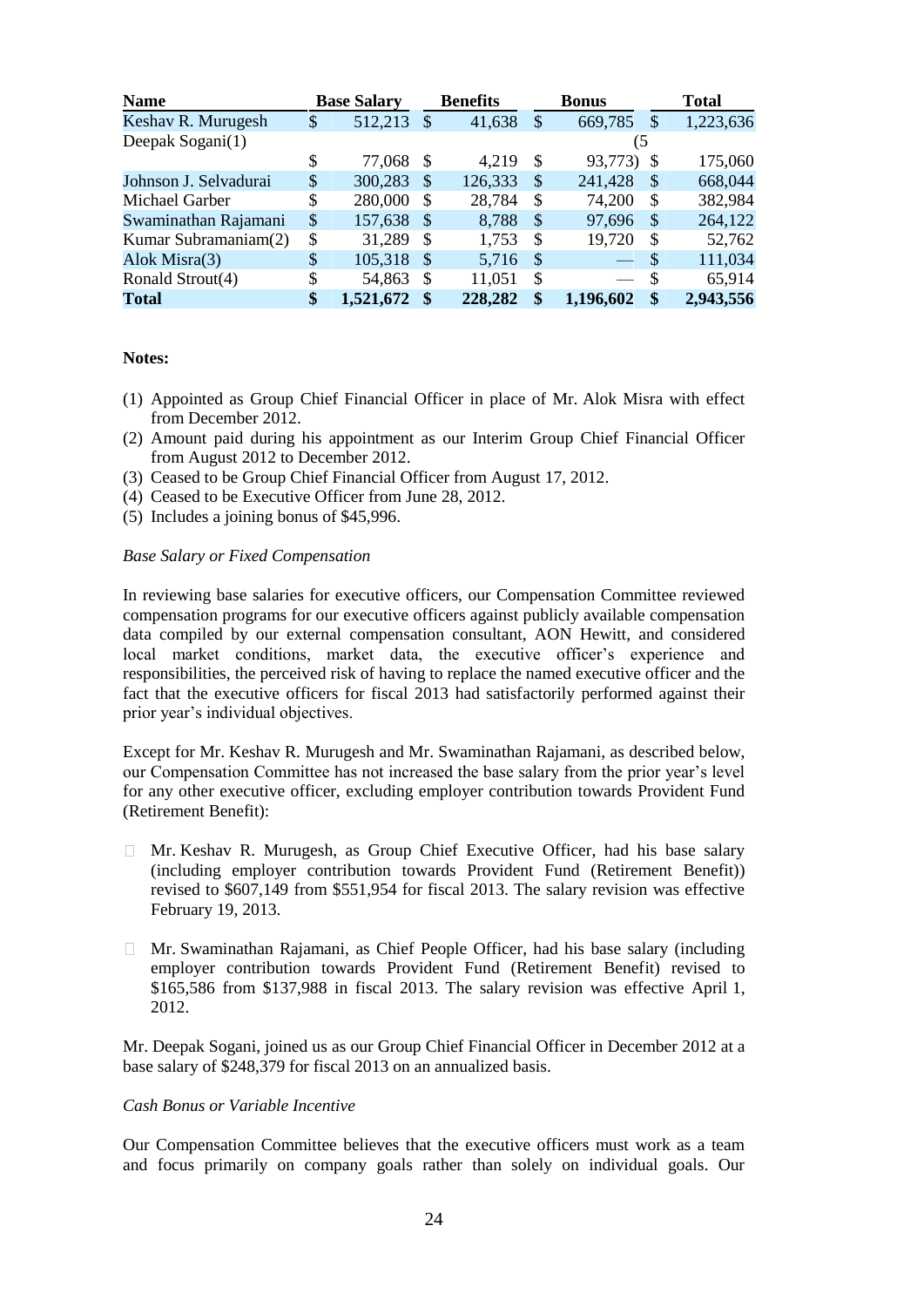Compensation Committee believes that enhancing the long term value of our company requires increased revenue (both from existing and new clients), improved contribution and increased ANI. Finally our Compensation Committee believes it must also reward and encourage individual performance and therefore assigned certain weightages of the variable incentive to company and individual objectives, including company revenue, ANI, new client revenue and certain individual goals for various executive officers. Such bonuses are typically paid in April and/or May each year and the aggregate amount of all cash bonuses to be paid for fiscal 2013 do not exceed the aggregate cash incentive bonus pool approved by our Compensation Committee for the fiscal year*.* Our executive officers' variable incentive packages for fiscal 2013 are as described below:

Our Compensation Committee set Mr. Murugesh's target 2013 variable incentive at \$558,154 for 100% achievement of objectives. Our Compensation Committee assigned as Mr. Murugesh's performance objectives the achievement of target revenue less repair payments, ANI and individual qualitative objectives pertaining to matters such as winning deals of strategic importance and succession planning Based on actual performance against these various objectives, Mr. Murugesh earned 120% of his variable incentive amount on an overall basis.

Our Compensation Committee set Mr. Sogani's target 2013 variable incentive at \$40,489 for 100% achievement of objectives. Our Compensation Committee assigned as Mr. Sogani's performance objectives the achievement of target revenue less repair payments, ANI and individual qualitative objectives pertaining to matters such as tax rate reduction, leveraging SEZ models, drive margin levers and DSO with businesses  $\&$ capability group and improved internal controls. Based on actual performance against these various objectives, Mr. Sogani earned 118% of his variable incentive amount on an overall basis.

Our Compensation Committee set Mr. Selvadurai's target 2013 variable incentive at \$ 180,170 for 100% achievement of objectives. Our Compensation Committee assigned as Mr. Selvadurai's performance objectives the achievement of target revenue less repair payments, ANI, new client revenue and individual qualitative objectives pertaining to matters as assigned by the Group Chief Executive Officer from time to time. Based on actual performance against these various objectives, Mr. Selvadurai earned 134% of his variable incentive amount on an overall basis.

Our Compensation Committee set Mr. Garber's target 2013 variable incentive at \$280,000 for 100% achievement of objectives. Our Compensation Committee assigned as Mr. Garber's performance objectives the achievement of target revenue less repair payments, ANI, new client revenue and individual qualitative objectives pertaining to matters such as Strong relationship with Advisors and influencers, improved sold gross margin, sales team, effective induction around WNS, Vertical & Horizontal capabilities, succession Planning of Vertical Sales Leaders, Robust weekly review and methodology, and Effective usage of CRM & Marketing. Based on actual performance against these various objectives, Mr. Garber earned 26.5% of his variable incentive amount on an overall basis.

Our Compensation Committee set Mr. Swaminathan's target 2013 variable incentive at \$ 82,793 for 100% achievement of objectives. Our Compensation Committee assigned as Mr. Swaminathan's performance objectives the achievement of target revenue less repair payments, ANI and individual qualitative objectives pertaining to matters such as attrition rate for WNS Group, sales  $\&$  key positions Hiring for New Centers, leadership succession plan for all Group CEO reports and 1 level below, positioning of WNS as Employer of Choice, discipline to identify top 50 leaders at WNS Group based on potential and performance and expose them to Group CEO . Based on actual performance against these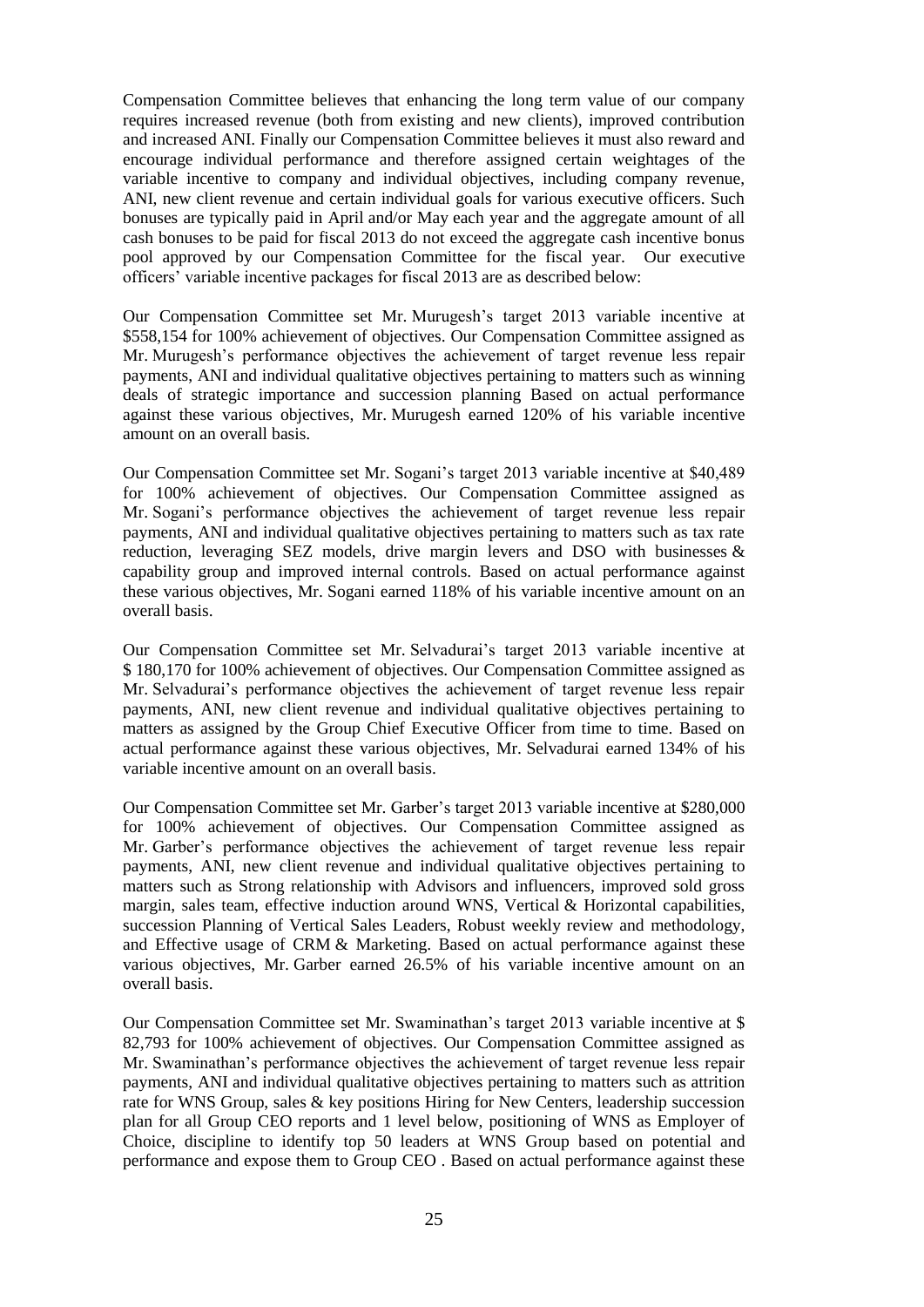various objectives, Mr. Swaminathan earned 118% of his variable incentive amount on an overall basis.

# *Equity Incentive Grants of RSUs*

During fiscal 2013, we continued the equity incentive scheme which has a vesting schedule that is both based on continuity of employment and the performance of our company and an additional equity incentive scheme which has a vesting schedule that is purely based on continuity of employment.

Consistent with our philosophy on equity grants to our executive officers, we awarded the following number of RSUs to our executive officers:

| Name                  | Date of<br>Grant | <b>Total RSUs</b><br><b>Granted for</b><br>Fiscal $2013$ (1) | <b>Grant Date</b><br><b>Fair Value</b> | <b>Expiration</b><br>Date |
|-----------------------|------------------|--------------------------------------------------------------|----------------------------------------|---------------------------|
| Keshav R. Murugesh    | 24-Feb-12        | 110,896                                                      | $($ \$) (2)<br>10.86                   | 23-Feb-22                 |
|                       |                  |                                                              |                                        |                           |
| Alok Misra $(3)$      | 24-Feb-12        | 35,000                                                       | 10.86                                  | 23-Feb-22                 |
| Johnson J. Selvadurai | 24-Feb-12        | 20,000                                                       | 10.86                                  | 23-Feb-22                 |
| Michael Garber        | 24-Feb-12        | 15,000                                                       | 10.86                                  | 23-Feb-22                 |
| Ronald Strout $(4)$   | 24-Feb-12        | 5,000                                                        | 10.86                                  | 23-Feb-22                 |
| Swaminathan Rajamani  | 24-Feb-12        | 35,000                                                       | 10.86                                  | 23-Feb-22                 |
| <b>Total</b>          |                  | 220,896                                                      |                                        |                           |

# **Note:**

- (1) This information was previously disclosed in "Part I Item 6. Directors, Senior Management and Employees — Compensation" of our annual report on Form 20-F for fiscal 2012. As certain internal realignments were due to take place in fiscal 2013, we had accelerated the grants to our executive officers that were due for fiscal 2013 to February 2012 instead.
- (2) The amounts shown under this column reflect the dollar amount of the aggregate grant date fair value of equity-based RSUs granted during the year. The fair value of RSUs is generally the market price of our shares on the date of grant.
- (3) Ceased to be Group Chief Financial Officer from August 17, 2012.
- (4) Ceased to be Executive Officer from June 28, 2012.

# *Other Benefits and Perquisites*

The retirement plans, health and welfare benefits provided to executive officers are the same plans/benefits available to all other employees of our company.

All directors and officers, including executive officers, are covered by the directors' and officers' liability insurance policy maintained by our company.

Additional perquisites provided to executive officers in fiscal 2013 are summarized below: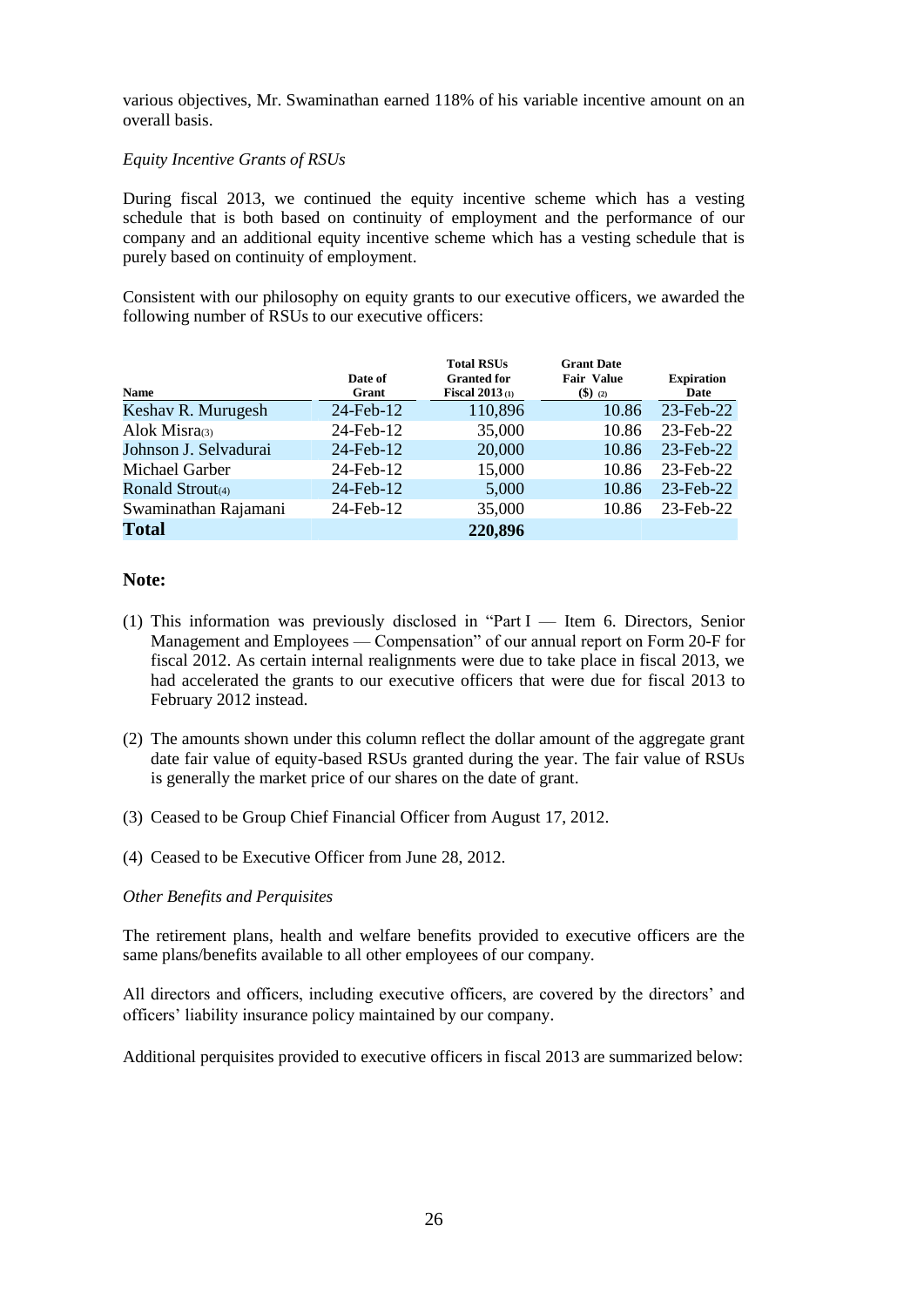|                          | Provident       | <b>Health</b>                                   | <b>Social</b> |            |                  |                           | <b>National</b>  |                  |
|--------------------------|-----------------|-------------------------------------------------|---------------|------------|------------------|---------------------------|------------------|------------------|
| <b>Name</b>              | Fund            | <b>Insurance Security Medicare 401K Pension</b> |               |            |                  |                           | <b>Insurance</b> | Total            |
| Keshav R. Murugesh \$    | 39,741 \$       | 1,898 \$                                        | $-$ \$        |            | $-$ \$<br>$-$ \$ | $-$ \$                    |                  | $-$ \$41,639     |
| Deepak Sogani(1)         | \$<br>3,910 \$  | 309 \$                                          | $-$ \$        | $-$ \$     | $-$ \$           | $-$ \$                    |                  | $-$ \$ 4,219     |
| Johnson J. Selvadurai \$ | $-$ \$          | $3,793$ \$                                      | $-$ \$        |            |                  | $-$ \$ $-$ \$42,672 \$    |                  | 79,868 \$126,333 |
| Michael Garber           | \$<br>$-$ \$    | 15,102 \$                                       | 7,170 \$      | $6,512$ \$ | $-$ \$           | $-$ \$                    |                  | $-$ \$ 28,784    |
| Swaminathan              |                 |                                                 |               |            |                  |                           |                  |                  |
| Rajamani                 | \$<br>7,948 \$  | 840 \$                                          | $-$ \$        |            | $-$ \$ $-$ \$    | $-$ \$                    |                  | $-$ \$ 8,788     |
| Kumar                    |                 |                                                 |               |            |                  |                           |                  |                  |
| Subramaniam (2)          | \$<br>1,578 \$  | 175 \$                                          | $-$ \$        |            | $-$ \$ $-$ \$    | $-$ \$                    |                  | $-$ \$ 1,753     |
| Alok Misra(3)            | \$<br>5,285 \$  | 432 \$                                          | $-$ \$        |            | $-$ \$<br>$-$ \$ | $-$ \$                    |                  | $-$ \$ 5,716     |
| Ronald Strout(4)         | \$<br>$-$ \$    | 203 \$                                          | 3,339 \$      |            | 3,059 \$4,450 \$ | $-$ \$                    |                  | $-$ \$ 11,051    |
| <b>Total</b>             | \$<br>58,462 \$ | 22,752 \$                                       | 10,509 \$     |            |                  | 9,571 \$4,450 \$42,672 \$ |                  | 79,868 \$228,284 |

- (1) Appointed as Group Chief Financial Officer in place of Mr. Alok Misra with effect from December 2012.
- (2) Amount paid during his appointment as our Interim Group Chief Financial Officer from August 2012 to December 2012.
- (3) Ceased to be Group Chief Financial Officer from August 17, 2012.
- (4) Ceased to be Executive Officer from June 28, 2012.

### *Non-executive Director Compensation for Fiscal 2013*

# *Total Compensation of Non-executive Directors*

The following table sets forth the compensation paid or proposed to be paid to our nonexecutive directors for services rendered in fiscal 2013 (excluding grants of RSUs which are described below):

|                        |    |                      |              |                     |      | Non-executive            |               | Non-<br>executive Vice   |               |              |
|------------------------|----|----------------------|--------------|---------------------|------|--------------------------|---------------|--------------------------|---------------|--------------|
| <b>Name</b>            |    | <b>Retainer Fees</b> |              | <b>Sitting Fees</b> |      | chairman                 |               | Chairman                 |               | <b>Total</b> |
| Eric B. Herr           | \$ | 69,000               | -8           | $3,000$ \$          |      | 120,000                  | -\$           |                          | S             | 192,000      |
| Adrian T. Dillon $(i)$ | \$ | 34,452 \$            |              | 1,000               | - \$ |                          | \$            | 18,750                   |               | 54,202       |
| Jeremy Young           | \$ | 15,750 \$            |              | $1,000 \text{ }$ \$ |      |                          | \$            |                          | \$.           | 16,750       |
| Richard O. Bernays     | S  | 63,000               | -8           | $3,000$ \$          |      | $\overline{\phantom{0}}$ | <sup>S</sup>  | $\overline{\phantom{0}}$ | S             | 66,000       |
| Anthony A. Greener     | \$ | 67,000               | <sup>S</sup> | $2,000$ \$          |      |                          | $\mathcal{S}$ | $\overline{\phantom{a}}$ | $\mathcal{S}$ | 69,000       |
| Albert Aboody          | \$ | 70,750 \$            |              | $3,000$ \$          |      |                          | -S            | $\overline{\phantom{0}}$ | \$            | 73,750       |
| Renu S. Karnad(2)      | \$ | 30,452 \$            |              | $2,000$ \$          |      |                          | $\mathcal{S}$ | $\frac{1}{2}$            | $\mathcal{S}$ | 32,452       |
| Deepak S. Parekh $(3)$ | \$ | 24,987               |              |                     |      |                          | S             |                          | \$            | 24,987       |
| <b>Total</b>           | \$ | 375,391              | $\mathbf{s}$ | <b>15,000</b>       |      | 120,000                  | \$            | 18.750                   | S             | 529,141      |

#### **Notes:**

- (1) Adrian T. Dillon was appointed as a director of our company with effect from September 2012 and was appointed as Non-Executive Vice Chairman of our Board with effect from January 2013.
- (2) Renu S. Karnad was appointed as a director of our company with effect from September 2012.
- (3) With effect from September 4, 2012, Deepak S. Parekh resigned as a director of our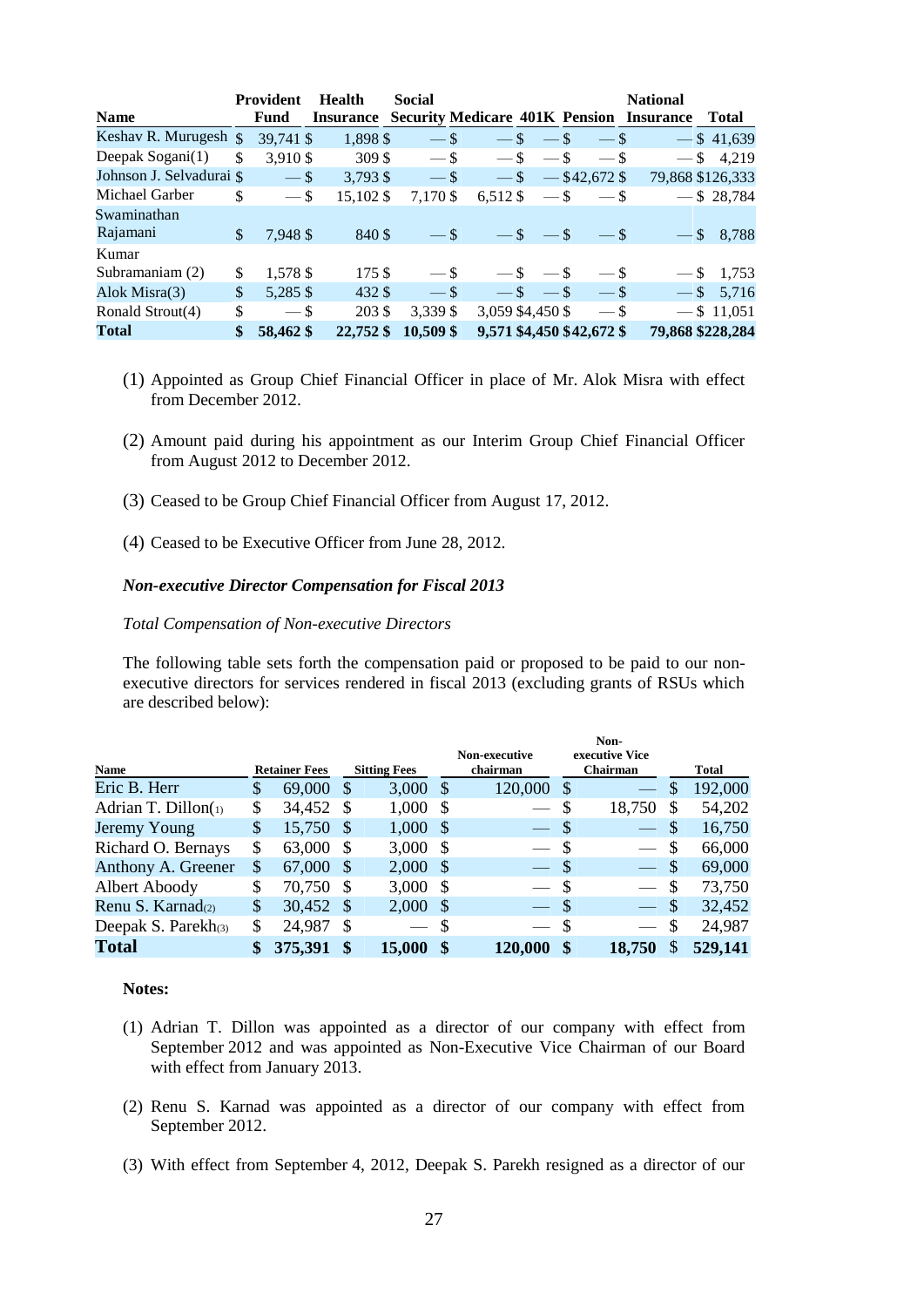# company.

# *Equity Incentive Grants of RSUs to Non-executive Directors*

The following table sets forth information concerning RSUs awarded to our non-executive directors in fiscal 2013. No options were granted in fiscal 2013.

| <b>Name</b>         | Date of<br>Grant | <b>Total RSUs</b><br><b>Granted</b> in<br><b>Fiscal 2013</b> | <b>Grant Date</b><br><b>Fair Value</b><br>$($ \$) (1) | <b>Expiration</b><br>Date |
|---------------------|------------------|--------------------------------------------------------------|-------------------------------------------------------|---------------------------|
| Eric B. Herr        | $16-Oct-12$      | 6,105                                                        | 10.32                                                 | $15-Oct-22$               |
|                     | $25-Mar-13$      | 10,686                                                       | 14.70                                                 | 24-Mar-23                 |
| Adrian T. Dillon(2) | $16-Oct-12$      | 10,271                                                       | 10.32                                                 | $15-Oct-22$               |
|                     | $25$ -Mar-13     | 6,679                                                        | 14.70                                                 | $24-Mar-23$               |
| Renu S. Karnad(3)   | $16-Oct-12$      | 10,271                                                       | 10.32                                                 | $15-Oct-22$               |
| Richard O. Bernays  | $16-Oct-12$      | 6,105                                                        | 10.32                                                 | 15-Oct-22                 |
| Anthony A. Greener  | $16-Oct-12$      | 6,105                                                        | 10.32                                                 | $15-Oct-22$               |
| Albert Aboody       | $16-Oct-12$      | 6,105                                                        | 10.32                                                 | 15-Oct-22                 |
| Total               |                  | 62,327                                                       |                                                       |                           |

# **Notes:**

- (1) The amounts shown under this column reflect the dollar amount of the aggregate grant date fair value of equity-based RSUs granted during the year. The fair value of RSUs is generally the market price of our shares on the date of grant.
- (2) Adrian T. Dillon was appointed as a director of our company with effect from September 2012 and was appointed as Non-Executive Vice Chairman of our Board with effect from January 2013.
- (3) Renu S. Karnad was appointed as a director of our company with effect from September 2012.

Future grants of awards will continue to be determined by our Board of Directors or our Compensation Committee.

# **Employment Agreement of our Executive Director**

We entered into an employment agreement with Mr. Keshav R. Murugesh in February 2010, which was amended with effect from February 19, 2013, to serve as our Group Chief Executive Officer for a five-year term, which will renew automatically for three additional successive terms of three years each, unless either we or Mr. Murugesh elects not to renew the term.

Under the terms of the amended agreement, Mr. Murugesh is entitled to receive compensation, health and other benefits and perquisites commensurate with his position. Pursuant to the agreement, Mr. Murugesh will be eligible to receive annually such number of RSUs to be computed based on our average share price (taking the daily US dollar closing price) during March of the fiscal year preceding the date of such determination and the value of such grant shall not be less than three times the sum of his annual base salary plus target bonus (which shall be a minimum of \$1.2 million). Any such grants of RSUs to Mr. Murugesh will be made consistent with our policy applicable to our senior executives and prevailing industry practices.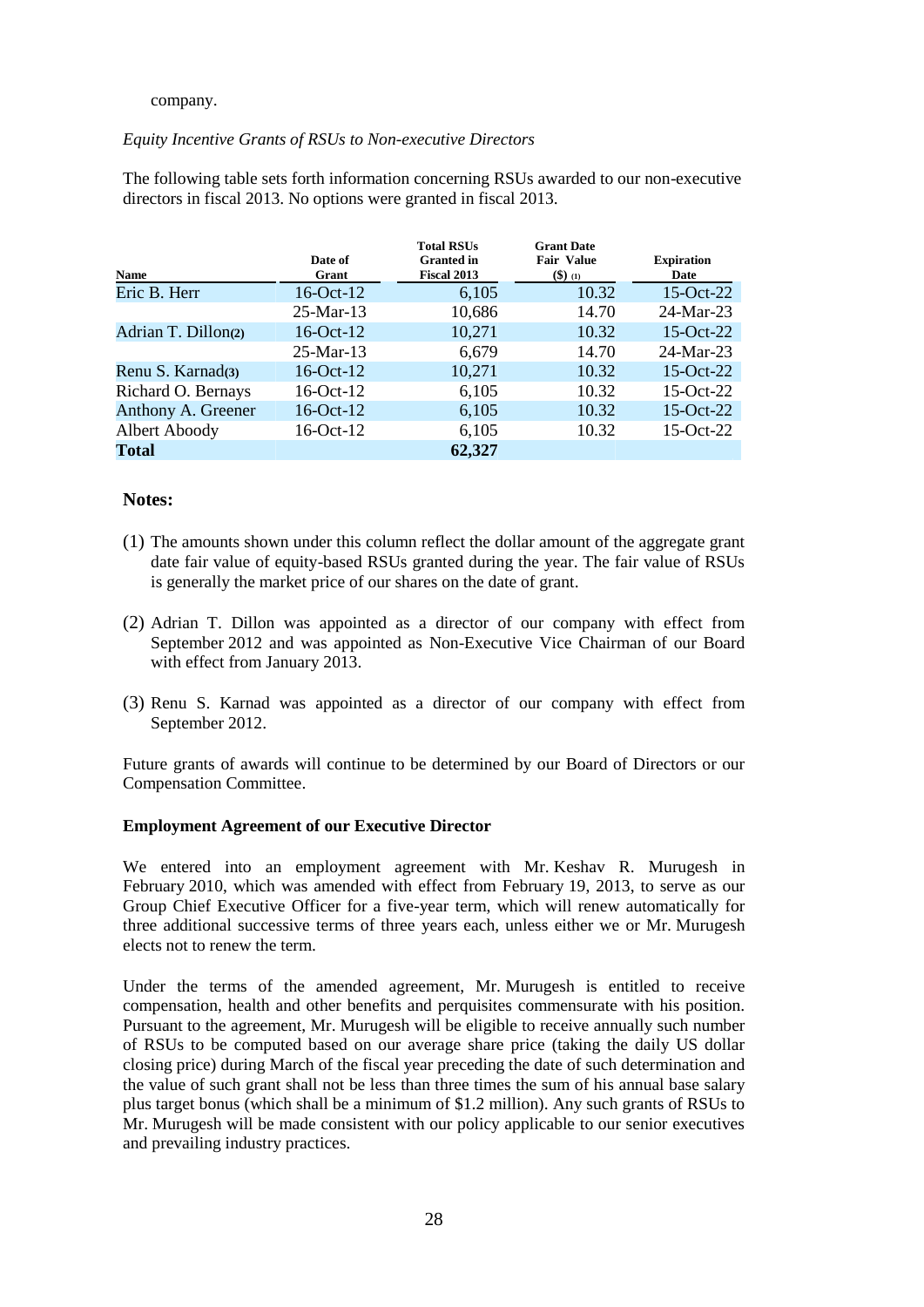If Mr. Murugesh's employment is terminated by us without cause or by Mr. Murugesh for good reason (each as defined in the amended agreement) or is terminated for any reason other than those specified in the amended agreement (including without limitation, expiration of his employment period or we elect not to extend his employment), he would be entitled to all accrued and unpaid salary, accrued and unused vacation and any unreimbursed expenses. Mr. Murugesh would also be entitled to vested benefits and other amounts due to him under our employee benefit plans. Further, where Mr. Murugesh' s employment is terminated for any reason other than those specified in the amended agreement (including without limitation, expiration of his employment period or we elect not to extend his employment), he will also be entitled to his base salary for a period of 12 months from the effective date of termination and his target bonus for the year in which the termination occurs, both of which will be paid immediately, and all of the share options and RSUs granted to him will vest and the share options and RSUs would become exercisable on a fully accelerated basis.

Further, where Mr. Murugesh's employment is terminated for reasons of death, disability or retirement as specified in the amended agreement, he would be entitled to all accrued and unpaid salary and bonus, accrued and unused vacation, any unreimbursed expenses and vested benefits and other amounts due to him under our employee benefit plans, and all of the share options and RSUs granted to him will vest and the share options and RSUs would become exercisable on a fully accelerated basis.

In addition to the above, if Mr. Murugesh's employment is terminated by us without cause or by Mr. Murugesh for good reason, and Mr. Murugesh executes and delivers a nonrevocable general release of claims in favor of the company, subject to his continued compliance with certain non-competition and confidentiality obligations, Mr. Murugesh would be entitled to receive the following severance payments and benefits from us:

- 1. His base salary for a period of 12 months from the effective date of termination, which will be paid immediately;
- 2. His target bonus for the year in which the termination occurs, which will be paid immediately; and
- 3. Automatic accelerated vesting of RSUs or share options granted him that would have vested with him through the next two vesting dates of each grant from the effective date of termination. Full accelerated vesting will occur in case of termination of employment for good reason.

If we experience a change in control while Mr. Murugesh is employed under the employment agreement, all of the share options and RSUs granted to Mr. Murugesh under the employment agreement will vest and the share options and RSUs would become exercisable on a fully accelerated basis.

#### **Employee Benefit Plans**

### *2002 Stock Incentive Plan*

We adopted the 2002 Stock Incentive Plan on July 3, 2002 to help attract and retain the best available personnel to serve us and our subsidiaries as officers, directors and employees. We terminated the 2002 Stock Incentive Plan upon our adoption of our 2006 Incentive Award Plan effective upon the pricing of our initial public offering as described below. Upon termination of the 2002 Stock Incentive Plan, the shares that would otherwise have been available for the grant under the 2002 Stock Incentive Plan were effectively rolled over into the 2006 Incentive Award Plan which was amended and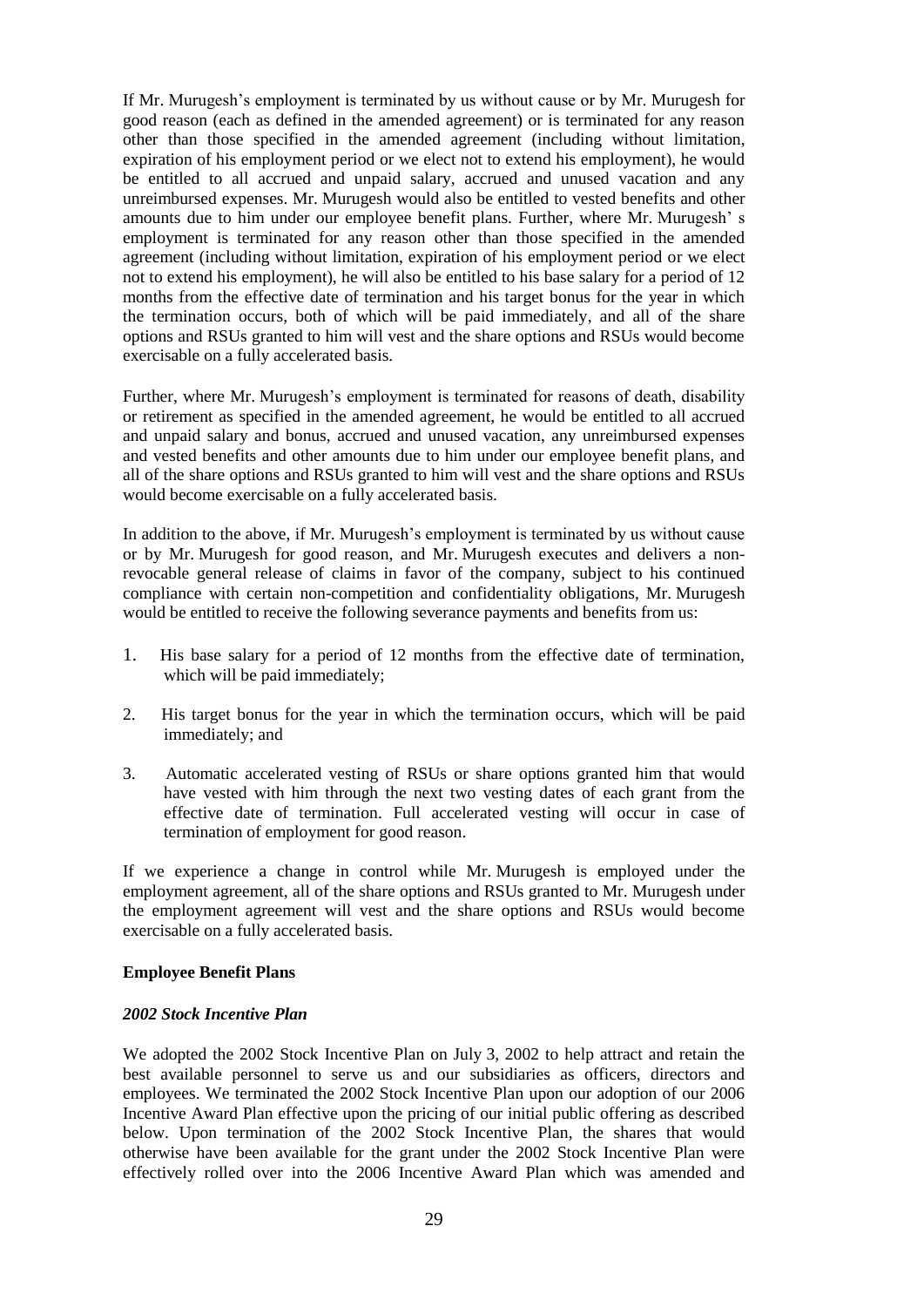restated in 2009 and any awards outstanding remain in full force and effect in accordance with the terms of the 2002 Stock Incentive Plan.

*Administration*. The 2002 Stock Incentive Plan is administered by our Board of Directors, which may delegate its authority to a committee (in either case, the "Administrator"). The Administrator has complete authority, subject to the terms of the 2002 Stock Incentive Plan and applicable law, to make all determinations necessary or advisable for the administration of the 2002 Stock Incentive Plan.

*Eligibility.* Under the 2002 Stock Incentive Plan, the Administrator was authorized to grant share options to our officers, directors and employees, and those of our subsidiaries, subject to the terms and conditions of the 2002 Stock Incentive Plan.

*Share Options.* Share options vest and become exercisable as determined by the Administrator and set forth in individual share option agreements, but may not, in any event, be exercised later than ten years after their grant dates. In addition, share options may be exercised prior to vesting in some cases. Upon exercise, an option holder must tender the full exercise price of the share option in cash, check or other form acceptable to the Administrator, at which time the share options are generally subject to applicable income, employment and other withholding taxes. Share options may, in the sole discretion of the Administrator as set forth in applicable award agreements, continue to be exercisable for a period following an option holder's termination of service. Shares issued in respect of exercised share options may be subject to additional transfer restrictions. Any grants of share options under the 2002 Stock Incentive Plan to US participants were in the form of non-qualified share options. Option holders, other than option holders who are employees of our subsidiaries in India, are entitled to exercise their share options for shares or ADSs in our company.

*Corporate Transactions.* If we engage in a merger or similar corporate transaction, except as may otherwise be provided in an individual award agreement, outstanding share options will be terminated unless they are assumed by a successor corporation. In addition, the Administrator has broad discretion to adjust the 2002 Stock Incentive Plan and any share options thereunder to account for any changes in our capitalization.

*Amendment.* Our Board of Directors may amend or suspend the 2002 Stock Incentive Plan at any time, provided that any such amendment or suspension must not impact any holder of outstanding share options without such holder's consent.

*Transferability of Share Options.* Each share option may be exercised during the option holder's lifetime only by the option holder. No share option may be sold, pledged, assigned, hypothecated, transferred or disposed of by an option holder other than by express permission of the Administrator (only in the case of employees of non-Indian subsidiaries), by will or by the laws of descent and distribution.

*Number of Shares Authorized;* Outstanding Options. As of the date of termination of the 2002 Stock Incentive Plan on July 25, 2006, the day immediately preceding the date of pricing of our initial public offering, an aggregate of 6,082,042 of our ordinary shares had been authorized for grant under the 2002 Stock Incentive Plan, of which options to purchase 2,116,266 ordinary shares were issued and exercised and options to purchase 3,875,655 ordinary shares were issued and outstanding. Of the options to purchase 3,875,655 ordinary shares, options to purchase 3,460,351 ordinary shares have been exercised and options to purchase 74,033 ordinary shares remain outstanding as at July 31, 2013. Options granted under the 2002 Stock Incentive Plan that are forfeited, lapsed or canceled, settled in cash, that expire or are repurchased by us at the original purchase price would have been available for grant under the 2002 Stock Incentive Plan and would be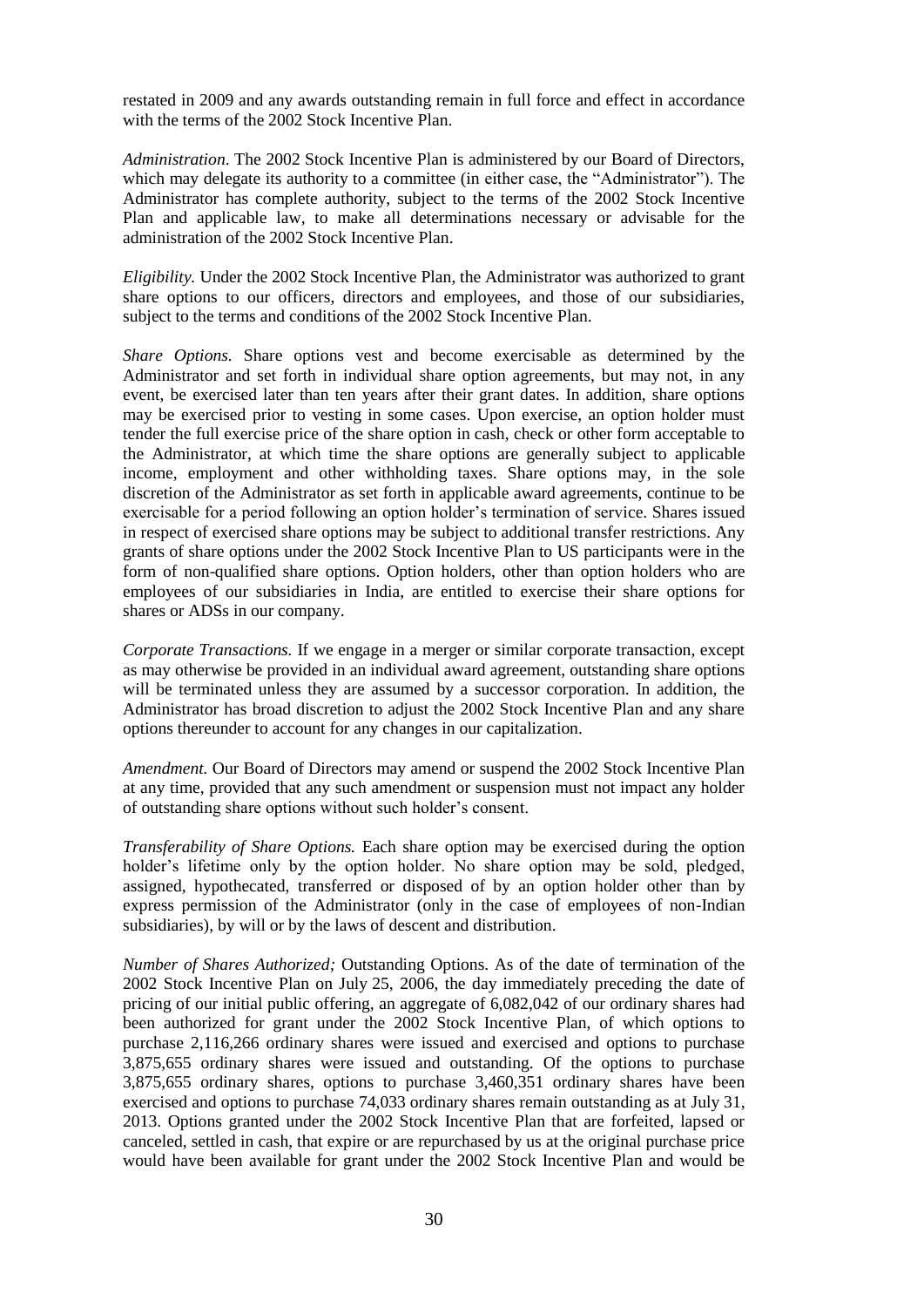effectively rolled over into our 2006 Incentive Award Plan which was amended and restated in 2009.

# *Second Amended and Restated 2006 Incentive Award Plan*

We adopted our 2006 Incentive Award Plan on June 1, 2006. The purpose of the 2006 Incentive Award Plan is to promote the success and enhance the value of our company by linking the personal interests of the directors, employees and consultants of our company and our subsidiaries to those of our shareholders and by providing these individuals with an incentive for outstanding performance. The 2006 Incentive Award Plan is further intended to provide us with the ability to motivate, attract and retain the services of these individuals.

On February 13, 2009, we adopted the Amended and Restated 2006 Incentive Award Plan. The Amended and Restated 2006 Incentive Award Plan reflects, among other changes to our 2006 Incentive Award Plan, an increase in the number of ordinary shares and ADSs available for grant under the plan from 3.0 million to 4.0 million shares/ADSs, subject to specified adjustments under the plan. On September 13, 2011, we adopted the Second Amended and Restated 2006 Incentive Award Plan that reflects an increase in the number of ordinary shares and ADSs available for granted under the plan to 6.2 million shares/ADSs, subject to specified adjustments under the plan. We are seeking Shareholders' approval to adopt the Third Amended and Restated 2006 Incentive Award Plan that includes an amendment to increase the number of ordinary shares/ADSs available for grant under the Plan by 2,400,000 ordinary shares to 8,600,000 ordinary shares, subject to the specified adjustments under the Plan. A summary of the Plan is set out under Proposal No. 8 above.

*Outstanding Awards.* As at July 31, 2013, options or RSUs to purchase an aggregate of 3,526,868 ordinary shares were outstanding, out of which options or RSUs to purchase 1,291,076 ordinary shares were held by all our directors and executive officers as a group. The exercise prices of these options range from \$15.32 to \$35.30 and the expiration dates of these options range from July 24, 2016 to May 15, 2023. The weighted average grant date fair value of RSUs granted during fiscal 2013, 2012 and 2011 were \$10.93, \$10.80 and \$9.09 per ADS, respectively. There is no purchase price for the RSUs.

# **Other Employee Benefits**

We also maintain other employee benefit plans in the form of certain statutory and incentive plans covering substantially all of our employees. For fiscal 2013, the total amount accrued by us to provide for pension, retirement or similar benefits was \$8.1 million.

# *Provident Fund*

In accordance with Indian, the Philippines and Sri Lankan laws, all of our employees in these countries are entitled to receive benefits under the respective government provident fund, a defined contribution plan to which both we and the employee contribute monthly at a pre-determined rate (for India and Sri Lanka, currently 12% of the employee's base salary and for the Philippines peso 100/-per month for every employee). These contributions are made to the respective government provident fund and we have no further obligation under this fund apart from our monthly contributions. We contributed an aggregate of \$5.1 million, \$5.5 million and \$5.7 million in each of fiscal 2013, 2012 and 2011, respectively, to the government provident fund.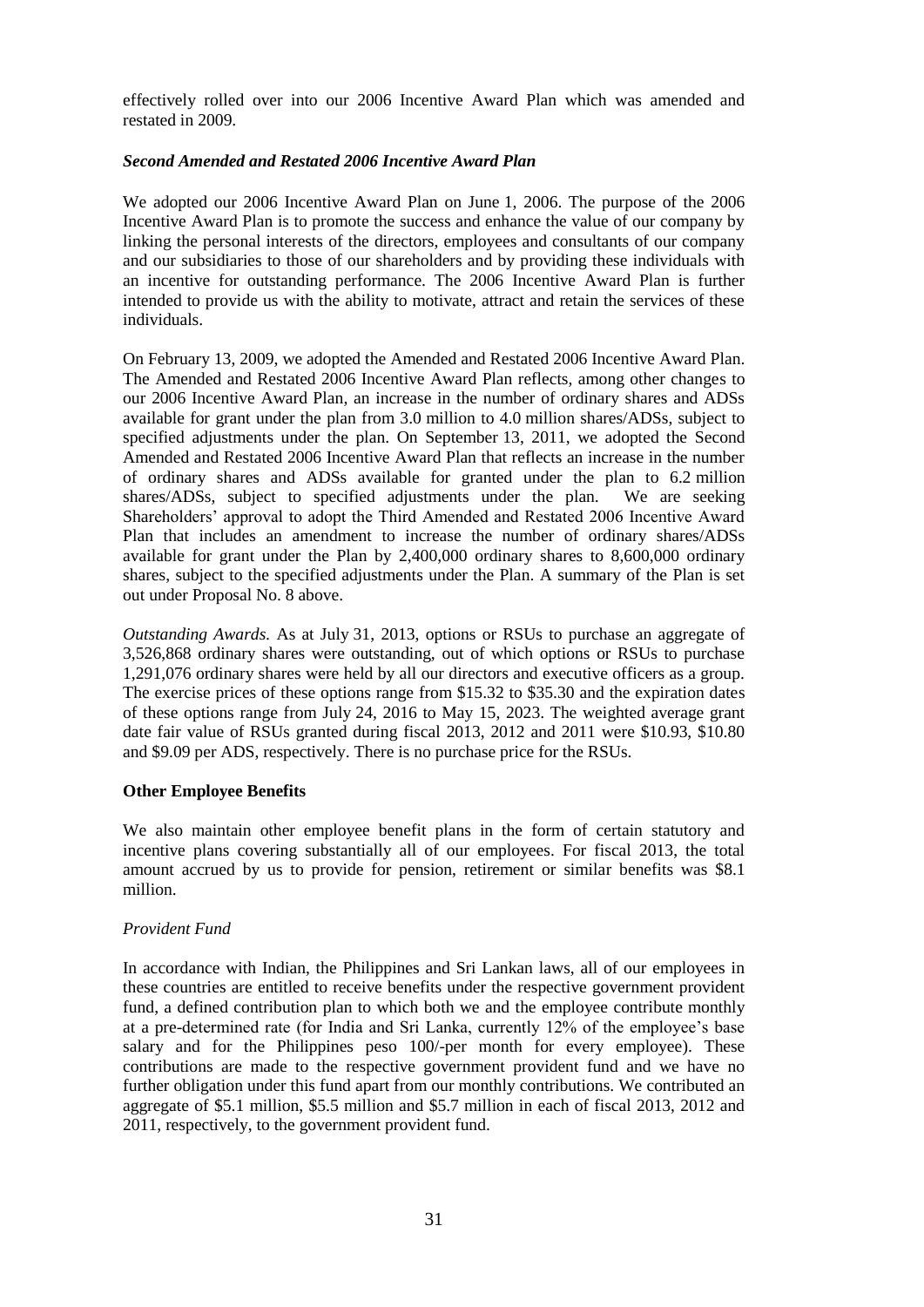### *US Savings Plan*

Eligible employees in the US participate in a savings plan, or the US Savings Plan, pursuant to Section 401(k) of the United States Internal Revenue Code of 1986, as amended, or the Code. The US Savings Plan allows our employees to defer a portion of their annual earnings on a pre-tax basis through voluntary contributions there under. The US Savings Plan provides that we can make optional contributions up to the maximum allowable limit under the Code.

### *UK Pension Scheme*

Eligible employees in the UK contribute to a defined contribution pension scheme operated in the UK. The assets of the scheme are held separately from ours in an independently administered fund. The pension expense represents contributions payable to the fund by us.

### *Gratuity*

In accordance with Indian, the Philippines and Sri Lankan laws, we provide for gratuity liability pursuant to a defined benefit retirement plan covering all our employees in India, the Philippines and Sri Lanka. Our gratuity plan provides for a lump sum payment to eligible employees on retirement, death, incapacitation or on termination of employment (provided such employee has worked for at least five years with our company) which is computed on the basis of employee's salary and length of service with us (subject to a maximum of approximately \$18,425 per employee in India). In India, we provide the gratuity benefit through determined contributions pursuant to a non-participating annuity contract administered and managed by the Life Insurance Corporation of India, or LIC, and Aviva Life Insurance Company Private Limited. Under this plan, the obligation to pay gratuity remains with us although LIC and Aviva Life Insurance Company Private Limited administer the plan. We contributed an aggregate of \$0.8 million, \$1.2 million and \$0.7 million in fiscal 2013, 2012 and 2011, respectively, to LIC and Aviva Life Insurance Company Private Limited.

#### *Compensated Absence*

Our liability for compensated absences is determined on an accrual basis for the entire unused vacation balance standing to the credit of each employee as at year-end and were charged to income in the year in which they accrue.

# **C. Board Practices**

#### **Composition of the Board of Directors**

Our Memorandum and Articles of Association provide that our Board of Directors consists of not less than three directors and such maximum number as our directors may determine from time to time. Our Board of Directors currently consists of eight directors. Messrs. Herr, Dillon, Young, Bernays and Aboody, Mrs. Karnad and Sir Anthony satisfy the "independence" requirements of the NYSE rules.

All directors hold office until the expiry of their term of office, their resignation or removal from office for gross negligence or criminal conduct by a resolution of our shareholders or until they cease to be directors by virtue of any provision of law or they are disqualified by law from being directors or they become bankrupt or make any arrangement or composition with their creditors generally or they become of unsound mind. The term of office of the directors is divided into three classes: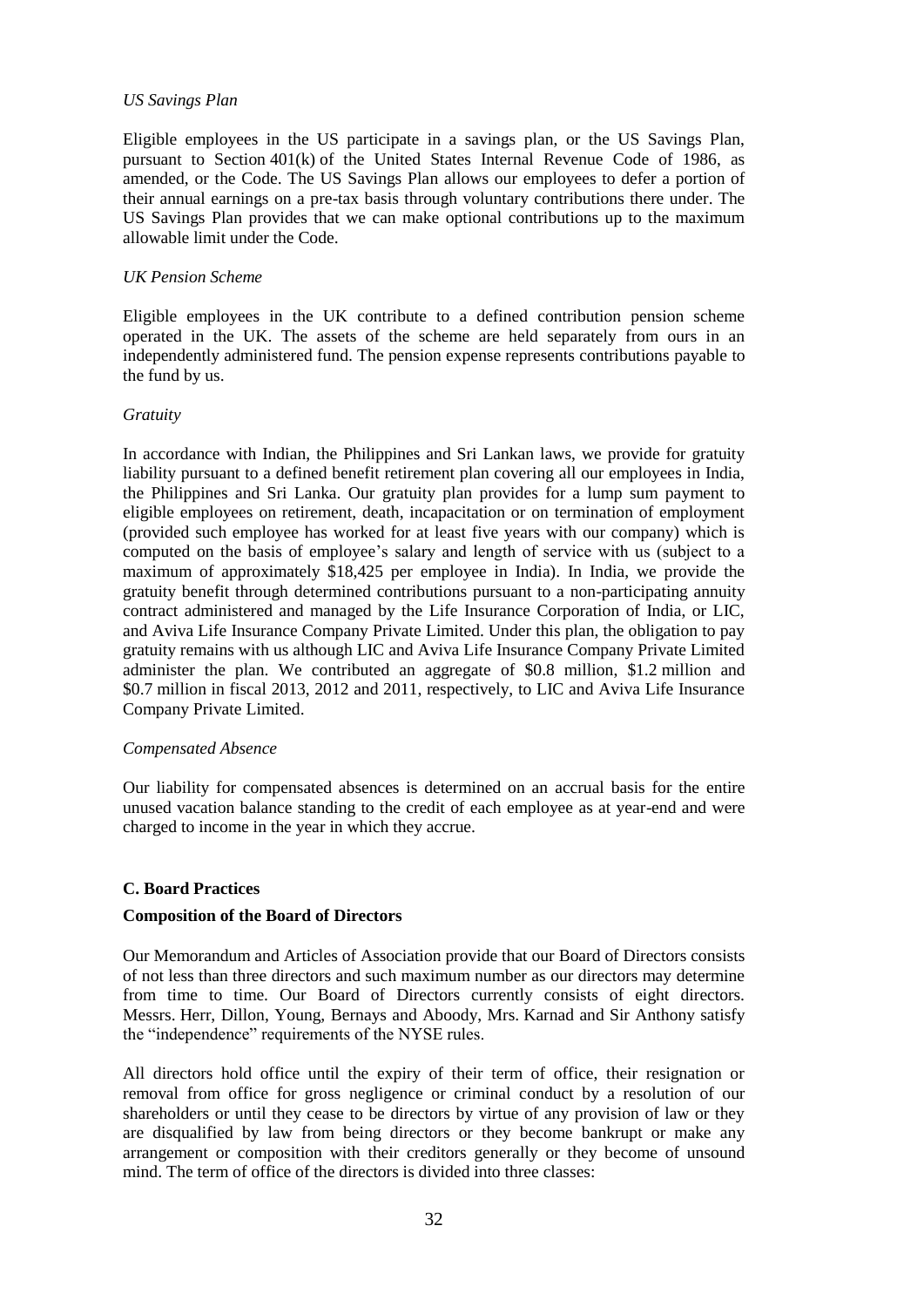- $\Box$  Class I, whose term will expire at the Annual General Meeting to be held in fiscal 2014;
- $\Box$  Class II, whose term will expire at the Annual General Meeting to be held in fiscal 2015; and
- Class III, whose term will expire at the Annual General Meeting to be held in fiscal 2016.

Our directors for fiscal 2013 are classified as follows:

- Class I: Sir Anthony A. Greener, Mr. Richard O. Bernays and Mr. Adrian T. Dillon;
- Class II: Mr. Keshav R. Murugesh and Mr. Albert Aboody; and
- Class III: Mr. Jeremy Young, Mr. Eric B. Herr and Mrs. Renu S Karnad.

The appointments of Messrs. Bernays and Dillon and Sir Anthony will expire at the Annual General Meeting to be held on September 11, 2013. Messrs. Bernays and Dillon and Sir Anthony have expressed their willingness to be re-elected and, accordingly, we are seeking shareholders' approval for their re-election at the Annual General Meeting.

At each annual general meeting after the initial classification or special meeting in lieu thereof, the successors to directors whose terms will then expire serve from the time of election until the third annual meeting following election or special meeting held in lieu thereof. Any additional directorships resulting from an increase in the number of directors will be distributed among the three classes so that, as nearly as possible, each class will consist of one-third of the directors. This classification of the Board of Directors may have the effect of delaying or preventing changes in control of management of our company.

There are no family relationships among any of our directors or executive officers. The employment agreement governing the services of one of our directors provide for benefits upon termination of employment as described above.

Our Board of Directors held eleven meetings in fiscal 2013.

# **Board Leadership Structure and Board Oversight of Risk**

Different individuals currently serve in the roles of Chairman of the Board and Group Chief Executive Officer of our company. Our Board believes that splitting the roles of Chairman of the Board and Group Chief Executive Officer is currently the most appropriate leadership structure for our company. This leadership structure will bring in greater efficiency as a result of vesting two important leadership roles in separate individuals and increased independence for the Board of Directors.

# **Board"s Role in Risk Oversight**

Our Board of Directors is primarily responsible for overseeing our risk management processes. The Board of Directors receives and reviews periodic reports from the Head of Risk Management and Audit as considered appropriate regarding our company's assessment of risks. The Board of Directors focuses on the most significant risks facing our company and our company's general risk management strategy, and also ensures that risks undertaken by our company are consistent with the Board's appetite for risk. While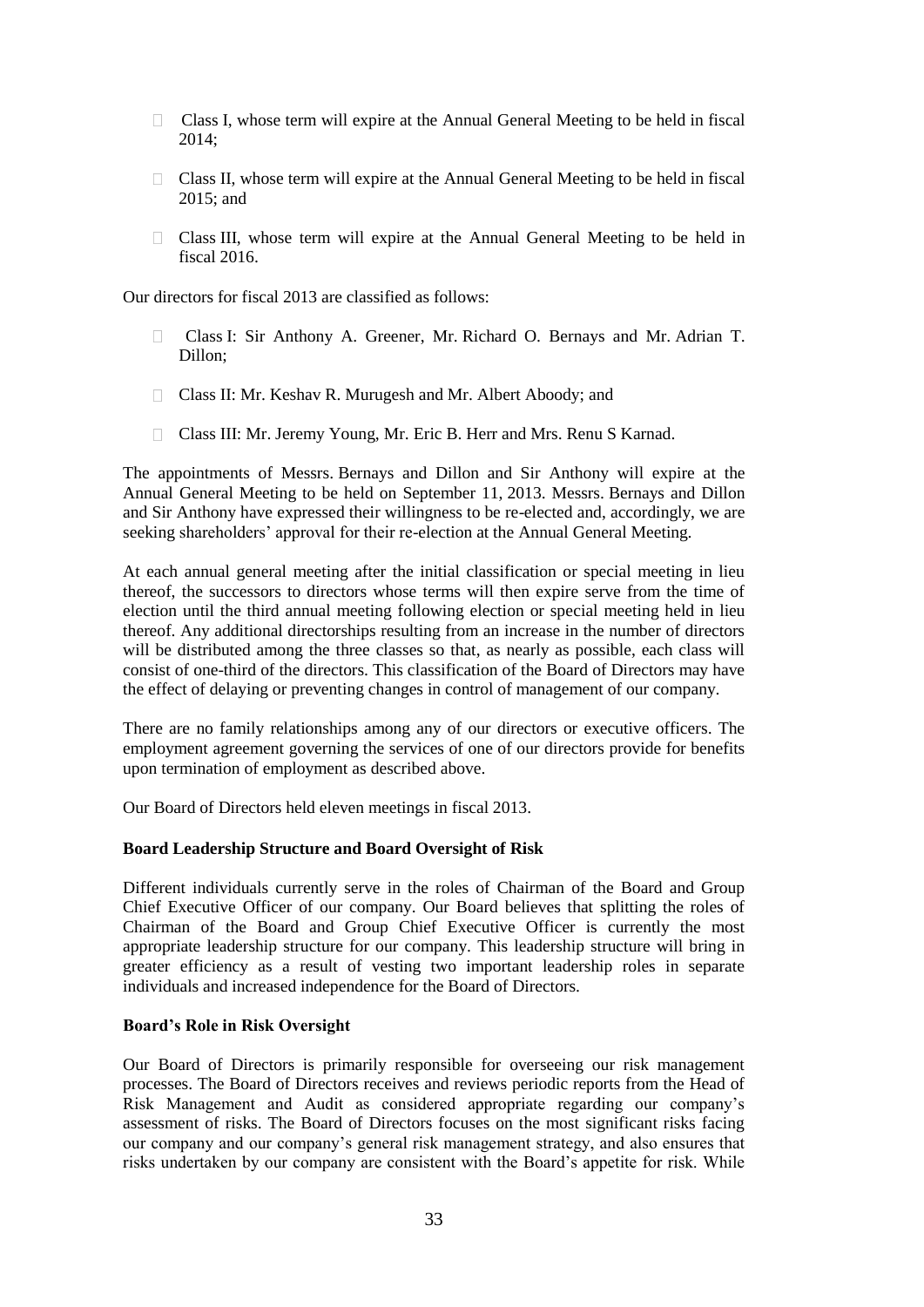the Board oversees our company's risk management, management is responsible for dayto-day risk management processes. We believe this division of responsibilities is the most effective approach for addressing the risks facing our company and that our Board leadership structure supports this approach.

The Audit Committee has special responsibilities with respect to financial risks, and regularly reports to the full Board of Directors on these issues. Among other responsibilities, the Audit Committee reviews our company's policies with respect to contingent liabilities and risks that may be material to our company, our company's policies and procedures designed to promote compliance with laws, regulations, and internal policies and procedures, and major legislative and regulatory developments which could materially impact our company.

The Compensation Committee also plays a role in risk oversight as it relates to our company's compensation policies and practices. Among other responsibilities, the Compensation Committee designs and evaluates our company's executive compensation policies and practices so that our company's compensation programs promote accountability among employees and the interests of employees are properly aligned with the interests of our shareholders.

# **Committees of the Board**

Our Board of Directors has three standing committees: an Audit Committee, a Compensation Committee and a Nominating and Corporate Governance Committee.

### *Audit Committee*

The Audit Committee comprises three directors: Messrs. Albert Aboody (Chairman), Adrian T. Dillon and Jeremy Young. Each of Messrs. Aboody, Dillon and Young satisfies the "independence" requirements of Rule 10A-3 of the Securities Exchange Act of 1934, as amended, or the Exchange Act, and the NYSE listing standards. The principal duties and responsibilities of our Audit Committee are as follows:

- $\Box$  to serve as an independent and objective party to monitor our financial reporting process and internal control systems;
- $\Box$  to review and appraise the audit efforts of our independent accountants and exercise ultimate authority over the relationship between us and our independent accountants; and
- $\Box$  to provide an open avenue of communication among the independent accountants, financial and senior management and the Board of Directors.

The Audit Committee has the power to investigate any matter brought to its attention within the scope of its duties. It also has the authority to retain counsel and advisors to fulfill its responsibilities and duties. Messrs. Aboody and Dillon serve as our Audit Committee financial experts, within the requirements of the rules promulgated by the Commission relating to listed-company audit committees.

We have posted our Audit Committee charter on our website at *www.wns.com.* **Information contained in our website does not constitute a part of this Proxy Statement.**

The Audit Committee held five meetings in fiscal 2013.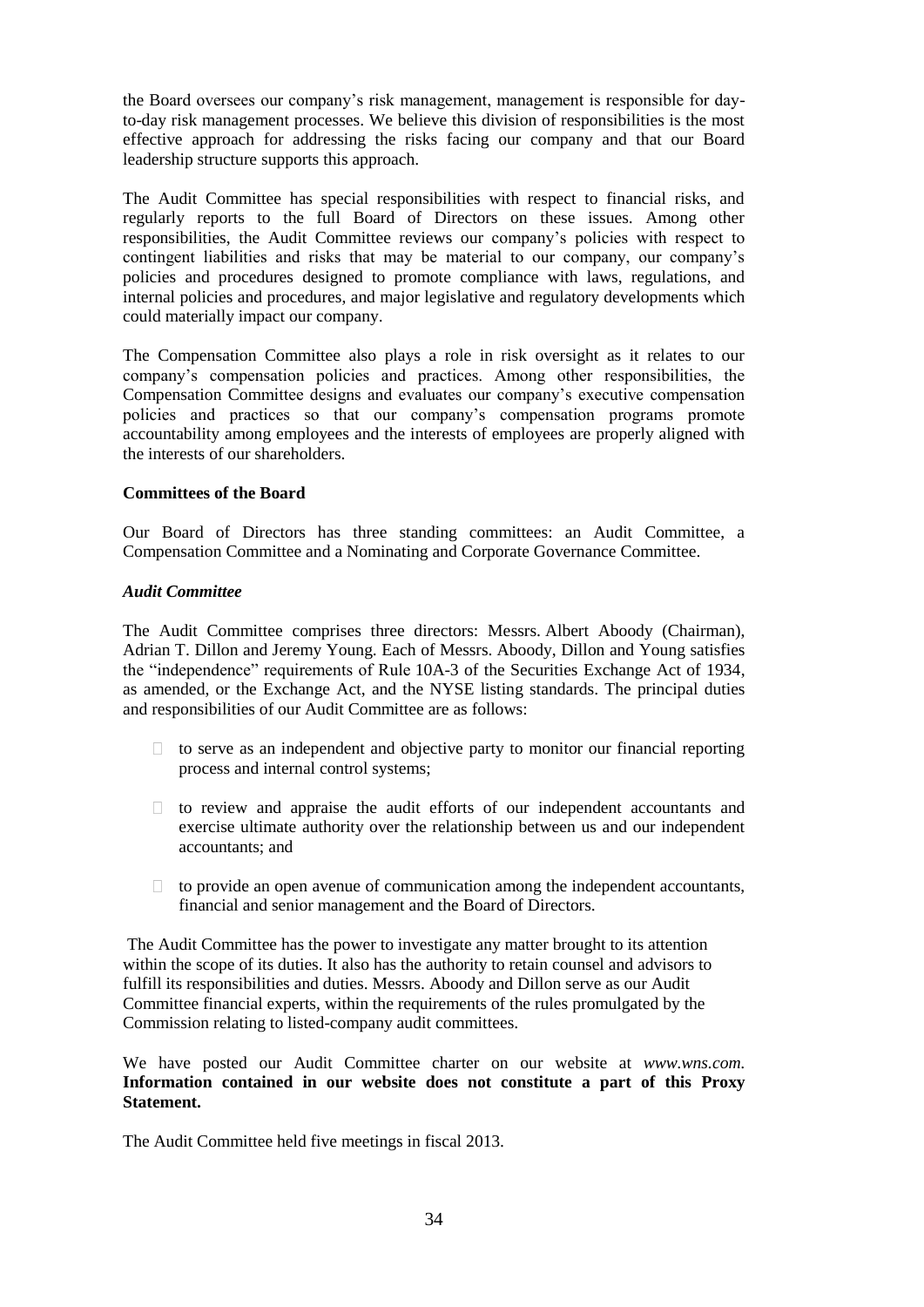# *Compensation Committee*

The Compensation Committee comprises four directors: Messrs. Richard O. Bernays (Chairman) and Eric B. Herr, Mrs. Renu S. Karnad and Sir Anthony A. Greener. Each of Messrs. Bernays and Herr, Mrs. Karnad and Sir Anthony satisfies the "independence" requirements of the NYSE listing standards. The scope of this committee's duties includes determining the compensation of our Group Chief Executive Officer, executive officers and other key management personnel. The Compensation Committee also administers the 2002 Stock Incentive Plan and the Second Amended and Restated 2006 Incentive Award Plan, reviews performance appraisal criteria and sets standards for and decides on all employee shares options allocations when delegated to do so by our Board of Directors.

Our Compensation Committee charter permits the Compensation Committee to retain or obtain the advice of, and/or terminate, as needed, any independent counsel, compensation and benefits consultants and other outside experts or advisors as the Compensation Committee believes to be necessary or appropriate ("compensation advisors") and prior to selecting any such compensation advisor and as appropriate thereafter, the Compensation Committee shall undertake an independence assessment of such compensation advisor, taking into consideration certain independence factors including those specified in the applicable requirements of the Exchange Act, and NYSE listing standards.

We have posted our Compensation Committee charter on our website at *www.wns.com.* **Information contained in our website does not constitute a part of this Proxy Statement.**

The Compensation Committee held eight meetings in fiscal 2013.

# *Nominating and Corporate Governance Committee*

The Nominating and Corporate Governance Committee comprises three directors: Sir Anthony A. Greener (Chairman), Mr. Eric B. Herr and Mrs. Renu S. Karnad. Each of Sir Anthony, Mr. Herr and Mrs. Karnad and satisfies the "independence" requirements of the NYSE listing standards. The principal duties and responsibilities of the nominating and governance committee are as follows:

- $\bullet$ to assist the Board of Directors by identifying individuals qualified to become board members and members of board committees, to recommend to the Board of Directors nominees for the next annual meeting of shareholders, and to recommend to the Board of Directors nominees for each committee of the Board of Directors;
- to monitor our corporate governance structure;
- to periodically review and recommend to the Board of Directors any proposed  $\bullet$ changes to the corporate governance guidelines applicable to us; and
- $\bullet$ to determine and recommend the compensation payable to our non-executive Directors for approval by our Board of Directors

We have posted our Nominating and Corporate Governance Committee charter on our website at *www.wns.com.* **Information contained in our website does not constitute a part of this Proxy Statement.**

The Nominating and Corporate Governance Committee uses its judgment to identify well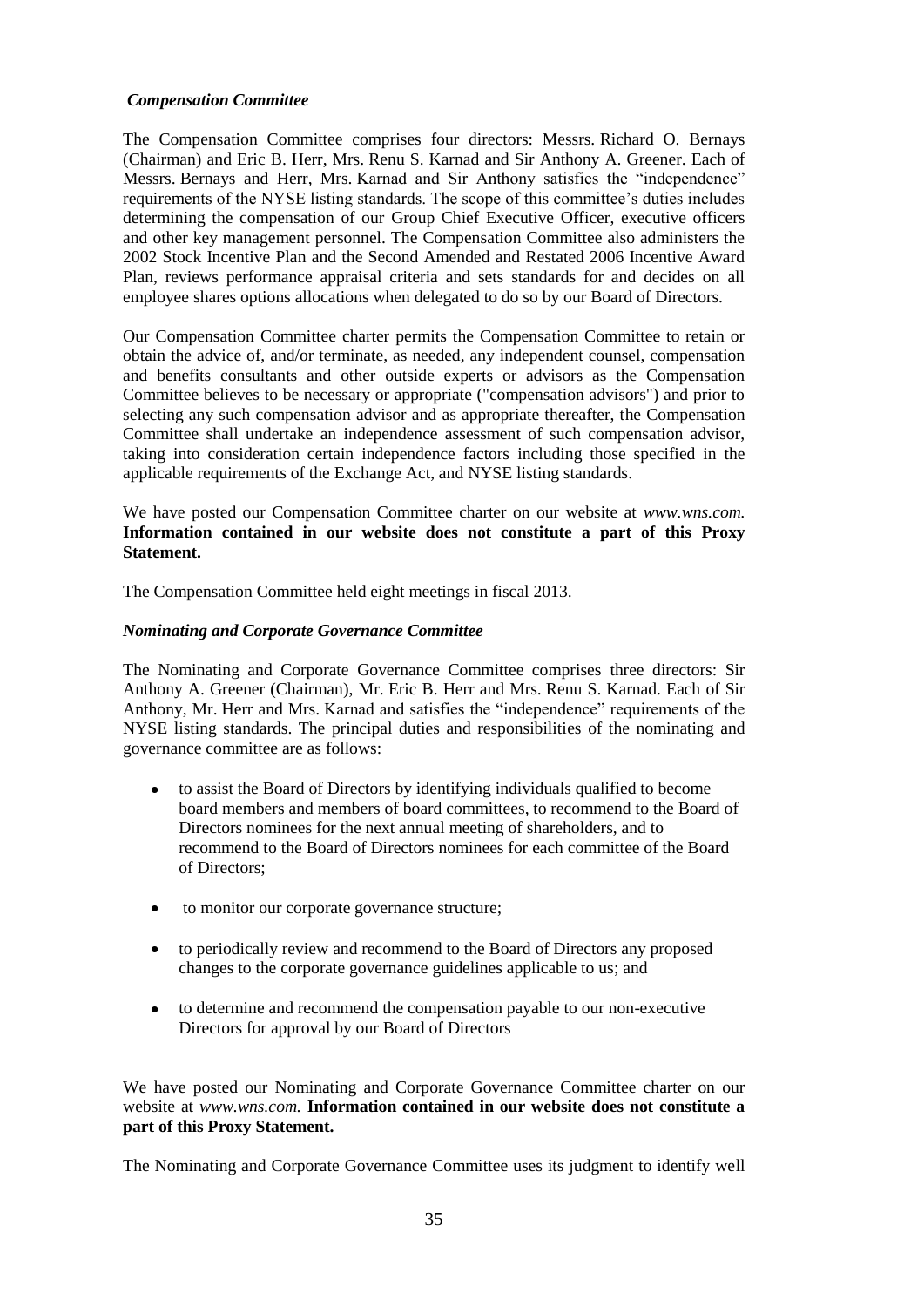qualified individuals who are willing and able to serve on our Board of Directors. Pursuant to its charter, the Nominating and Corporate Governance Committee may consider a variety of criteria in recommending candidates for election to our board, including an individual's personal and professional integrity, ethics and values; experience in corporate management, such as serving as an officer or former officer of a publicly held company, and a general understanding of marketing, finance and other elements relevant to the success of a publicly-traded company in today's business environment; experience in our company's industry and with relevant social policy concerns; experience as a board member of another publicly held company; academic expertise in an area of our company's operations; and practical and mature business judgment, including ability to make independent analytical inquiries.

While the Nominating and Corporate Governance Committee does not have a formal policy with respect to the consideration of diversity in identifying director nominees, it nevertheless considers director nominees with a diverse range of backgrounds, skills, national origins, values, experiences, and occupations.

The Nominating and Corporate Governance Committee held five meetings in fiscal 2013.

# **Executive Sessions**

Our non-executive directors meet regularly in executive session without executive directors or management present. The purpose of these executive sessions is to promote open and candid discussion among the non-executive directors. Mr. Eric B. Herr has presided over all executive sessions. Our non-executive directors held two executive sessions in fiscal 2013.

Shareholders and other interested parties may communicate directly with the presiding director or with our non-executive directors as a group by writing to the following address: WNS (Holdings) Limited, Attention: Non-Executive Directors, Gate 4, Godrej & Boyce Complex, Pirojshanagar, Vikhroli (W), Mumbai 400 079, India.

# **D. Employees**

For a description of our employees, see "Part I — Item 4. Information on the Company — Business Overview — Human Capital" of the Annual Report.

# **E. Share Ownership**

The following table sets forth information with respect to the beneficial ownership of our ordinary shares as at July 31, 2013 by each of our directors and all our directors and executive officers as a group. As used in this table, beneficial ownership means the sole or shared power to vote or direct the voting or to dispose of or direct the sale of any security. A person is deemed to be the beneficial owner of securities that can be acquired within 60 days upon the exercise of any option, warrant or right. Ordinary shares subject to options, warrants or rights that are currently exercisable or exercisable within 60 days are deemed outstanding for computing the ownership percentage of the person holding the options, warrants or rights, but are not deemed outstanding for computing the ownership percentage of any other person. The amounts and percentages as at July 31, 2013 are based on an aggregate of 50,800,530 ordinary shares outstanding as at that date.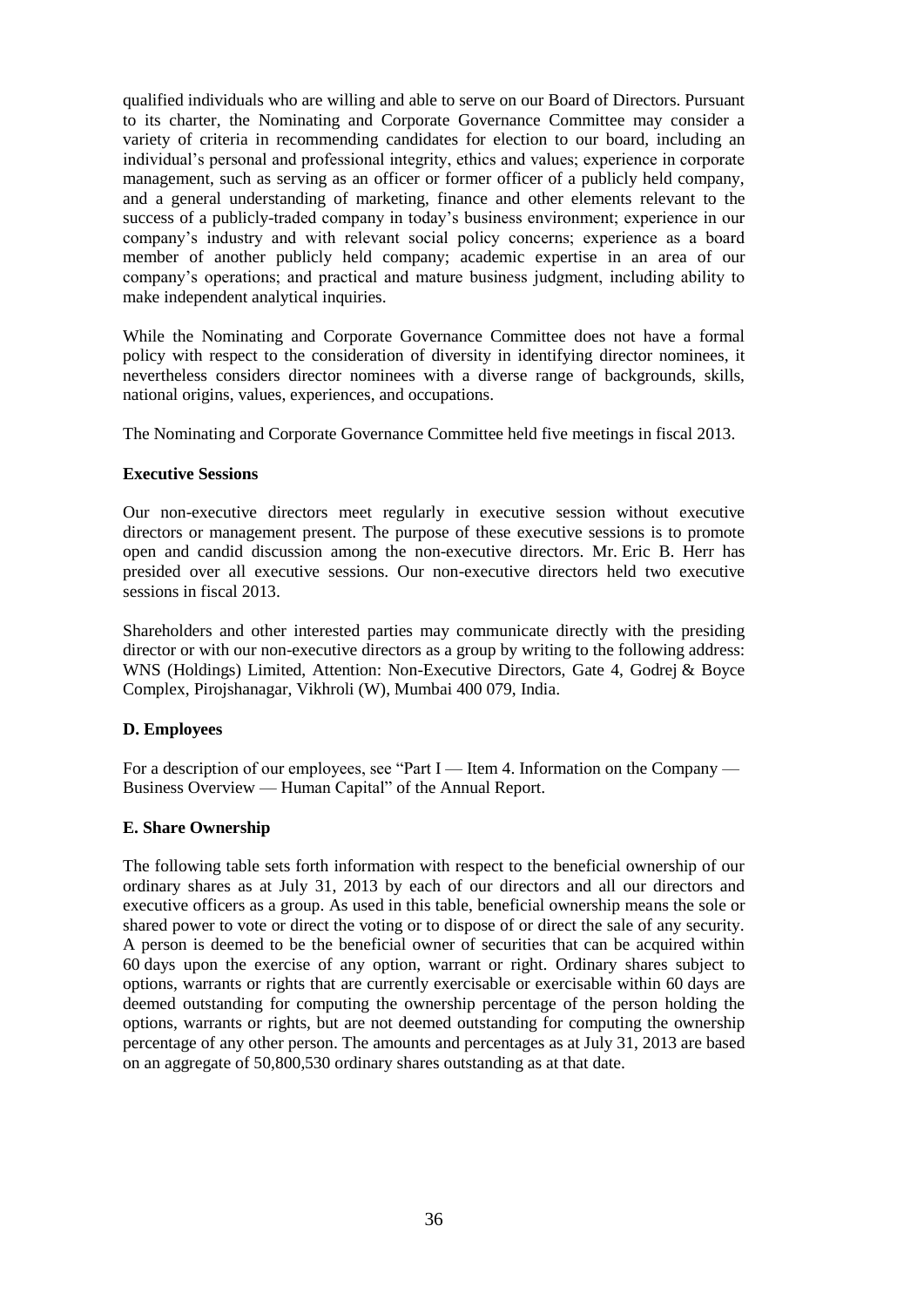|                                               | <b>Number of Ordinary Shares</b><br><b>Beneficially Owned</b> |                |  |  |  |
|-----------------------------------------------|---------------------------------------------------------------|----------------|--|--|--|
| <b>Name</b>                                   | <b>Number</b>                                                 | <b>Percent</b> |  |  |  |
| <b>Directors</b>                              |                                                               |                |  |  |  |
| Eric B. Herr                                  | 71,201                                                        | 0.14%          |  |  |  |
| Adrian T. Dillon(1)                           | 11,065                                                        | 0.02%          |  |  |  |
| Keshav R. Murugesh(2)                         | 421,780                                                       | 0.83%          |  |  |  |
| Jeremy Young                                  |                                                               |                |  |  |  |
| Richard O. Bernays                            | 36,201                                                        | 0.07%          |  |  |  |
| Anthony A. Greener                            | 24,123                                                        | 0.05%          |  |  |  |
| Albert Aboody                                 | 13,103                                                        | 0.03%          |  |  |  |
| Renu S. Karnad                                |                                                               |                |  |  |  |
|                                               |                                                               |                |  |  |  |
| <b>Executive Officers</b>                     |                                                               |                |  |  |  |
| Deepak Sogani                                 |                                                               |                |  |  |  |
| Johnson J. Selvadurai(3)                      | 282,863                                                       | 0.56%          |  |  |  |
| Michael Garber                                | 17,000                                                        | 0.03%          |  |  |  |
| Swaminathan Rajamani                          |                                                               |                |  |  |  |
| All our directors and executive officers as a |                                                               |                |  |  |  |
| group (twelve persons)                        | 877,336                                                       | 1.73%          |  |  |  |

#### **Notes:**

(1) 11,065 shares owned by Adrian T. Dillon are in the form of ADSs.

- (2) Of the 421,780 shares beneficially owned by Keshav R. Murugesh 19,856 shares are held jointly with his wife Shamini K. Murugesh in the form of ADSs.
- (3) Of the 282,863 shares beneficially owned by Johnson J. Selvadurai, 241,666 shares are indirectly held via a trust which is controlled by Mr. Selvadurai.

The following table sets forth information concerning options and RSUs held by our directors and executive officers as at July 31, 2013:

|                       |                                                                              |                                   | <b>Options Summary</b>                                                                                                                 |                                                            |                                                                                                                          |                                                                                                                                          | <b>RSU Summary</b>      |                                                                                                       |
|-----------------------|------------------------------------------------------------------------------|-----------------------------------|----------------------------------------------------------------------------------------------------------------------------------------|------------------------------------------------------------|--------------------------------------------------------------------------------------------------------------------------|------------------------------------------------------------------------------------------------------------------------------------------|-------------------------|-------------------------------------------------------------------------------------------------------|
| <b>Name</b>           | Number of<br>shares<br>underlying<br>unexercised<br>but<br>vested<br>options | <b>Exercise</b><br>price          | Number of<br>shares<br>underlying<br>unexercised<br>options<br>that will<br>vest in<br>next 60<br>days from<br><b>July 31,</b><br>2013 | Number of<br>shares<br>underlying<br>options<br>not vested | Number of<br>shares<br>underlying<br><b>RSUs</b> held<br>that have<br>that have Exercise vested but<br>price unexercised | <b>Number</b><br>of<br>shares<br>underlying<br><b>RSUs</b><br>that will<br>vest in<br>next 60<br>days<br>from<br><b>July 31,</b><br>2013 |                         | Number of<br>shares<br>underlying<br><b>RSUs</b> held<br><b>Vesting that have</b><br>Dates not vested |
| <b>Directors</b>      |                                                                              |                                   |                                                                                                                                        |                                                            |                                                                                                                          |                                                                                                                                          |                         |                                                                                                       |
| Eric B. Herr          | 14,000 \$                                                                    | 20.00<br>2,000 \$ 22.98           |                                                                                                                                        |                                                            |                                                                                                                          |                                                                                                                                          |                         | 36,566                                                                                                |
| Adrian T. Dillon      |                                                                              |                                   |                                                                                                                                        |                                                            |                                                                                                                          |                                                                                                                                          |                         | 24,881                                                                                                |
| Renu S. Karnad        |                                                                              |                                   |                                                                                                                                        |                                                            |                                                                                                                          |                                                                                                                                          |                         | 13,892                                                                                                |
| Keshav R.<br>Murugesh |                                                                              |                                   |                                                                                                                                        |                                                            | 370,117                                                                                                                  |                                                                                                                                          | $13 -$<br>31,807 Aug-13 | 453,775                                                                                               |
| Jeremy Young          |                                                                              |                                   |                                                                                                                                        |                                                            |                                                                                                                          |                                                                                                                                          |                         | 11,861                                                                                                |
| Richard O. Bernays    |                                                                              | 14,000 \$ 28.87<br>2,000 \$ 22.98 |                                                                                                                                        |                                                            |                                                                                                                          |                                                                                                                                          |                         | 18,984                                                                                                |
| Anthony A.<br>Greener |                                                                              | 14,000 \$ 28.48                   |                                                                                                                                        |                                                            |                                                                                                                          |                                                                                                                                          |                         | 18,984                                                                                                |
|                       |                                                                              | 2,000 \$ 22.98                    |                                                                                                                                        |                                                            |                                                                                                                          |                                                                                                                                          |                         |                                                                                                       |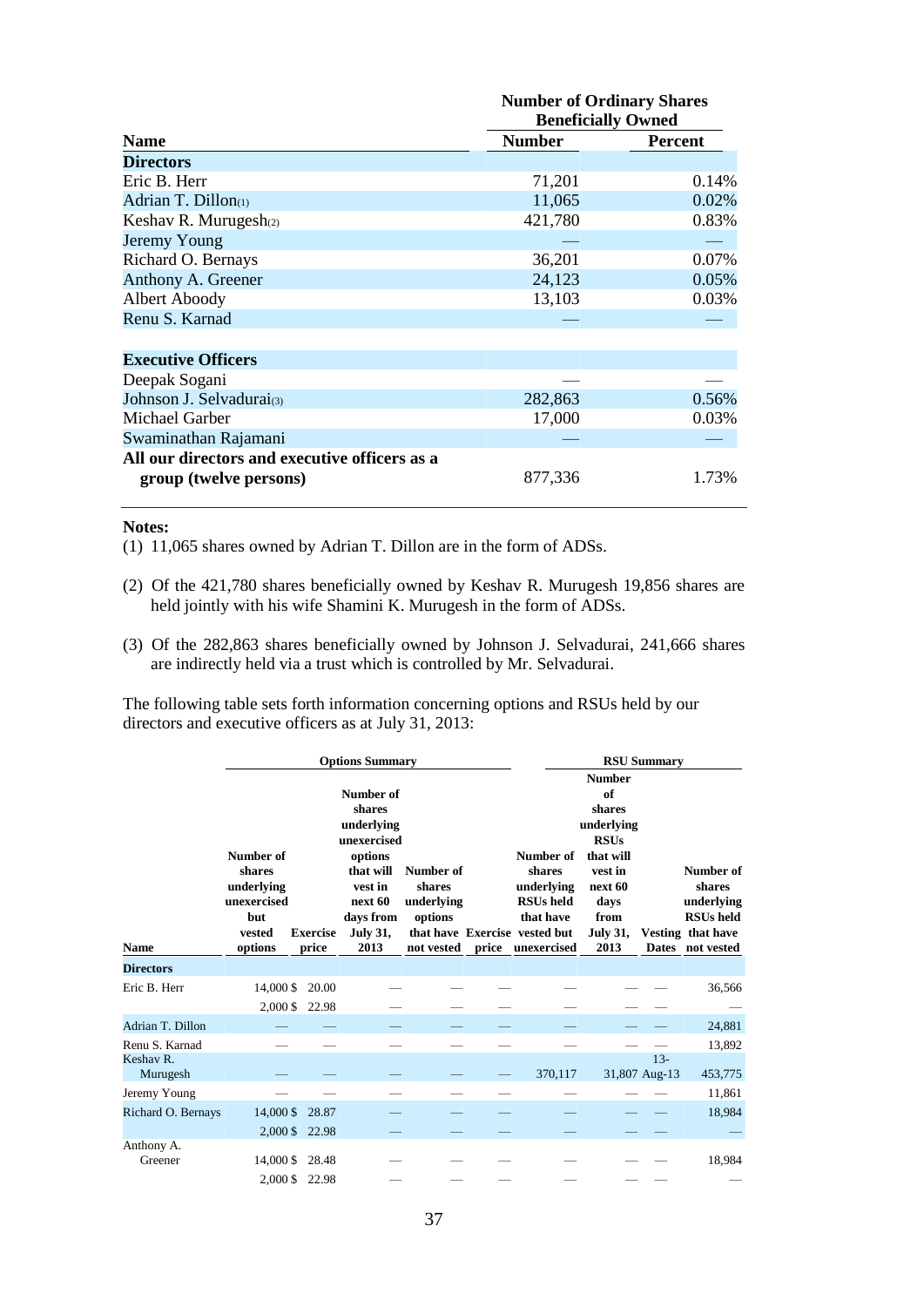| <b>Albert Aboody</b>      |                 |  |  |       | $15-Jul-$<br>13 | 19,846 |
|---------------------------|-----------------|--|--|-------|-----------------|--------|
| <b>Executive Officers</b> |                 |  |  |       |                 |        |
| Deepak Sogani             |                 |  |  |       |                 | 51,000 |
| Johnson J.                |                 |  |  |       | $13-$           |        |
| Selvadurai                | 20,000 \$ 20.00 |  |  |       | 7,970 Aug-13    | 40,333 |
|                           | 5,000 \$ 30.21  |  |  |       |                 |        |
|                           | 8,227 \$ 27.75  |  |  |       |                 |        |
| <b>Michael Garber</b>     |                 |  |  | 7,000 |                 | 31,000 |
| Swaminathan<br>Rajamani   |                 |  |  |       |                 | 71,833 |

### **MAJOR SHAREHOLDERS AND RELATED PARTY TRANSACTIONS**

## **A. Major Shareholders**

The following table sets forth information regarding beneficial ownership of our ordinary shares as at July 31, 2013 held by each person who is known to us to have 5.0% or more beneficial share ownership based on an aggregate of 50,800,530 ordinary shares outstanding as of that date. Beneficial ownership is determined in accordance with the rules of the Commission and includes shares over which the indicated beneficial owner exercises voting and/or investment power or receives the economic benefit of ownership of such securities. Ordinary shares subject to options currently exercisable or exercisable within 60 days are deemed outstanding for the purposes of computing the percentage ownership of the person holding the options but are not deemed outstanding for the purposes of computing the percentage ownership of any other person.

| <b>Name of Beneficial Owner</b>           | <b>Number of Shares</b><br><b>Beneficially Owned</b> | Percentage<br><b>Beneficially</b><br>Owned $(1)$ |
|-------------------------------------------|------------------------------------------------------|--------------------------------------------------|
| FMR $LLC(2)$                              | 6,870,468                                            | 13.5%                                            |
| Columbia Wanger Asset Management, LLC (3) | 6,331,453                                            | 12.5%                                            |
| Waddell & Reed Financial Inc. $(4)$       | 5,643,654                                            | 11.1%                                            |
| Nalanda India Fund Limited(5)             | 5,211,410                                            | 10.3%                                            |
| TimesSquare Capital Management, LLC(6)    | 3,122,385                                            | 6.1%                                             |

#### **Notes:**

- (1) Based on an aggregate of 50,800,530 ordinary shares outstanding as at July 31, 2013.
- (2) Information is based on Amendment No. 8 to a report on Schedule 13G jointly filed with the Commission on March 11, 2013 by FMR LLC, Edward C. Johnson 3d and Fidelity Management & Research Company. Edward C. Johnson 3d is the Chairman of FMR LLC. Fidelity Management & Research Company is a wholly owned subsidiary of FMR LLC.
- (3) Information is based on Amendment No. 5 to a report on Schedule 13G jointly filed with the Commission on February 14, 2013 by Columbia Wanger Asset Management, LLC and Columbia Acorn Select. Columbia Wanger Asset Management, LLC is the investment adviser to Columbia Acorn Select.
- (4) Information is based on Amendment No. 1 to a report on Schedule 13G jointly filed with the Commission on March 8, 2013 jointly by (i) Waddell & Reed Financial, Inc., or WRF; (ii) Waddell & Reed Financial Services, Inc., or WRFS, a subsidiary of WRF; (iii) Waddell & Reed Inc., or WRI, a subsidiary of WRFS; (iv) Waddell & Reed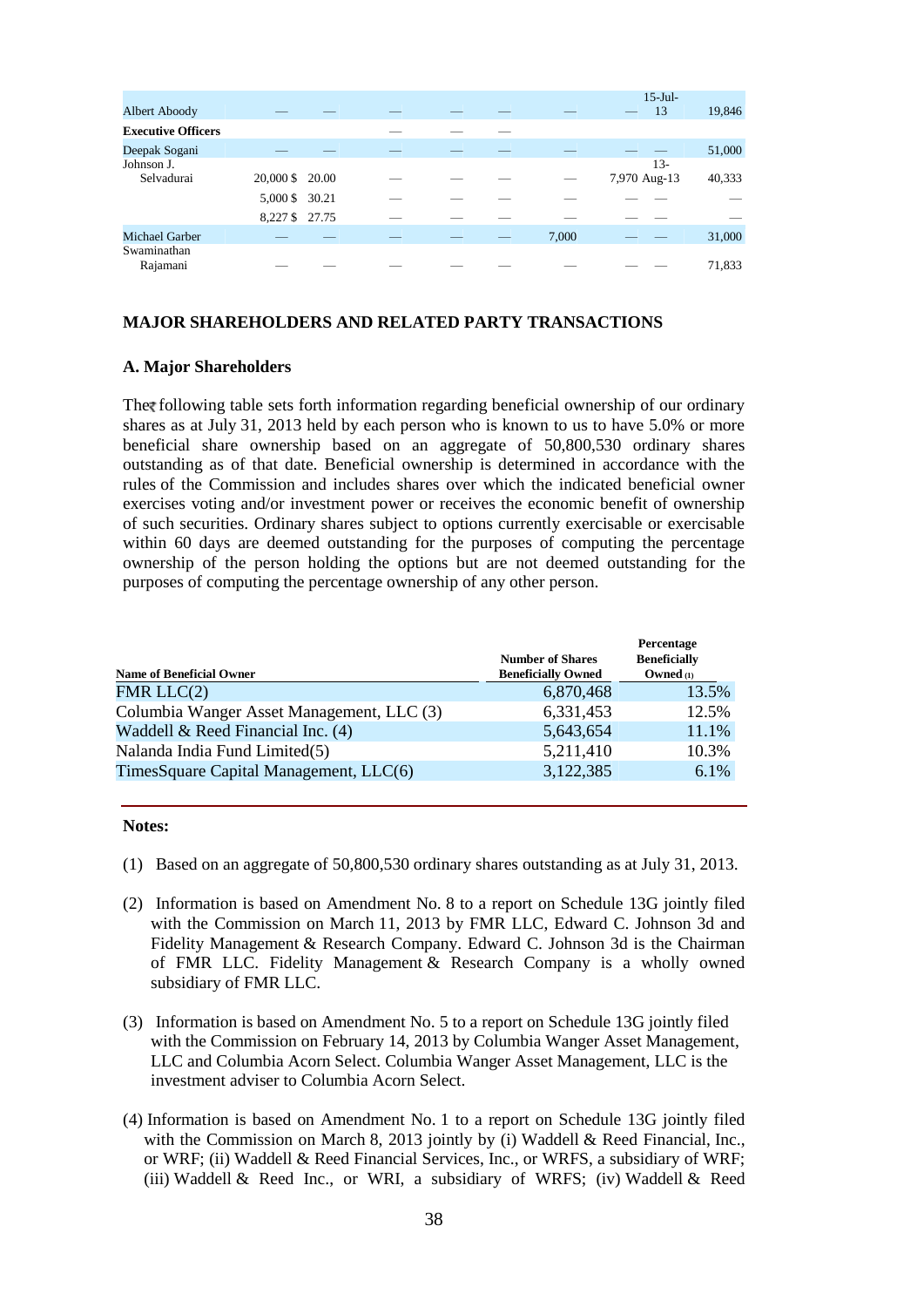Investment Management Company, or WRIMCO, a subsidiary of WRI; and (v) Ivy Investment Management Company, or IICO, a subsidiary of WRF. IICO and WRIMCO are investment advisors or sub-advisors to one or more open-end investment companies or other managed accounts which are beneficial owners of shares of WNS. According to this Amendment No. 1 to a report on Schedule 13G jointly filed with the Commission on March 8, 2013, the investment advisory contracts grant IICO and WRIMCO investment power over securities owned by their advisory clients and the investment sub-advisory contracts grant IICO and WRIMCO investment power over securities owned by their sub-advisory clients and, in most cases, voting power. Any investment restriction of a sub-advisory contract does not restrict investment discretion or power in a material manner.

- (5) Information is based on a report on Schedule 13G filed with the Commission on February 2, 2011 by Nalanda India Fund Limited.
- (6) Information is based on a report on Schedule 13G filed with the Commission on February 11, 2013 by TimesSquare Capital Management, LLC.

The following summarizes the significant changes in the percentage ownership held by our major shareholders during the past three years:

- In February 2012, Warburg Pincus sold 6,847,500 of its ADSs (representing 6,847,500 ordinary shares) in our company, reducing its overall ownership from approximately 47.8% to approximately 29.0%, as described in Amendment No. 1 to a report on Schedule 13G jointly filed with the Commission on March 30, 2012. In February 2013, Warburg Pincus sold its remaining 14,519,144 ADSs (representing 14,519,144 ordinary shares) in our company, after which it ceased to be a shareholder of our company, as described in Amendment No. 2 to a report on Schedule 13G jointly filed with the Commission on March 1, 2013.
- FMR LLC reported its percentage ownership of our ordinary shares to be 15.0% (based on the then number of our ordinary shares reported as outstanding at that time) in Amendment No. 5 to a report on Schedule 13G jointly filed with the Commission on February 14, 2011, 6.5% (based on the then number of our ordinary shares reported as outstanding at that time) in Amendment No. 6 to a report on Schedule 13G jointly filed with the Commission on October 10, 2012, 7.5% (based on the then number of our ordinary shares reported as outstanding at that time) in Amendment No. 7 to a report on Schedule 13G jointly filed with the Commission on February 14, 2013 and 13.6% (based on the then number of our ordinary shares reported as outstanding at that time) in Amendment No. 8 to a report on Schedule 13G jointly filed with the Commission on March 11, 2013.
- □ Columbia Wanger Asset Management, LLC reported its percentage ownership of our ordinary shares to be 13.4% (based on the then number of our ordinary shares reported as outstanding at that time) in Amendment No. 3 to a report on Schedule 13G filed with the Commission on February 11, 2011, and 13.7% (based on the then number of our ordinary shares reported as outstanding at that time) in Amendment No. 4 to a report on Schedule 13G filed with the Commission on February 10, 2012. Columbia Wanger Asset Management, LLC and Columbia Acorn Select jointly reported their percentage ownership of our ordinary shares to be 12.5% (based on the then number of our ordinary shares reported as outstanding at that time) in Amendment No. 5 to a report on Schedule 13G filed with the Commission on February 14, 2013.
- WRF, WRFS, WRI, WRIMCO and IICO jointly reported their percentage ownership of our ordinary shares to be 8.1% (based on the then number of our ordinary shares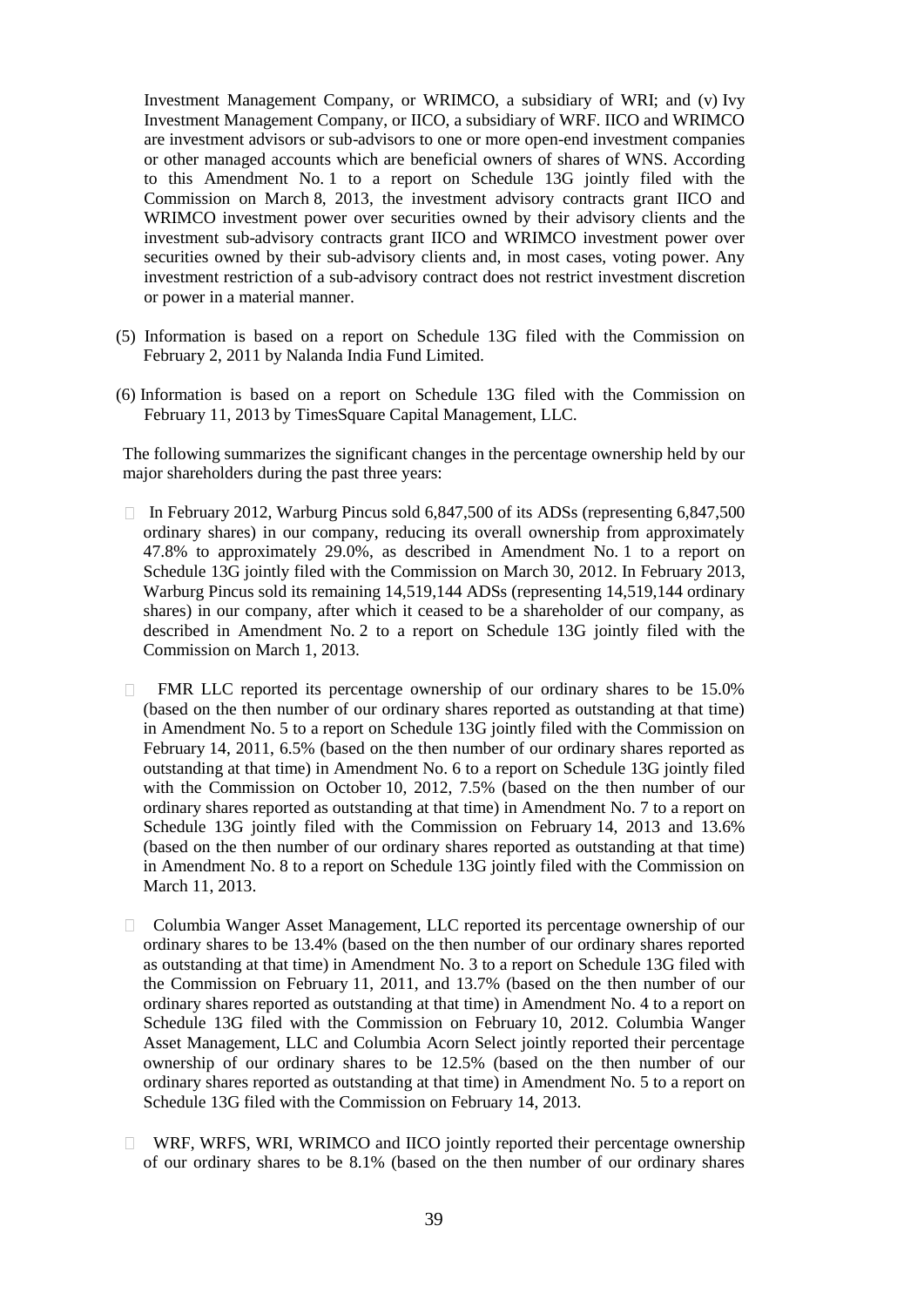reported as outstanding at that time) in a report on Schedule 13G filed with the Commission on February 7, 2013, and 11.2% (based on the then number of our ordinary shares reported as outstanding at that time) in Amendment No. 1 to a report on Schedule 13G filed with the Commission on March 8, 2013.

- Nalanda India Fund Limited reported its percentage ownership of our ordinary shares to be 11.8% (based on the then number of our ordinary shares reported as outstanding at that time) in a report on Schedule 13G filed with the Commission on February 2, 2011.
- TimesSquare Capital Management, LLC reported its percentage ownership of our ordinary shares to be 6.2% (based on the then number of our ordinary shares reported as outstanding at that time) in a report on Schedule 13G filed with the Commission on February 11, 2013.

None of our major shareholders have different voting rights from our other shareholders.

As at July 31, 2013, 22,052,891 of our ordinary shares, representing 43.4% of our outstanding ordinary shares, were held by a total of 14 holders of record with addresses in the US. As at the same date, 50,201,142 of our ADSs (representing 50,201,142 ordinary shares), representing 98.8% of our outstanding ordinary shares, were held by one registered holder of record with addresses in and outside of the US. Since certain of these ordinary shares and ADSs were held by brokers or other nominees, the number of record holders in the US may not be representative of the number of beneficial holders or where the beneficial holders are resident. All holders of our ordinary shares are entitled to the same voting rights.

### **B. Related Party Transactions**

#### (Amounts in thousands)

Since fiscal 2003, we have entered into agreements with certain investee companies of Warburg Pincus, which was prior to February 2013, a principal shareholder, to provide business process outsourcing services. These investee companies are companies in which Warburg Pincus has 10% or more beneficial share ownership. In fiscal 2013, 2012 and 2011, revenue from these investee companies in the aggregate accounted for \$3,753, \$3,954, and \$3,752 respectively. We have also entered into agreements with certain other investee companies of Warburg Pincus under which we receive certain enterprise resource planning services from them. In fiscal 2013, 2012 and 2011, these investee companies in the aggregate accounted for \$nil, \$nil and \$20 of our expenses, respectively.

We entered into an agreement with Datacap Software Private Limited, or Datacap, pursuant to which Datacap granted us the license to use its proprietary IT-enabled services software program. Mr. Johnson J. Selvadurai, our Managing Director — Europe, is a principal shareholder of Datacap. In fiscal 2013, 2012 and 2011, we paid \$27, \$nil and \$1, respectively, for the license under the agreement. In fiscal 2013, 2012 and 2011, we paid Datacap \$nil, \$29 and \$nil, respectively, for purchases of computers and software.

With effect from September 4, 2012, Mr. Deepak S. Parekh resigned as a director of our company. Prior to his departure, in fiscal 2013 and 2012, we paid \$5 and \$8, respectively to HDFC Ergo General Insurance Company Limited, where Mr. Parekh is the Chairman of the Board of Directors, towards travel insurance for the employees of our company.

In addition, prior to Mr. Deepak's departure, we paid\$0.4 (till September 4, 2012), \$5 and \$nil, respectively, in fiscal 2013, 2012 and 2011, to The Indian Hotels Company Limited towards hiring of accommodation and related services. Mr. Deepak S. Parekh, is a director of The Indian Hotels Company Limited.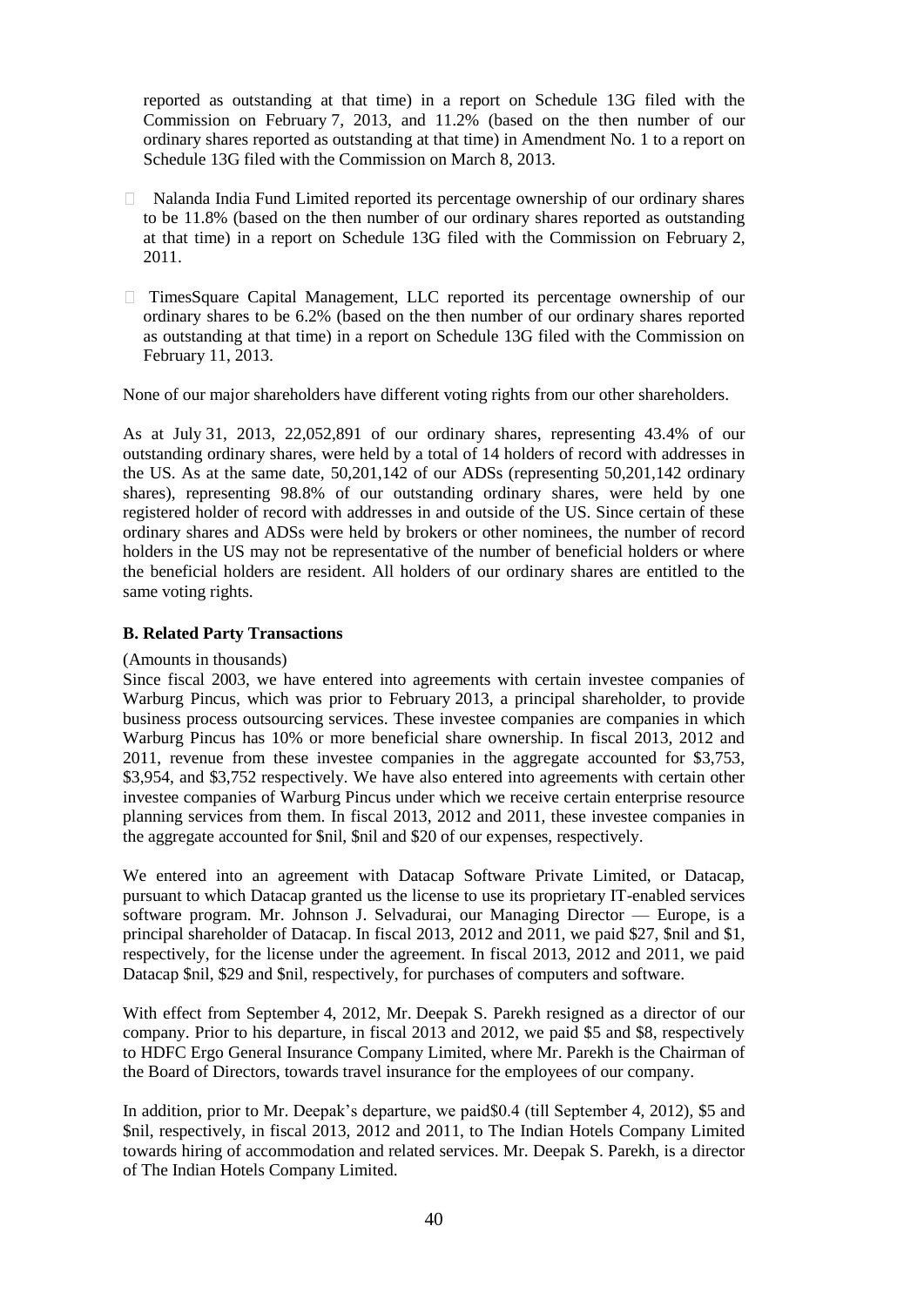Mrs. Renu S. Karnad was appointed as a director on September 21, 2012. During the fiscal 2013, we have entered into the following transactions with companies where Mrs. Renu S. Karnad is a director:

- Invested  $$4,606$  in FMPs issued by HDFC Asset Management Company Limited.
- $\Box$  Paid \$544 to HDFC towards interest ona three-year rupee-denominated term loan of  $510,000$  (\$9,397 based on the exchange rate on March 31, 2013) obtained by WNS Global from HDFC.
- □ Paid\$4 to HDFC Ergo General Insurance Company Limited towards payment of travel insurance premium for the employees of our company.

# **PRINCIPAL ACCOUNTANT FEES AND SERVICES**

Grant Thornton India LLP has served as our independent public accountant for the fiscal year ended March 31, 2013. The following table shows the fees we paid or accrued for the audit and other services provided by Grant Thornton India LLP for the years ended March 31, 2013 and March 31, 2012.

|                    | Fiscal  |  |         |  |  |  |
|--------------------|---------|--|---------|--|--|--|
|                    | 2013    |  | 2012    |  |  |  |
| Audit fees         | 433,000 |  | 374,000 |  |  |  |
| Audit-related fees | 77,200  |  | 261,700 |  |  |  |
| Tax fees           | 6,000   |  | 6,000   |  |  |  |

### **Notes:**

*Audit fees.* This category consists of fees billed for the audit of financial statements, quarterly review of financial statements and other audit services, which are normally provided by the independent auditors in connection with statutory and accounting matters that arose during, or as a result of, the audit or the review of interim financial statements and include the group audit; statutory audits required by non-US jurisdictions; comfort letters and consents; attest services; and assistance with and review of documents filed with the Commission.

*Audit-related fees.* This category consists of fees billed for assurance and related services that are reasonably related to the performance of the audit or review of our financial statements or that are traditionally performed by the external auditor, and include service tax certifications, advisory services relating to financial reporting in interactive data format (XBRL) and SAS 70 audits.

*Tax fees.* This category includes fees billed for tax compliance services, including tax consultations, such as assistance and representation in connection with tax audits and appeals, tax advice related to mergers and acquisitions, and requests for rulings or technical advice from taxing authorities and tax planning services.

# **Audit Committee Pre-approval Process**

Our Audit Committee reviews and pre-approves the scope and the cost of all audit and permissible non-audit services performed by our independent auditor. All of the services provided by Grant Thornton India LLP during the last fiscal year have been pre-approved by our Audit Committee.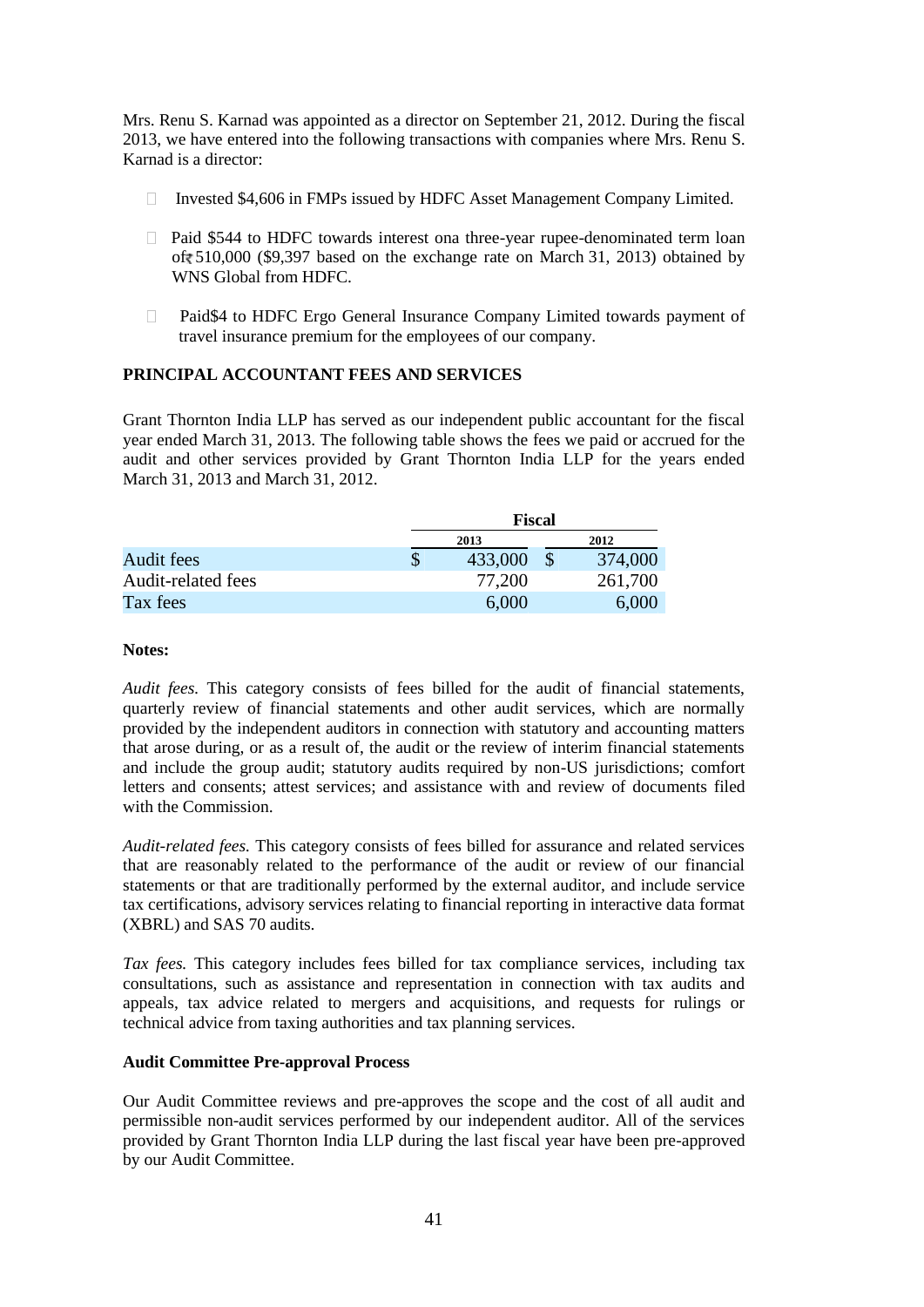#### **STOCK PERFORMANCE GRAPH**

The stock performance graph below shall not be deemed incorporated by reference by any general statement incorporating by reference this Proxy Statement into any filing under the U.S. Securities Act of 1933, as amended, or under the Exchange Act (collectively, the "Acts"), except to the extent the Company specifically incorporates this information by reference, and shall not otherwise be deemed filed under such Acts. This graph below compares the total shareholder return of the Company's ADSs, each represented by one ordinary share, with the S&P 500 Index, the NYSE Composite Index and our peer group index over a period from July 26, 2006 to March 31, 2013. The peer group index is constructed based on the following selected peer group of companies: Infosys Technologies Limited, Wipro Limited, Cognizant Technology Solutions Corporation, Tata Consultancy Services Limited (trading on the Bombay Stock Exchange and National Stock Exchange, India) and EXLService Holdings, Inc. and Genpact Limited. The Company believes that these companies most closely resemble business mix and that their performance is representative of its industry. The returns of the component entities of the Company's peer group index are weighed according to the market capitalization of each entity as of the beginning of each period for which a return is presented. The returns of EXLService Holdings, Inc. and Genpact Limited are available from October 19, 2006 and August 1, 2007 respectively. The weightage of each component entity is reassigned at the start of each period and returns are calculated accordingly. July 26, 2006 was the first day of trading in the Company's ADSs. The total shareholder return assumes US\$100 invested at the beginning of the period in the Company's ADSs, the S&P 500 Index, the NYSE composite Index and our peer group index. It also assumes reinvestment of all dividends. Pursuant to the rules and interpretations of the Commission, the graph is calculated using, as the beginning measurement point, the closing price of the Company's ADSs on July 26, 2006, which was US\$24.50. The initial public offering price of the Company's ADSs was US\$20.00 per share.

#### **Cumulative Total Return**

# **Based upon an initial investment of US\$100 on July 26, 2006 with dividends reinvested**

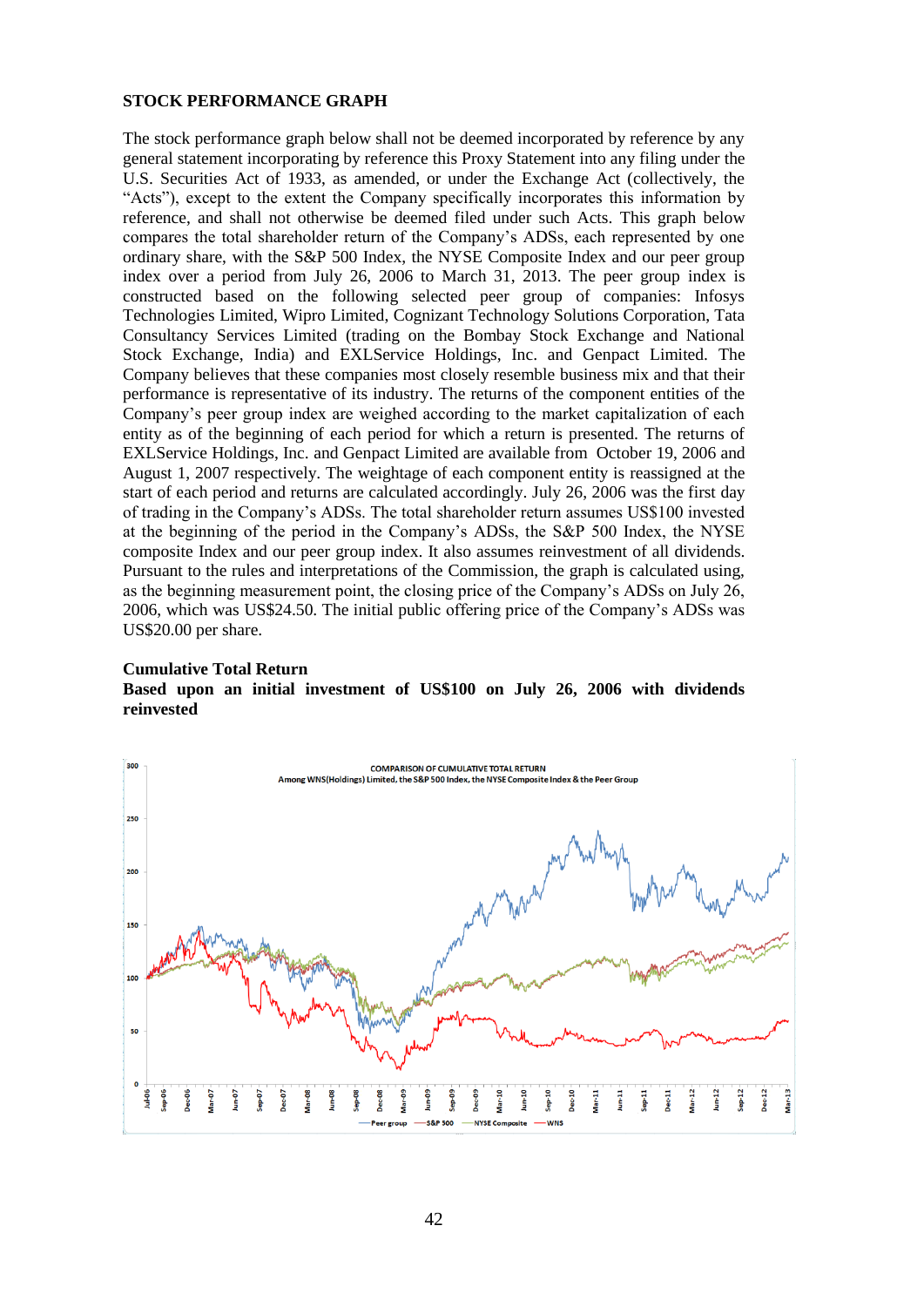

**Appendix A**

# **THE THIRD AMENDED AND RESTATED WNS (HOLDINGS) LIMITED 2006 INCENTIVE AWARD PLAN**

# **ARTICLE 1.**

#### *PURPOSE*

The purpose of the Third Amended and Restated WNS (Holdings) Limited 2006 Incentive Award Plan (the "Plan") is to promote the success and enhance the value of WNS (Holdings) Limited, a corporation organized under the laws of Jersey (the "Company"), by linking the personal interests of the members of the Board, Employees, and Consultants to those of Company shareholders and by providing such individuals with an incentive for outstanding performance to generate superior returns to Company shareholders. The Plan is further intended to provide flexibility to the Company in its ability to motivate, attract, and retain the services of members of the Board, Employees, and Consultants upon whose judgment, interest, and special effort the successful conduct of the Company's operation is largely dependent.

# **ARTICLE 2.**

# *DEFINITIONS AND CONSTRUCTION*

Wherever the following terms are used in the Plan they shall have the meanings specified below, unless the context clearly indicates otherwise. The singular pronoun shall include the plural where the context so indicates.

2.1 "ADS" means one American Depositary Share of the Company.

2.2 "Award" means an Option, a Restricted Share award, a Share Appreciation Right award, a Performance Share award, a Performance Share Unit award, a Share Payment award, a Deferred Share award, a Restricted Share Unit award, a Performance Bonus Award, or a Performance-Based Award granted to a Participant pursuant to the Plan.

2.3 "Award Agreement" means any written agreement, contract, or other instrument or document evidencing an Award, including through electronic medium.

2.4 "Board" means the Board of Directors of the Company.

2.5 "Change in Control" means and includes each of the following:

(a) A transaction or series of transactions (other than an offering of Shares to the general public through a registration statement filed with the Securities and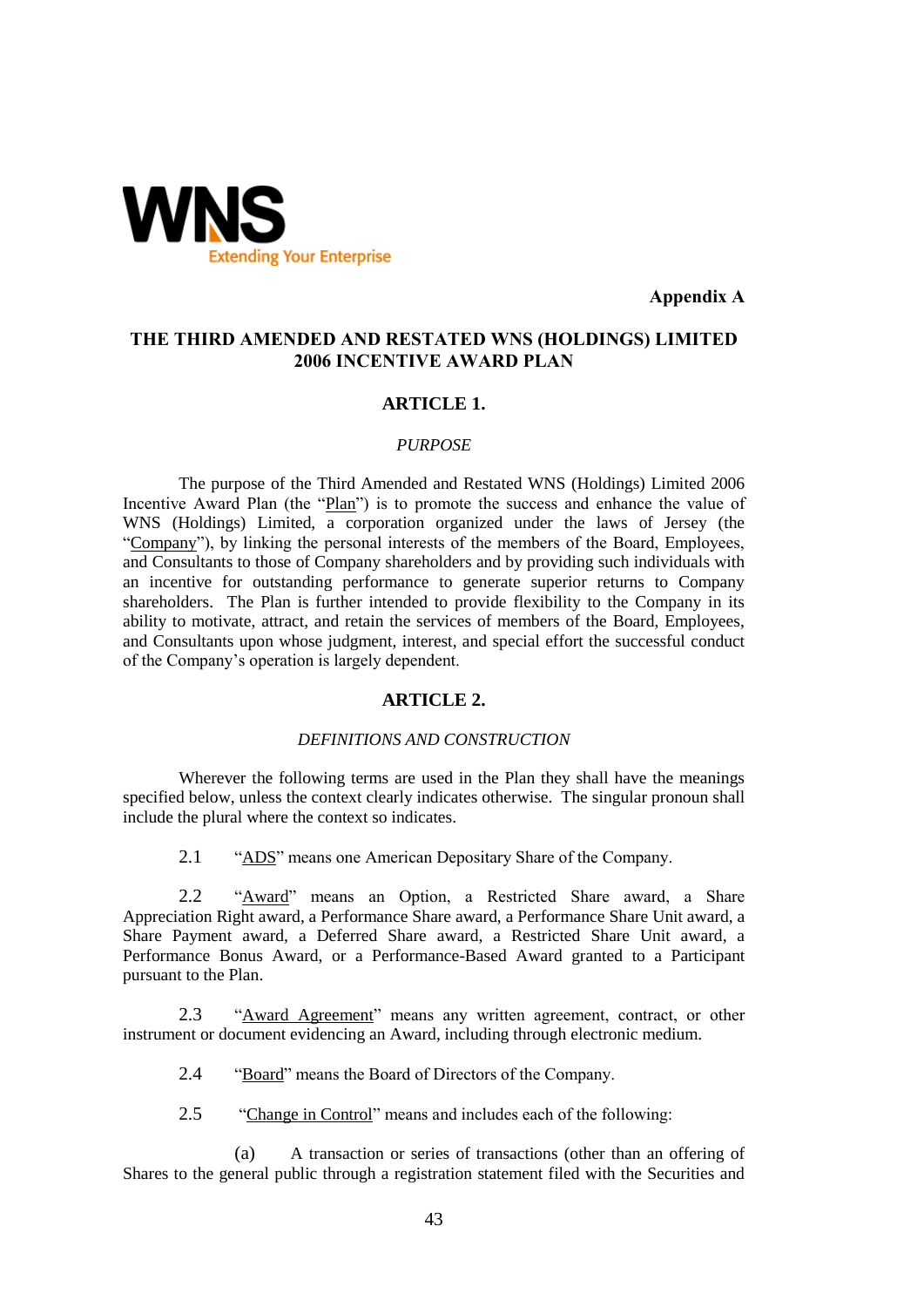Exchange Commission) whereby any "person" or related "group" of "persons" (as such terms are used in Sections 13(d) and 14(d)(2) of the Exchange Act) (other than the Company, any subsidiary of the Company, an employee benefit plan maintained by the Company or any subsidiary of the Company or a "person" that, prior to such transaction, directly or indirectly controls, is controlled by, or is under common control with the Company) directly or indirectly acquires beneficial ownership (within the meaning of Rule 13d-3 under the Exchange Act) of securities of the Company possessing more than 50% of the total combined voting power of the Company's securities outstanding immediately after such acquisition; or

(b) During any period of two consecutive years, individuals who, at the beginning of such period, constitute the Board together with any new director(s) ( than a director designated by a person who shall have entered into an agreement with the Company to effect a transaction described in Section 2.5(a) hereof or Section 2.5(c) hereof) whose election by the Board or nomination for election by the Company's shareholders was approved by a vote of at least two-thirds of the directors then still in office who either were directors at the beginning of the two-year period or whose election or nomination for election was previously so approved, cease for any reason to constitute a majority thereof; or

(c) The consummation by the Company (whether directly involving the Company or indirectly involving the Company through one or more intermediaries) of (x) a merger, consolidation, reorganization, or business combination or (y) a sale or other disposition of all or substantially all of the Company's assets in any single transaction or series of related transactions or (z) the acquisition of assets or shares of another entity, in each case other than a transaction:

(i) Which results in the Company's voting securities outstanding immediately before the transaction continuing to represent (either by remaining outstanding or by being converted into voting securities of the Company or the person that, as a result of the transaction, controls, directly or indirectly, the Company or owns, directly or indirectly, all or substantially all of the Company's assets or otherwise succeeds to the business of the Company (the Company or such person, the "Successor Entity")) directly or indirectly, at least a majority of the combined voting power of the Successor Entity's outstanding voting securities immediately after the transaction, and

(ii) After which no person or group beneficially owns voting securities representing 50% or more of the combined voting power of the Successor Entity; *provided, however*, that no person or group shall be treated for purposes of this Section 2.5(c)(ii) as beneficially owning 50% or more of combined voting power of the Successor Entity solely as a result of the voting power held in the Company prior to the consummation of the transaction; or

(d) The Company's shareholders approve a liquidation or dissolution of the Company.

Notwithstanding anything herein or in any Award Agreement to the contrary, if a Change in Control constitutes a payment event with respect to any Award that is subject to United States income tax and which provides for a deferral of compensation that is subject to Section 409A of the Code, the transaction or event described in subsection (a), (b), (c) or (d) must also constitute a "change in control event," as defined in Treasury Regulation §1.409A-3(i)(5), in order to constitute a Change in Control for purposes of payment of such Award.

2.6 "Code" means the Internal Revenue Code of 1986, as amended.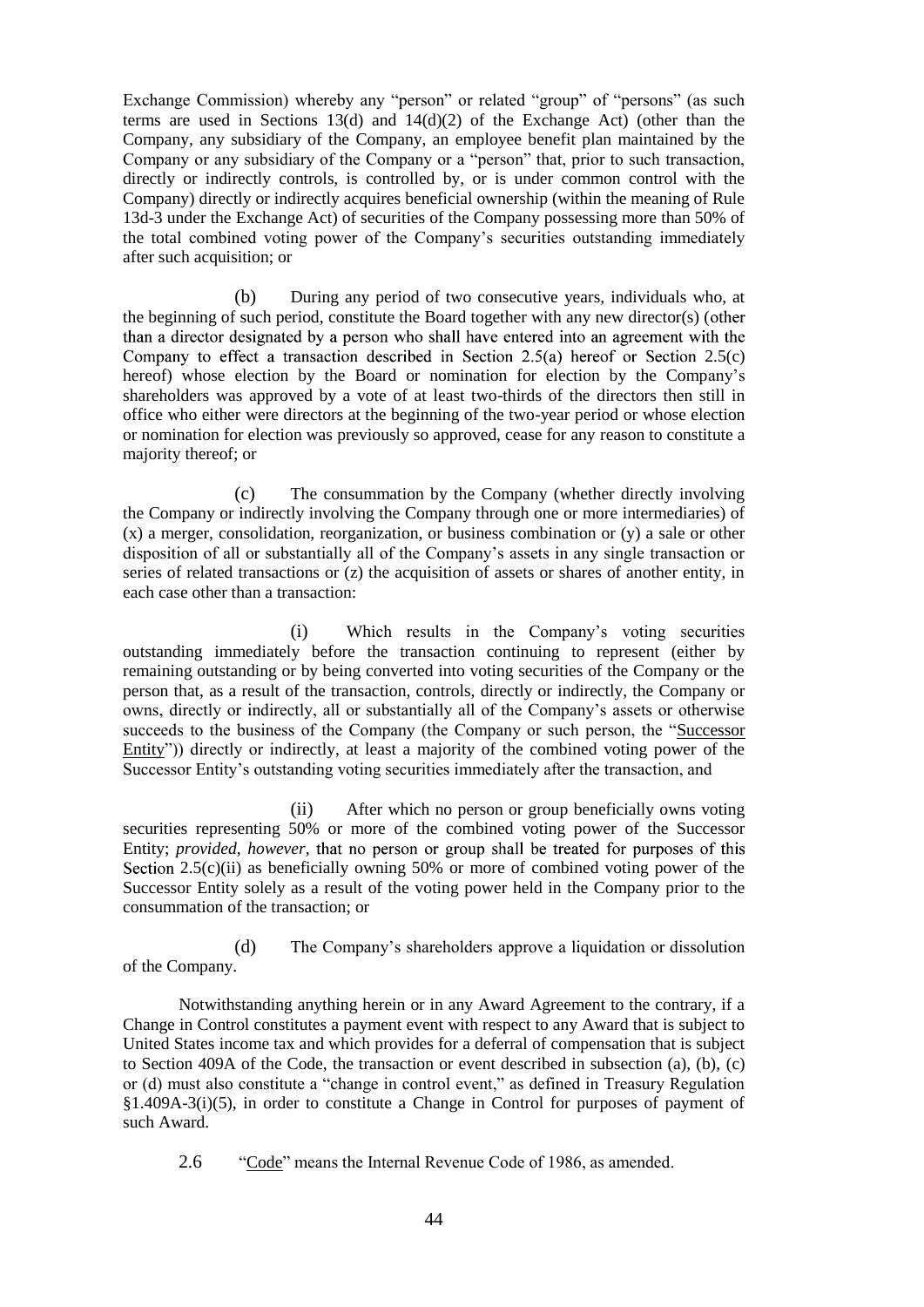2.7 "Committee" means the committee of the Board described in Article 12 hereof.

2.8 "Consultant" means any consultant or adviser if: (a) the consultant or adviser renders bona fide services to the Company; (b) the services rendered by the consultant or adviser are not in connection with the offer or sale of securities in a capitalraising transaction and do not directly or indirectly promote or maintain a market for the Company's securities; and (c) the consultant or adviser is a natural person who has contracted directly with the Company or any Subsidiary to render such services.

2.9 "Covered Employee" means an Employee who is, or could be, a "covered employee" within the meaning of Section 162(m) of the Code.

2.10 "Deferred Share" means a right to receive a specified number of Shares or ADSs during specified time periods pursuant to Section 8.4 hereof.

2.11 "Disability" means that the Participant qualifies to receive long-term disability payments under the Company's long-term disability insurance program, as it may be amended from time to time. Notwithstanding anything herein or in any Award Agreement to the contrary, if a Disability constitutes a payment event with respect to any Award that is subject to United States income tax and which provides for a deferral of compensation that is subject to Section 409A of the Code, the Participant shall only experience a Disability hereunder for purposes of the payment of such Award if the Participant is "disabled" within the meaning of Treasury Regulation Section 1.409A- $3(i)(4)$ .

2.12 "Effective Date" shall have the meaning set forth in Section 13.1 hereof.

2.13 "Eligible Individual" means any person who is an Employee, a Consultant or an Independent Director, as determined by the Committee.

2.14 "Employee" means any officer or other employee (as defined in accordance with Section 3401(c) of the Code) of the Company or any Subsidiary.

2.15 "Equity Restructuring" shall mean a nonreciprocal transaction between the Company and its shareholders, such as a Share dividend, Share split, spin-off, rights offering or recapitalization through a large, nonrecurring cash dividend, that affects the number or kind of Shares (or other securities of the Company) or the Share price of Common Stock (or other securities) and causes a change in the per Share value of the Common Stock underlying outstanding Awards.

2.16 "Exchange Act" means the Securities Exchange Act of 1934, as amended.

2.17 "Fair Market Value" means, as of any given date, (a) if the Shares are listed on any established stock exchange or a national market system, the closing price of a Share as reported in the *Wall Street Journal* (or such other source as the Board may deem reliable for such purposes) for such date or, if no sale occurred on such date, the first trading date immediately prior to such date during which a sale occurred, or (b) if the Shares are not traded on an exchange but are quoted on a quotation system, (i) the last sales price of a Share on such date, or (ii) if no sales occur on such date, the mean between the closing representative bid and asked prices for a Share on such date or, if no prices are reported on such date, the first date immediately prior to such date on which sales prices or bid and asked prices, as applicable, are reported by such quotation system; or (c) if the Shares are not publicly traded or, with respect to any non-Share based Award or the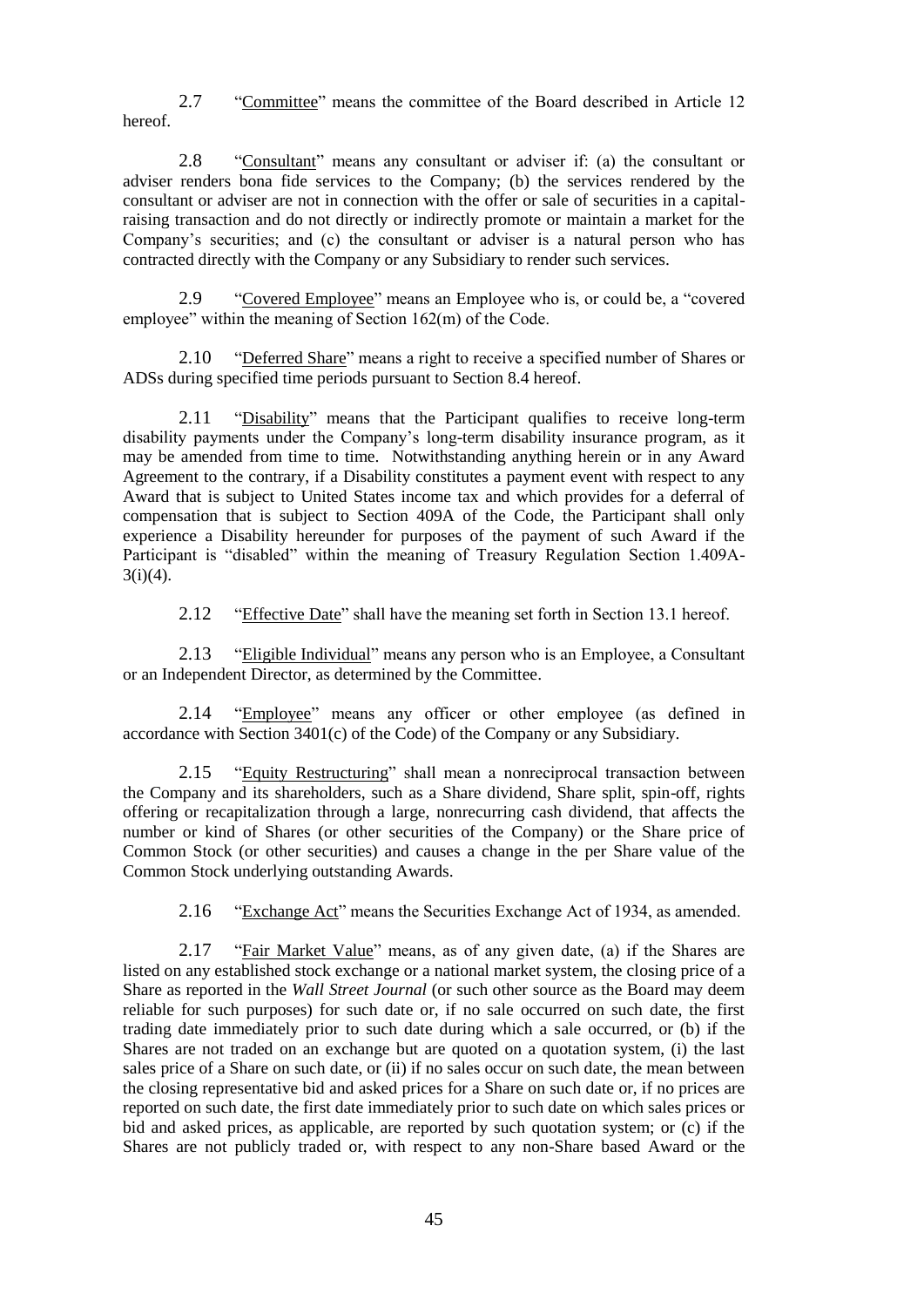settlement of an Award, the fair market value established by the Committee acting in good faith.

2.18 "Full Value Award" means any Award other than an Option or other Award for which the Participant pays the intrinsic value (whether directly or by forgoing a right to receive a payment from the Company).

2.19 "Incentive Stock Option" means an Option that is intended to meet the requirements of Section 422 of the Code or any successor provision thereto.

2.20 "Independent Director" means a member of the Board who is not an Employee of the Company.

2.21 "Non-Employee Director" means a member of the Board who qualifies as a "Non-Employee Director" as defined in Rule 16b-3(b) (3) under the Exchange Act, or any successor rule.

2.22 "Non-Qualified Option" means an Option that is not intended to be an Incentive Stock Option.

2.23 "Option" means a right granted to a Participant pursuant to Article 5 hereof to purchase a specified number of Shares or ADSs at a specified price during specified time periods. An Option may be either an Incentive Stock Option or a Non-Qualified Option.

2.24 "Participant" means any Eligible Individual who, as a member of the Board or Employee, has been granted an Award pursuant to the Plan.

2.25 "Performance-Based Award" means an Award granted to selected Covered Employees which the Committee determines shall be subject to the terms and conditions set forth in Article 9 hereof. All Performance-Based Awards are intended to qualify as Qualified Performance-Based Compensation.

2.26 "Performance Bonus Award" has the meaning set forth in Section 8.6 hereof.

2.27 "Performance Criteria" means the criteria that the Committee selects for purposes of establishing the Performance Goal or Performance Goals for a Participant for a Performance Period. The Performance Criteria that will be used to establish Performance Goals are limited to the following: net earnings (either before or after interest, taxes, depreciation and amortization), economic value-added, sales or revenue, net income (either before or after taxes and share-based compensation), operating earnings, cash flow (including, but not limited to, operating cash flow and free cash flow), cash flow return on capital, return on net assets, return on shareholders' equity, return on assets, return on capital, shareholder returns, return on sales, gross or net profit margin, productivity, expense, margins, operating efficiency, customer satisfaction, working capital, earnings per share, price per Share or ADS, and market share, any of which may be measured either in absolute terms by comparison to comparable performance in an earlier period or periods, or as compared to results of a peer group, industry index, or other company or companies. The Committee shall define in an objective fashion the manner of calculating the Performance Criteria it selects to use for such Performance Period for such Participant.

2.28 "Performance Goals" means, for a Performance Period, the goals established in writing by the Committee for the Performance Period based upon the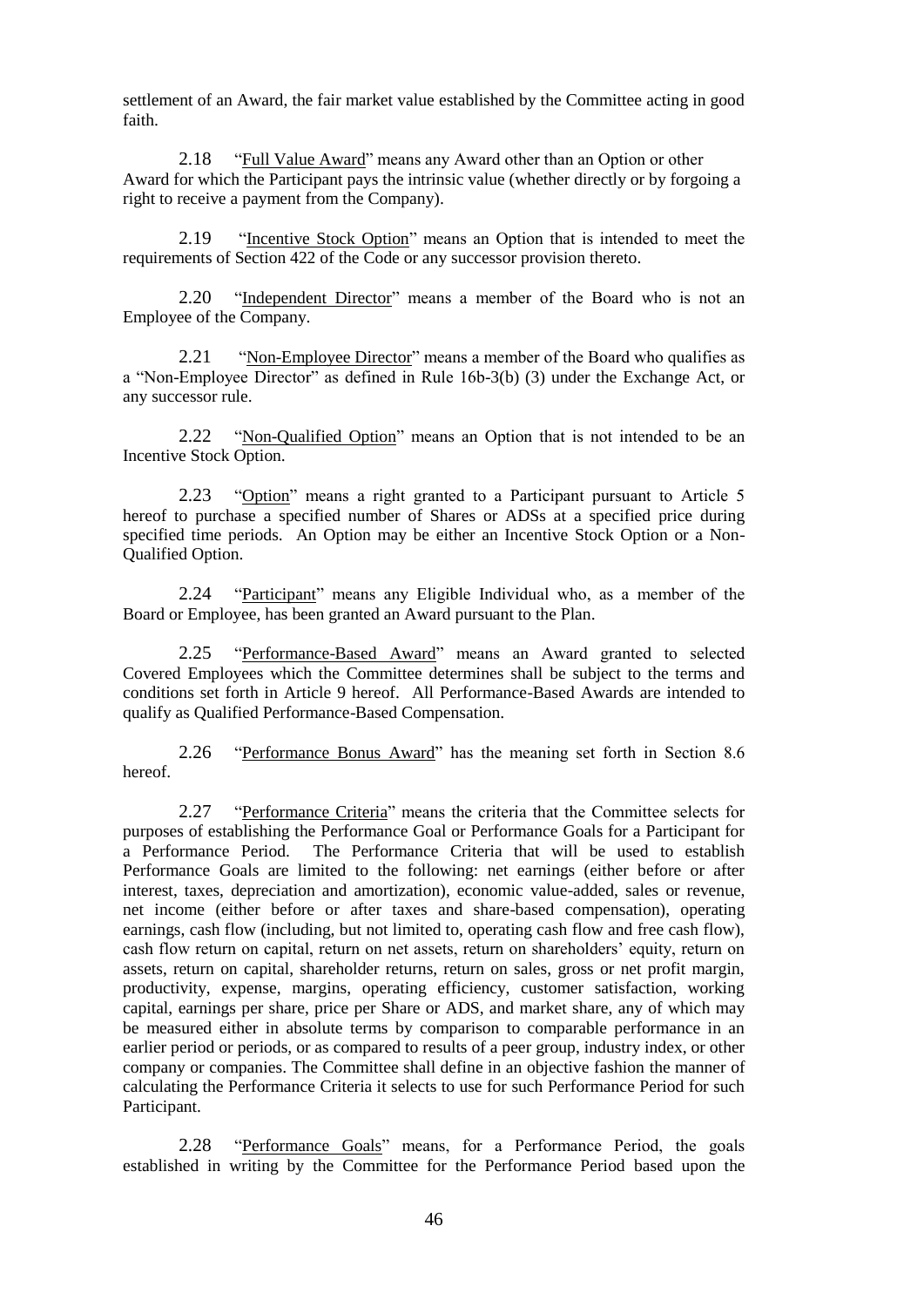Performance Criteria. Depending on the Performance Criteria used to establish such Performance Goals, the Performance Goals may be expressed in terms of overall Company performance or the performance of a division, business unit, or an individual. The Committee, in its discretion, may, within the time prescribed by Section 162(m) of the Code, adjust or modify the calculation of Performance Goals for such Performance Period in order to prevent the dilution or enlargement of the rights of Participants (a) in the event of, or in anticipation of, any unusual or extraordinary corporate item, transaction, event, or development, or (b) in recognition of, or in anticipation of, any other unusual or nonrecurring events affecting the Company, or the financial statements of the Company, or in response to, or in anticipation of, changes in applicable laws, regulations, accounting principles, or business conditions.

2.29 "Performance Period" means the one or more periods of time, which may be of varying and overlapping durations, as the Committee may select, over which the attainment of one or more Performance Goals will be measured for the purpose of determining a Participant's right to, and the payment of, a Performance-Based Award.

2.30 "Performance Share" means a right granted to a Participant pursuant to Section 8.1 hereof, to receive Shares, the payment of which is contingent upon achieving certain Performance Goals or other performance-based targets established by the Committee.

2.31 "Performance Share Unit" means a right granted to a Participant pursuant to Section 8.2 hereof, to receive Shares or ADSs, the payment of which is contingent upon achieving certain Performance Goals or other performance-based targets established by the Committee.

2.32 "Plan" means this Amended and Restated WNS (Holdings) Limited 2006 Incentive Award Plan, as it may be amended from time to time.

2.33 "Prior Plan" means the WNS (Holdings) Limited, Jersey 2002 Stock Incentive Plan, as such plan may be amended from time to time.

2.34 "Qualified Performance-Based Compensation" means any compensation that is intended to qualify as "qualified performance-based compensation" as described in Section  $162(m)$  (4) (C) of the Code.

2.35 "Restricted Shares" means Shares or ADSs awarded to a Participant pursuant to Article 6 hereof that is subject to certain restrictions and may be subject to risk of forfeiture.

2.36 "Restricted Share Unit" means an Award granted pursuant to Section 8.5 hereof.

2.37 "Securities Act" shall mean the Securities Act of 1933, as amended.

2.38 "Share" means an ordinary share of the Company, par value 10 pence per share, and such other securities of the Company that may be substituted for Shares pursuant to Article 11 hereof.

2.39 "Share Appreciation Right" or "SAR" means a right granted pursuant to Article 7 hereof to receive a payment equal to the excess of the Fair Market Value of a specified number of Shares or ADSs on the date the SAR is exercised over the Fair Market Value on the date the SAR was granted as set forth in the applicable Award Agreement.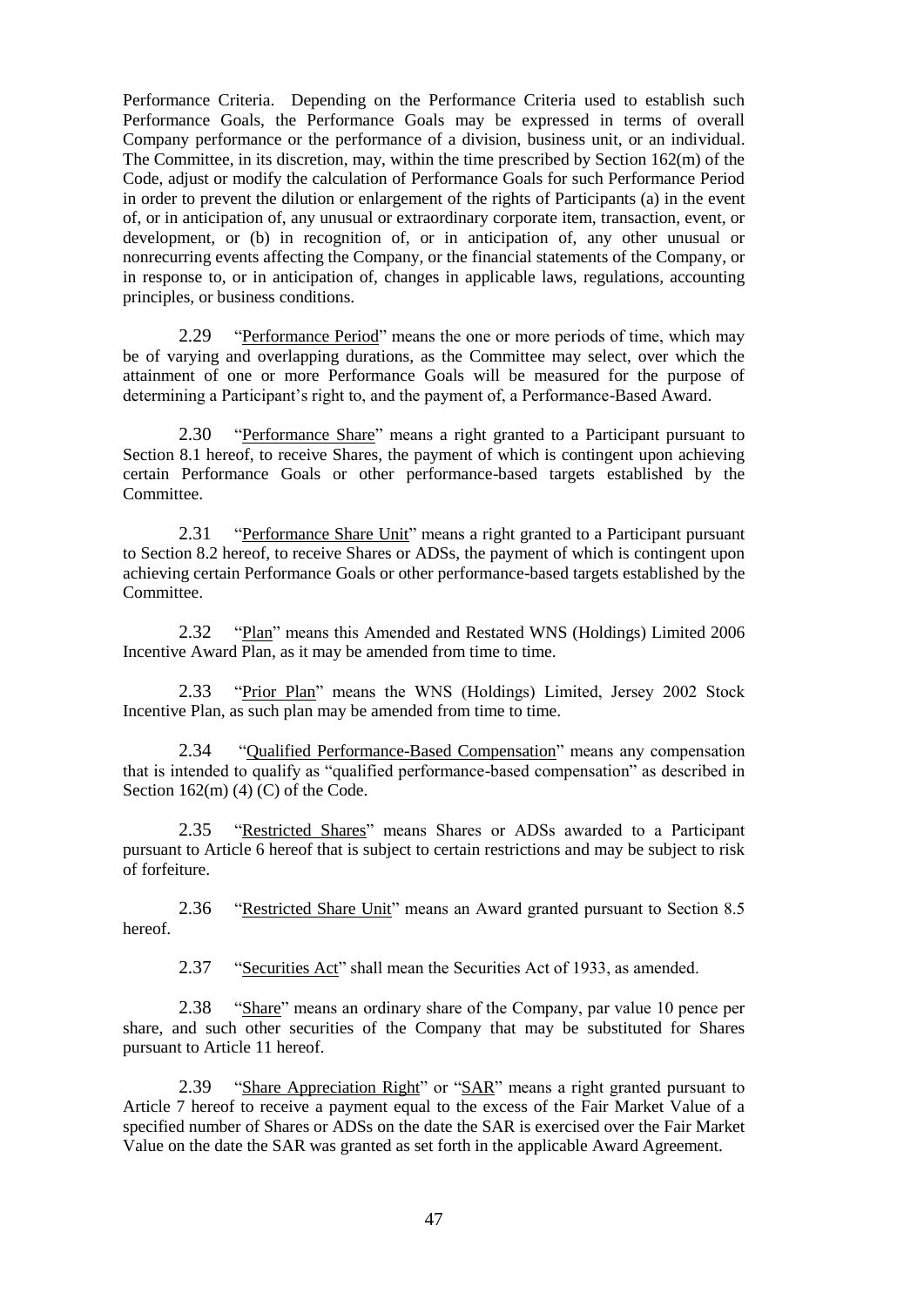2.40 "Share Payment" means (a) a payment in the form of Shares or ADSs, or (b) an option or other right to purchase Shares or ADSs, as part of any bonus, deferred compensation or other arrangement, made in lieu of all or any portion of the compensation, granted pursuant to Section 8.3 hereof.

2.41 "Subsidiary" means any "subsidiary corporation" as defined in Section 424(f) of the Code and any applicable regulations promulgated thereunder or any other entity of which a majority of the outstanding voting shares or voting power is beneficially owned directly or indirectly by the Company.

## **ARTICLE 3.**

### *SHARES SUBJECT TO THE PLAN*

### 3.1 Number of Shares and ADSs.

(a) Subject to Article 11 and Section 3.1(b), the aggregate number of Shares and ADSs, in the aggregate, which may be issued or transferred pursuant to Awards under the Plan shall be equal to the sum of  $(x)$  eight million and six hundred thousand (8,600,000), and (y) any Shares or ADSs which as of the Effective Date are available for issuance under the Prior Plan, and (z) any Shares or ADSs subject to awards under the Prior Plan which terminate, expire, lapse for any reason or are settled in cash on or after the Effective Date. In order that the applicable regulations under the Code relating to Incentive Stock Options be satisfied, the maximum number of Shares and ADSs that may be delivered under the Plan upon the exercise of Incentive Stock Options shall be that number of shares specified in Section 3.1(a)(x) above.

(b) To the extent that an Award terminates, expires, or lapses for any reason, or is settled in cash, any Shares or ADSs subject to the Award shall again be available for the grant of an Award pursuant to the Plan. Any Shares or ADSs tendered or withheld to satisfy the grant or exercise price or tax withholding obligation pursuant to any Award shall not subsequently be available for grant of an Award pursuant to the Plan. To the extent permitted by applicable law or any exchange rule, Shares and ADSs issued in assumption of, or in substitution for, any outstanding awards of any entity acquired in any form of combination by the Company or any Subsidiary shall not be counted against Shares and ADSs available for grant pursuant to this Plan. To the extent that a SAR is exercised for, or settled in, Shares or ADSs, the full number of shares or ADSs subject to such SAR shall be counted for purposes of calculating the aggregate number of Shares and ADSs available for issuance under the Plan as set forth in Section 3.1(a), regardless of the actual number of shares or ADSs issued upon such exercise or settlement. Notwithstanding the provisions of this Section 3.1(b), no Shares or ADSs may again be optioned, granted or awarded if such action would cause an Incentive Stock Option to fail to qualify as an incentive stock option under Section 422 of the Code.

3.2 Shares and ADSs Distributed. Any Shares or ADSs distributed pursuant to an Award may consist, in whole or in part, of authorized and unissued Shares or ADSs, treasury Shares or ADSs, or Shares or ADSs purchased on the open market.

3.3 Limitation on Number of Shares and ADSs Subject to Awards. Notwithstanding any provision in the Plan to the contrary, and subject to Article 11 hereof, the maximum number of Shares and ADSs with respect to one or more Awards that may be granted to any one Participant during any calendar year shall be 500,000 and the maximum amount that may be paid in cash with respect to one or more Awards to any one Participant which are not denominated in Shares or ADSs or otherwise for which the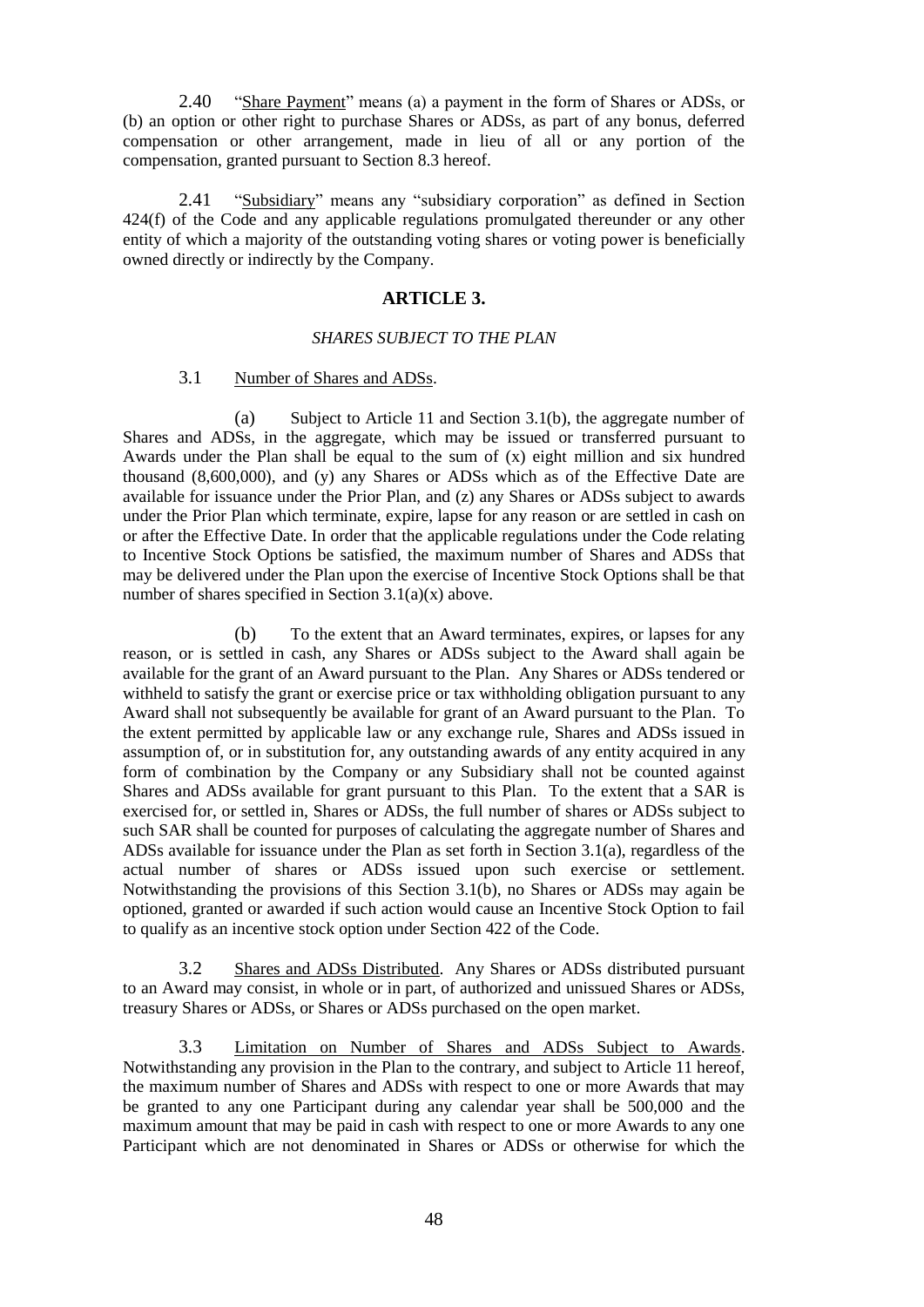foregoing limitation would not be an effective limitation, the maximum amount that may be paid in cash during any calendar year shall be \$10,000,000.

#### **ARTICLE 4.**

#### *ELIGIBILITY AND PARTICIPATION*

4.1 Eligibility. Each Eligible Individual shall be eligible to be granted one or more Awards pursuant to the Plan.

4.2 Participation. Subject to the provisions of the Plan, the Committee may, from time to time, select from among all Eligible Individuals, those to whom Awards shall be granted and shall determine the nature and amount of each Award. No Eligible Individual shall have any right to be granted an Award pursuant to this Plan.

4.3 Foreign Participants. Notwithstanding any provision of the Plan to the contrary, in order to comply with the laws in other countries in which the Company and its Subsidiaries operate or have Eligible Individuals, the Committee, in its sole discretion, shall have the power and authority to: (i) determine which Subsidiaries shall be covered by the Plan; (ii) determine which Eligible Individuals outside the United States are eligible to participate in the Plan; (iii) modify the terms and conditions of any Award granted to Eligible Individuals outside the United States to comply with applicable foreign laws; (iv) establish sub plans and modify exercise procedures and other terms and procedures, to the extent such actions may be necessary or advisable (any such sub plans and/or modifications shall be attached to this Plan as appendices); *provided, however*, that no such sub plans and/or modifications shall increase the share limitations contained in Sections 3.1 and 3.3 hereof; and (v) take any action, before or after an Award is made, that it deems advisable to obtain approval or comply with any necessary local governmental regulatory exemptions or approvals. Notwithstanding the foregoing, the Committee may not take any actions hereunder, and no Awards shall be granted, that would violate the Exchange Act, the Code, any securities law or governing statute or any other applicable law.

### **ARTICLE 5.**

#### *OPTIONS*

5.1 General. The Committee is authorized to grant Options to Participants on the following terms and conditions:

(a) Exercise Price. The exercise price per Share subject to an Option shall be determined by the Committee and set forth in the Award Agreement; *provided*, that, subject to Section 5.2(b) hereof, the per share exercise price for any Option shall not be less than 100% of the Fair Market Value of a Share on the date of grant.

(b) Time and Conditions of Exercise. The Committee shall determine the time or times at which an Option may be exercised in whole or in part; *provided*, that the term of any Option granted under the Plan shall not exceed ten years. The Committee shall also determine the performance or other conditions, if any, that must be satisfied before all or part of an Option may be exercised.

(c) Payment. The Committee shall determine the methods by which the exercise price of an Option may be paid, the form of payment, including, without limitation: (i) cash, (ii) Shares or ADSs having a fair market value on the date of delivery equal to the aggregate exercise price of the Option or exercised portion thereof, including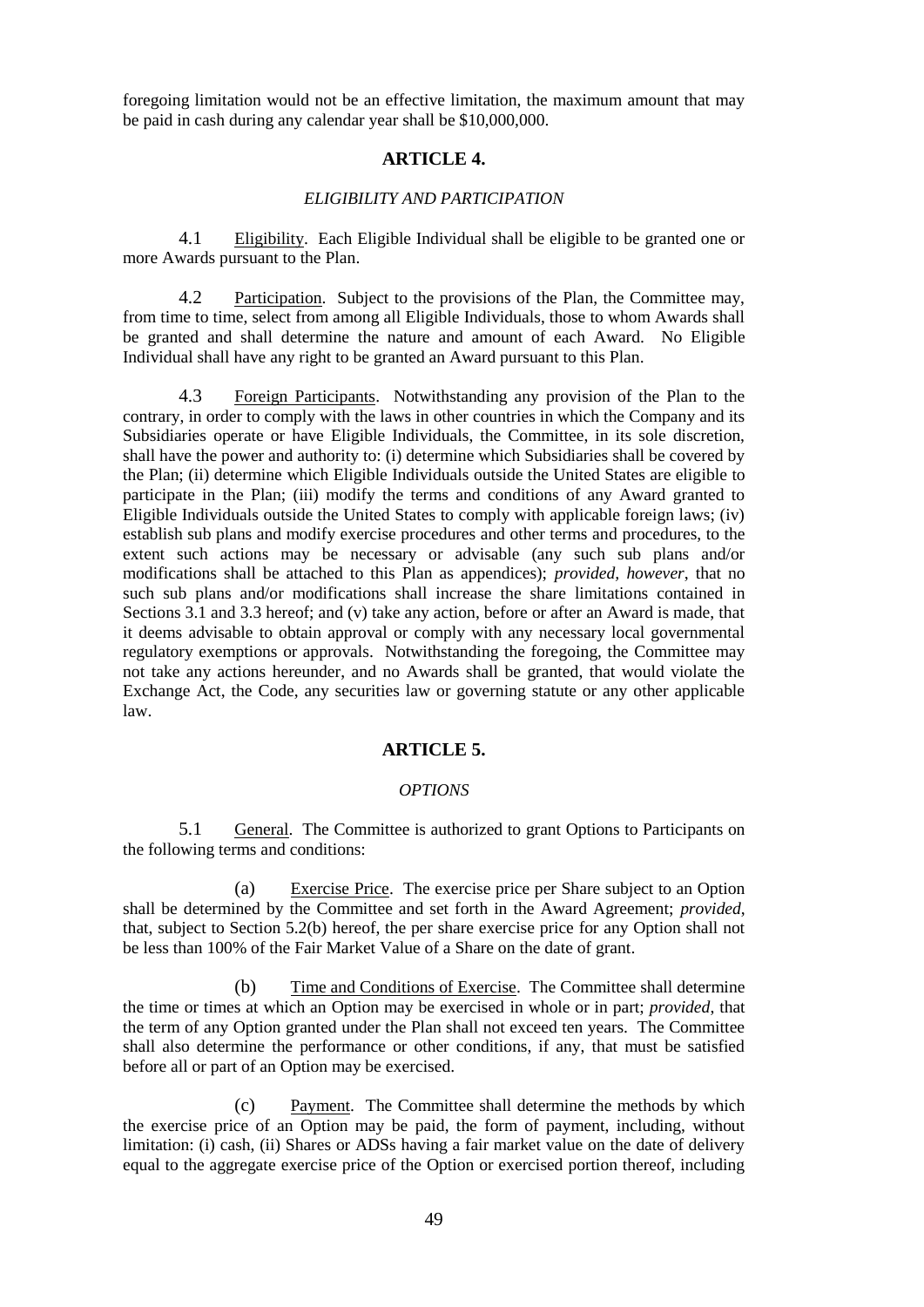shares or ADSs that would otherwise be issuable or transferable upon exercise of the Option, or (iii) other property acceptable to the Committee (including through the delivery of a notice that the Participant has placed a market sell order with a broker with respect to Shares or ADSs then issuable upon exercise of the Option, and that the broker has been directed to pay a sufficient portion of the net proceeds of the sale to the Company in satisfaction of the Option exercise price; *provided*, that payment of such proceeds is then made to the Company at such time as may be required by the Company, not later than the settlement of such sale), and the methods by which Shares or ADSs shall be delivered or deemed to be delivered to Participants. Notwithstanding any other provision of the Plan to the contrary, no Participant who is a member of the Board or an "executive officer" of the Company within the meaning of Section 13(k) of the Exchange Act shall be permitted to pay the exercise price of an Option, or continue any extension of credit with respect to the exercise price of an Option with a loan from the Company or a loan arranged by the Company in violation of Section 13(k) of the Exchange Act.

(d) Evidence of Grant. All Options shall be evidenced by an Award Agreement between the Company and the Participant. The Award Agreement shall include such additional provisions as may be specified by the Committee.

5.2 Incentive Stock Options. Incentive Stock Options shall be granted only to employees of the Company or any "parent corporation" or "subsidiary corporation" of the Company within the meaning of Section 424(e) and 424(f), respectively, of the Code, and the terms of any Incentive Stock Options granted pursuant to the Plan, in addition to the requirements of Section 5.1 hereof, must comply with the provisions of this Section 5.2.

(a) Dollar Limitation. The aggregate Fair Market Value (determined as of the time the Option is granted) of all Shares or ADSs with respect to which Incentive Stock Options are first exercisable by a Participant in any calendar year may not exceed \$100,000 or such other limitation as imposed by Section 422(d) of the Code, or any successor provision. To the extent that Incentive Stock Options are first exercisable by a Participant in excess of such limitation, the excess shall be considered Non-Qualified Options.

(b) Ten Percent Owners. An Incentive Stock Option may not be granted to any individual who, at the date of grant, owns shares possessing more than ten percent of the total combined voting power of all classes of stock of the Company or any "parent corporation" or "subsidiary corporation" of the Company within the meaning of Section 424(e) and 424(f), respectively, of the Code, unless such Option is granted at a price that is not less than 110% of Fair Market Value on the date of grant and the Option is exercisable for no more than five years from the date of grant.

(c) Notice of Disposition. The Participant shall give the Company prompt notice of any disposition of Shares or ADSs acquired by exercise of an Incentive Stock Option within (i) two years from the date of grant of such Incentive Stock Option or (ii) one year after the transfer of such Shares or ADSs to the Participant.

(d) Right to Exercise. During a Participant's lifetime, an Incentive Stock Option may be exercised only by the Participant.

(e) Failure to Meet Requirements. Any Option (or portion thereof) purported to be an Incentive Stock Option, which, for any reason, fails to meet the requirements of Section 422 of the Code shall be considered a Non-Qualified Option.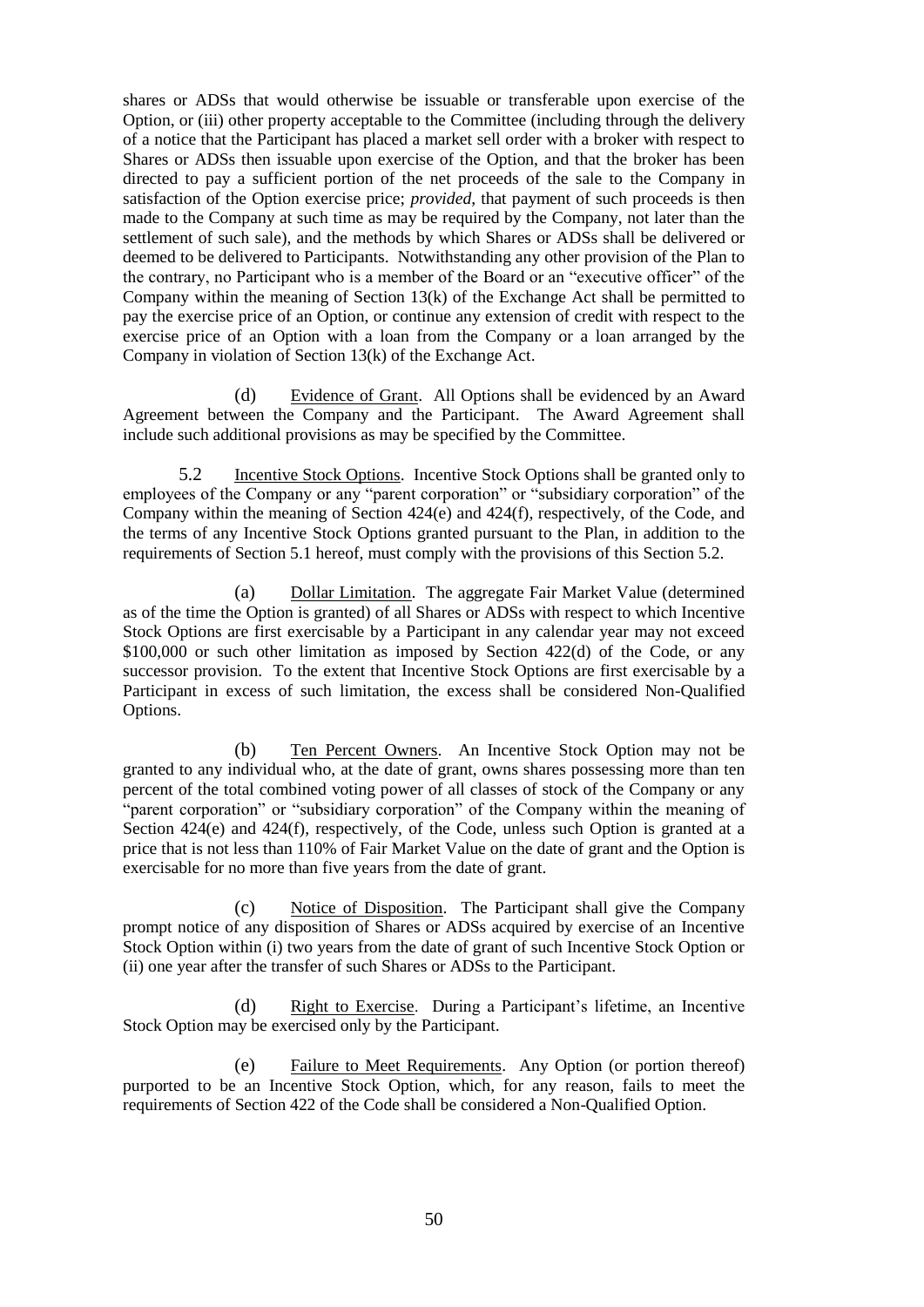# **ARTICLE 6.**

#### *RESTRICTED SHARE AWARDS*

6.1 Grant of Restricted Shares. The Committee is authorized to make Awards of Restricted Shares to any Participant selected by the Committee in such amounts and subject to such terms and conditions as determined by the Committee. All Awards of Restricted Shares shall be evidenced by an Award Agreement.

6.2 Issuance and Restrictions. Subject to Section 10.6, Restricted Shares shall be subject to such restrictions on transferability and other restrictions as the Committee may impose (including, without limitation, limitations on the right to vote Restricted Shares or the right to receive dividends on the Restricted Shares). These restrictions may lapse separately or in combination at such times, pursuant to such circumstances, in such installments, or otherwise, as the Committee determines at the time of the grant of the Award or thereafter.

6.3 Forfeiture. Except as otherwise determined by the Committee at the time of the grant of the Award or thereafter, upon termination of employment or service during the applicable restriction period, Restricted Shares that is at that time subject to restrictions shall be forfeited; *provided, however*, that except as otherwise provided by Section 10.6, the Committee may (a) provide in any Restricted Share Award Agreement that restrictions or forfeiture conditions relating to Restricted Shares will lapse in whole or in part in the event of terminations resulting from specified causes, and (b) provide in other cases for the lapse in whole or in part of restrictions or forfeiture conditions relating to Restricted Shares.

6.4 Certificates for Restricted Shares. Restricted Shares granted pursuant to the Plan may be evidenced in such manner as the Committee shall determine. If certificates representing Restricted Shares or ADSs are registered in the name of the Participant, certificates must bear an appropriate legend referring to the terms, conditions, and restrictions applicable to such Restricted Shares, and the Company may, at its discretion, retain physical possession of the certificate until such time as all applicable restrictions lapse.

# **ARTICLE 7.**

#### *SHARE APPRECIATION RIGHTS*

# 7.1 Grant of Share Appreciation Rights.

(a) A Share Appreciation Right may be granted to any Participant selected by the Committee. A Share Appreciation Right shall be subject to such terms and conditions not inconsistent with the Plan as the Committee shall impose and shall be evidenced by an Award Agreement.

(b) A Share Appreciation Right shall entitle the Participant (or other person entitled to exercise the Share Appreciation Right pursuant to the Plan) to exercise all or a specified portion of the Share Appreciation Right (to the extent then exercisable pursuant to its terms) and to receive from the Company an amount equal to the product of (i) the excess of (A) the Fair Market Value of a Share on the date the Share Appreciation Right is exercised over (B) the Fair Market Value of a Share on the date the Share Appreciation Right was granted and (ii) the number of Shares or ADSs with respect to which the Share Appreciation Right is exercised, subject to any limitations the Committee may impose. The Committee shall determine the time or times at which a Share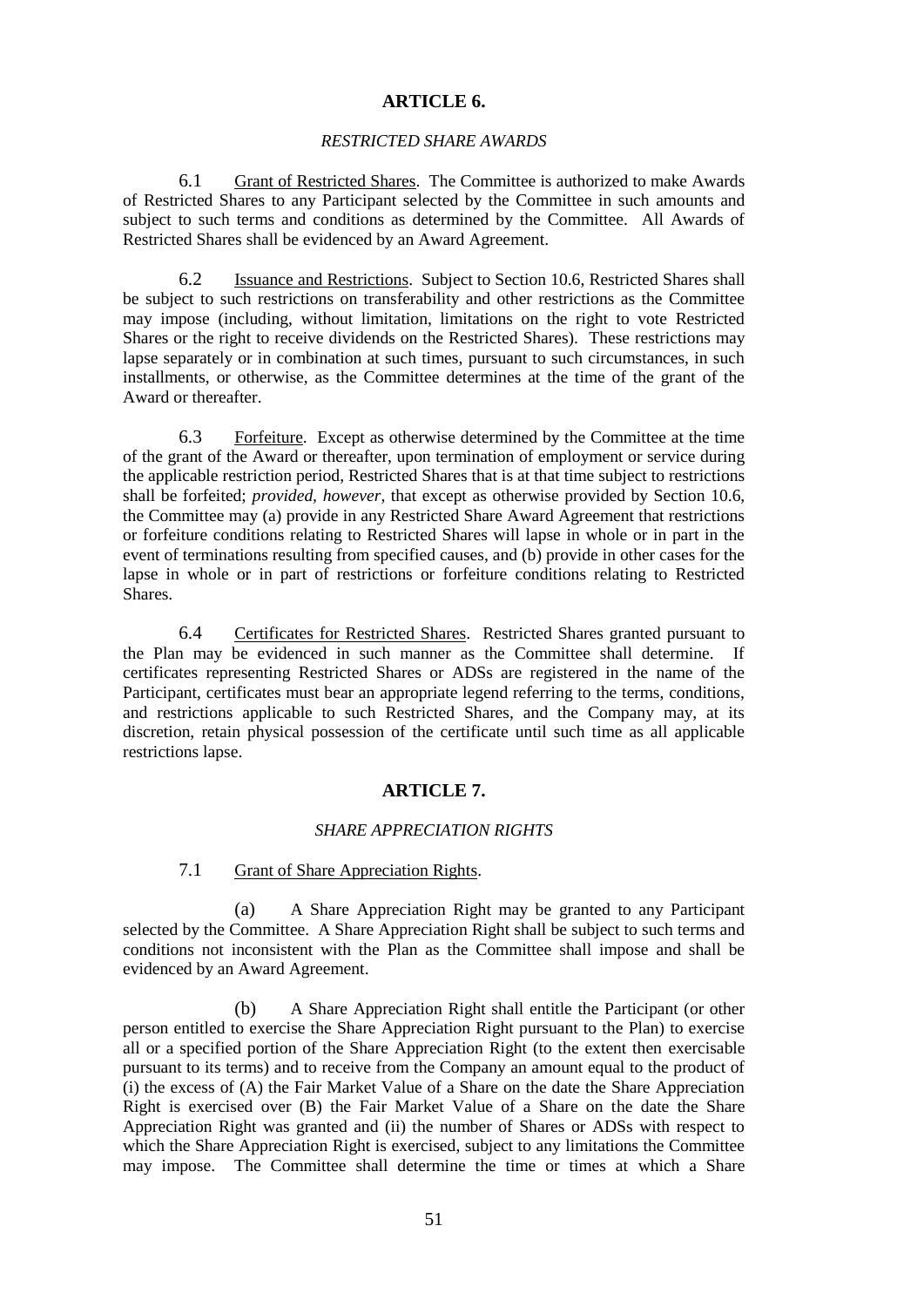Appreciation Right may be exercised in whole or in part; *provided*, that the term of any Share Appreciation Right granted under the Plan shall not exceed ten years.

### 7.2 Payment and Limitations on Exercise.

(a) Subject to Section 7.2(b), payment of the amounts determined under Sections 7.1(b) above shall be in cash, in Shares (based on its Fair Market Value as of the date the Share Appreciation Right is exercised) or a combination of both, as determined by the Committee in the Award Agreement.

(b) To the extent any payment under Section 7.1(b) is effected in Shares, it shall be made subject to satisfaction of all provisions of Article 5 above pertaining to Options.

### **ARTICLE 8.**

### *OTHER TYPES OF AWARDS*

8.1 Performance Share Awards. Any Participant selected by the Committee may be granted one or more Performance Share awards which shall be denominated in a number of Shares or ADSs and which may be linked to any one or more of the Performance Criteria or other specific performance criteria determined appropriate by the Committee, in each case on a specified date or dates or over any period or periods determined by the Committee. In making such determinations, the Committee shall consider (among such other factors as it deems relevant in light of the specific type of award) the contributions, responsibilities and other compensation of the particular Participant.

8.2 Performance Share Units. Any Participant selected by the Committee may be granted one or more Performance Share Unit awards which shall be denominated in unit equivalent of Shares, ADSs and/or units of value including dollar value of Shares or ADSs and which may be linked to any one or more of the Performance Criteria or other specific performance criteria determined appropriate by the Committee, in each case on a specified date or dates or over any period or periods determined by the Committee. In making such determinations, the Committee shall consider (among such other factors as it deems relevant in light of the specific type of award) the contributions, responsibilities and other compensation of the particular Participant.

8.3 Share Payments. Any Participant selected by the Committee may receive Share Payments in the manner determined from time to time by the Committee. The number of shares or ADSs shall be determined by the Committee and may be based upon the Performance Criteria or other specific performance criteria determined appropriate by the Committee, determined on the date such Share Payment is made or on any date thereafter.

8.4 Deferred Shares. Any Participant selected by the Committee may be granted an award of Deferred Shares in the manner determined from time to time by the Committee. The number of Deferred Shares shall be determined by the Committee and may be linked to the Performance Criteria or other specific performance criteria determined to be appropriate by the Committee, in each case on a specified date or dates or over any period or periods determined by the Committee subject to Section 10.6. Shares underlying a Deferred Share award will not be issued until the Deferred Share award has vested, pursuant to a vesting schedule or performance criteria set by the Committee. Unless otherwise provided by the Committee, a Participant awarded Deferred Shares shall have no rights as a Company shareholder with respect to such Deferred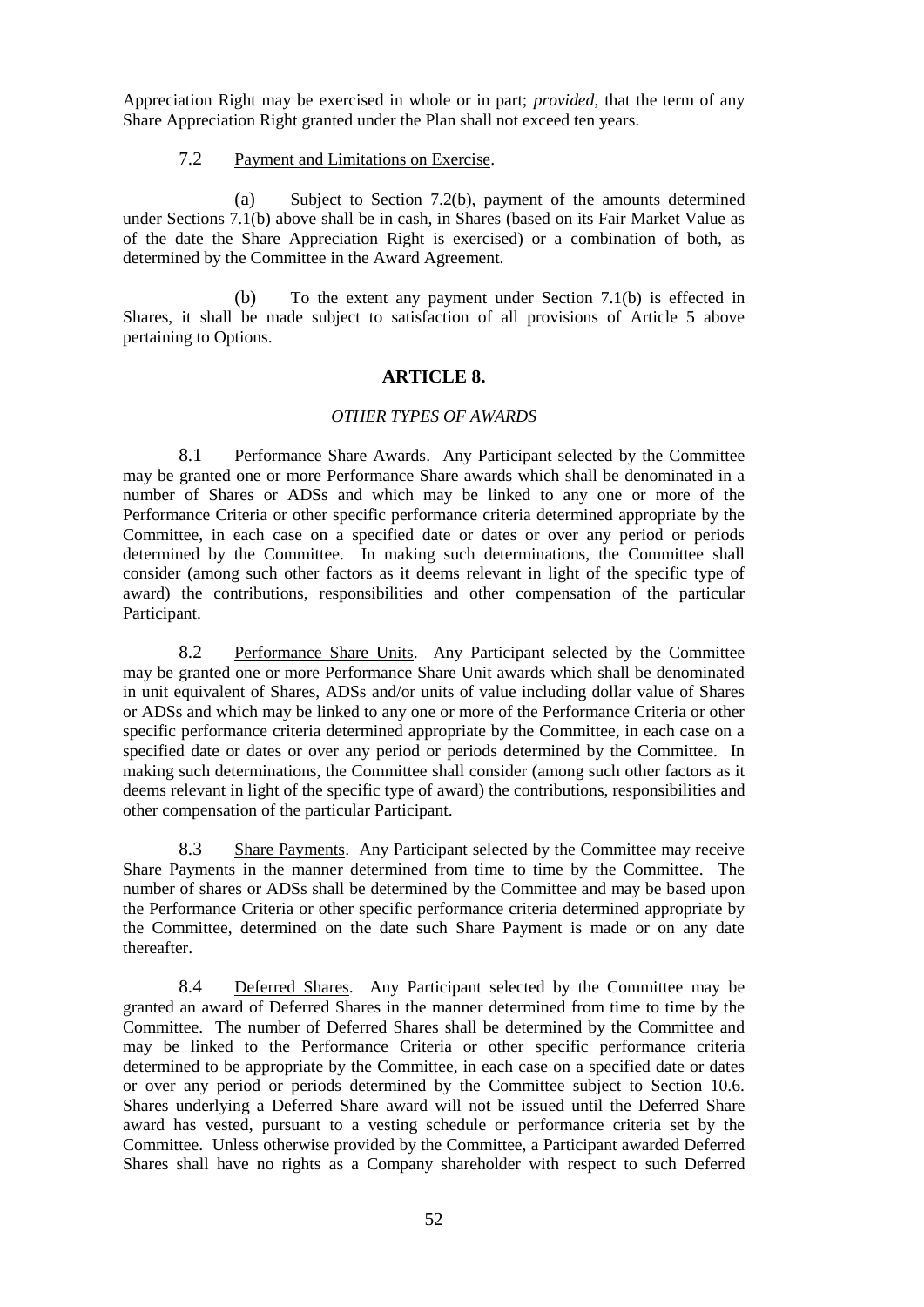Shares until such time as the Deferred Share Award has vested and the Shares underlying the Deferred Share Award has been issued. Notwithstanding anything herein to the contrary, any award of Deferred Shares that is subject to United State income tax shall be structured in a manner that complies with Section 409A of the Code or an available exemption therefrom.

8.5 Restricted Share Units. The Committee is authorized to make Awards of Restricted Share Units to any Participant selected by the Committee in such amounts and subject to such terms and conditions as determined by the Committee. At the time of grant, the Committee shall specify the date or dates on which the Restricted Share Units shall become fully vested and nonforfeitable, and may specify such conditions to vesting as it deems appropriate subject to Section 10.6. At the time of grant, the Committee shall specify the maturity date applicable to each grant of Restricted Share Units which shall be no earlier than the vesting date or dates of the Award and may be determined at the election of the grantee. On the maturity date, the Company shall, subject to Section 10.5(b) hereof, transfer to the Participant one unrestricted, fully transferable Share for each Restricted Share Unit scheduled to be paid out on such date and not previously forfeited.

8.6 Performance Bonus Awards. Any Participant selected by the Committee may be granted a cash bonus (a "Performance Bonus Award") payable upon the attainment of Performance Goals that are established by the Committee and relate to one or more of the Performance Criteria or other specific performance criteria determined to be appropriate by the Committee, in each case on a specified date or dates or over any period or periods determined by the Committee. Any such Performance Bonus Award paid to a Covered Employee may be a Performance-Based Award and be based upon objectively determinable bonus formulas established in accordance with Article 9 hereof.

8.7 Term. Except as otherwise provided herein, the term of any Award of Performance Shares, Performance Share Units, Share Payments, Deferred Shares or Restricted Share Units shall be set by the Committee in its discretion.

8.8 Exercise or Purchase Price. The Committee may establish the exercise or purchase price, if any, of any Award of Performance Shares, Performance Share Units, Deferred Shares, Share Payments or Restricted Share Units; *provided, however*, that such price shall not be less than the par value of a Share on the date of grant, unless otherwise permitted by applicable state law.

8.9 Exercise upon Termination of Employment or Service. An Award of Performance Shares, Performance Share Units, Deferred Shares, Share Payments and Restricted Share Units shall only vest or be exercisable or payable while the Participant is an Employee, Consultant or a member of the Board, as applicable; *provided, however*, that the Committee in its sole and absolute discretion may provide that an Award of Performance Shares, Performance Share Units, Share Payments, Deferred Shares or Restricted Share Units may vest or be exercised or paid subsequent to a termination of employment or service, as applicable, or following a Change in Control of the Company, or because of the Participant's retirement, death or Disability, or otherwise; *provided, however*, that, to the extent required to preserve tax deductibility under Section 162(m) of the Code, any such provision with respect to Performance Shares or Performance Share Units that are intended to constitute Qualified Performance-Based Compensation shall be subject to the requirements of Section  $162(m)$  of the Code that apply to Qualified Performance-Based Compensation.

8.10 Form of Payment. Payments with respect to any Awards granted under this Article 8 shall be made in cash, in Shares or a combination of both, as determined by the Committee.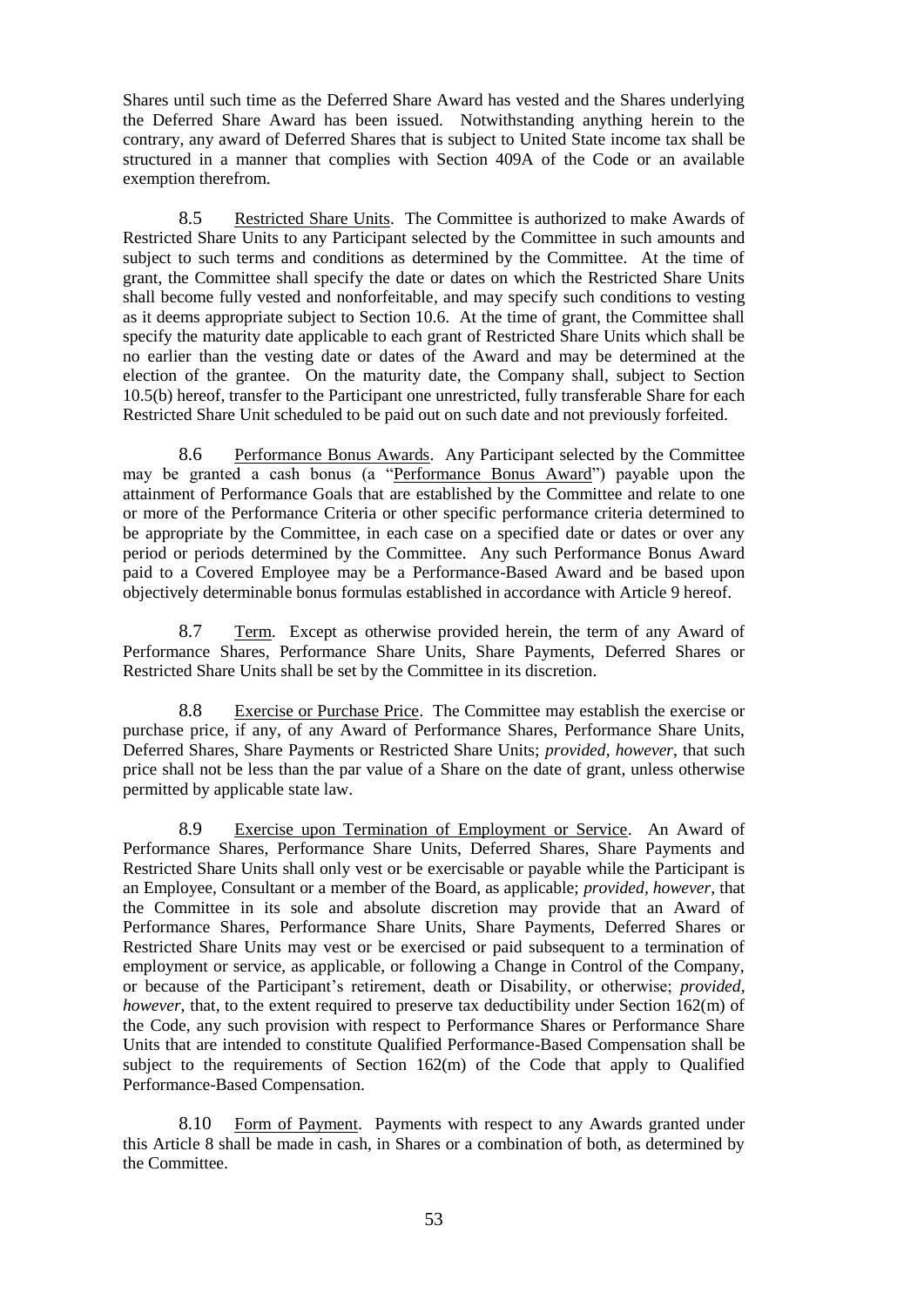8.11 Award Agreement. All Awards under this Article 8 shall be subject to such additional terms and conditions as determined by the Committee and shall be evidenced by an Award Agreement.

# **ARTICLE 9.**

#### *PERFORMANCE-BASED AWARDS*

9.1 Purpose. The purpose of this Article 9 is to provide the Committee the ability to qualify Awards other than Options and SARs and that are granted pursuant to Articles 6 and 8 hereof as Qualified Performance-Based Compensation. If the Committee, in its discretion, decides to grant a Performance-Based Award to a Covered Employee, the provisions of this Article 9 shall control over any contrary provision contained in Articles 6 or 8 hereof; *provided, however*, that the Committee may in its discretion grant Awards to Covered Employees that are based on Performance Criteria or Performance Goals but that do not satisfy the requirements of this Article 9.

9.2 Applicability. This Article 9 shall apply only to those Covered Employees selected by the Committee to receive Performance-Based Awards. The designation of a Covered Employee as a Participant for a Performance Period shall not in any manner entitle the Participant to receive an Award for the period. Moreover, designation of a Covered Employee as a Participant for a particular Performance Period shall not require designation of such Covered Employee as a Participant in any subsequent Performance Period and designation of one Covered Employee as a Participant shall not require designation of any other Covered Employees as a Participant in such period or in any other period.

9.3 Procedures with Respect to Performance-Based Awards. To the extent necessary to comply with the Qualified Performance-Based Compensation requirements of Section  $162(m)(4)(C)$  of the Code, with respect to any Award granted under Articles 6 or 8 hereof which may be granted to one or more Covered Employees, no later than ninety (90) days following the commencement of any fiscal year in question or any other designated fiscal period or period of service (or such other time as may be required or permitted by Section  $162(m)$  of the Code), the Committee shall, in writing, (a) designate one or more Covered Employees, (b) select the Performance Criteria applicable to the Performance Period, (c) establish the Performance Goals, and amounts of such Awards, as applicable, which may be earned for such Performance Period, and (d) specify the relationship between Performance Criteria and the Performance Goals and the amounts of such Awards, as applicable, to be earned by each Covered Employee for such Performance Period. Following the completion of each Performance Period, the Committee shall certify in writing whether the applicable Performance Goals have been achieved for such Performance Period. In determining the amount earned by a Covered Employee, the Committee shall have the right to reduce or eliminate (but not to increase) the amount payable at a given level of performance to take into account additional factors that the Committee may deem relevant to the assessment of individual or corporate performance for the Performance Period.

9.4 Payment of Performance-Based Awards. Unless otherwise provided in the applicable Award Agreement, a Participant must be employed by the Company or a Subsidiary on the day a Performance-Based Award for such Performance Period is paid to the Participant. Furthermore, a Participant shall be eligible to receive payment pursuant to a Performance-Based Award for a Performance Period only if the Performance Goals for such period are achieved. In determining the amount earned under a Performance-Based Award, the Committee may reduce or eliminate the amount of the Performance-Based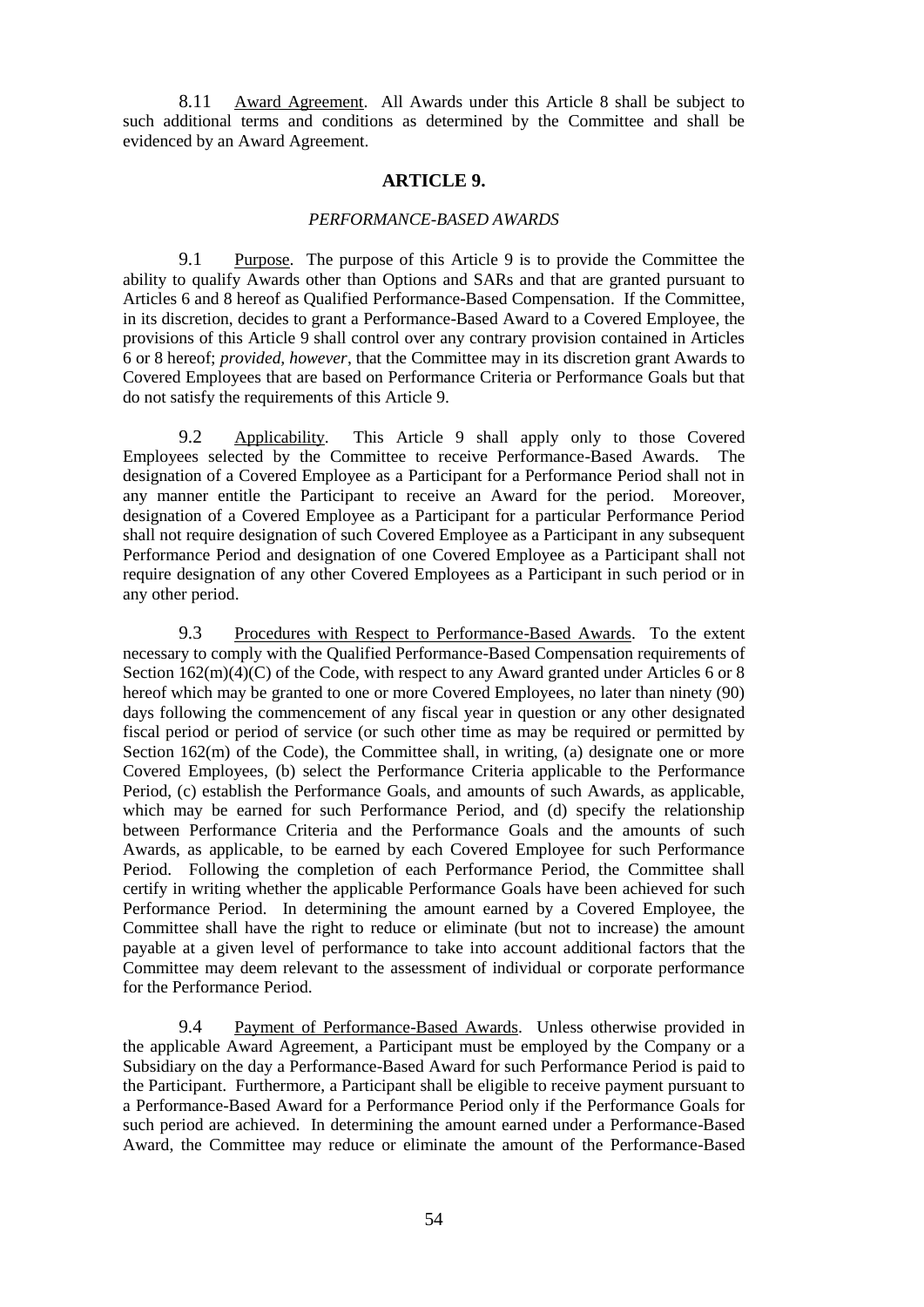Award earned for the Performance Period, if in its sole and absolute discretion, such reduction or elimination is appropriate.

9.5 Additional Limitations. Notwithstanding any other provision of the Plan, any Award which is granted to a Covered Employee and is intended to constitute Qualified Performance-Based Compensation shall be subject to any additional limitations set forth in Section 162(m) of the Code (including any amendment to Section 162(m) of the Code) or any regulations or rulings issued thereunder that are requirements for qualification as qualified performance-based compensation as described in Section  $162(m)(4)(C)$  of the Code, and the Plan shall be deemed amended to the extent necessary to conform to such requirements.

# **ARTICLE 10.**

#### *PROVISIONS APPLICABLE TO AWARDS*

10.1 Stand-Alone and Tandem Awards. Awards granted pursuant to the Plan may, in the discretion of the Committee, be granted either alone, in addition to, or in tandem with, any other Award granted pursuant to the Plan. Awards granted in addition to or in tandem with other Awards may be granted either at the same time as or at a different time from the grant of such other Awards.

10.2 Award Agreement. Awards under the Plan shall be evidenced by Award Agreements that set forth the terms, conditions and limitations for each Award which may include the term of an Award, the provisions applicable in the event the Participant's employment or service terminates, and the Company's authority to unilaterally or bilaterally amend, modify, suspend, cancel or rescind an Award.

10.3 Limits on Transfer. No right or interest of a Participant in any Award may be pledged, encumbered, or hypothecated to or in favor of any party other than the Company or a Subsidiary, or shall be subject to any lien, obligation, or liability of such Participant to any other party other than the Company or a Subsidiary. Except as otherwise provided by the Committee, no Award shall be assigned, transferred, or otherwise disposed of by a Participant other than by will or the laws of descent and distribution. The Committee by express provision in the Award or an amendment thereto may permit an Award to be transferred to, exercised by and paid to certain persons or entities related to the Participant, including but not limited to members of the Participant's family, charitable institutions, or trusts or other entities whose beneficiaries or beneficial owners are members of the Participant's family and/or charitable institutions, or to such other persons or entities as may be expressly approved by the Committee, pursuant to such conditions and procedures as the Committee may establish; *provided, however,* that no such transfer of an Incentive Stock Option shall be permitted to the extent that such transfer would cause the Incentive Stock Option to fail to qualify as an "incentive stock option" under Section 422 of the Code. Any permitted transfer shall be subject to the condition that the Committee receive evidence satisfactory to it that the transfer is being made for estate and/or tax planning purposes (or to a "blind trust" in connection with the Participant's termination of employment or service with the Company or a Subsidiary to assume a position with a governmental, charitable, educational or similar non-profit institution) and on a basis consistent with the Company's lawful issue of securities. Notwithstanding the foregoing, in no event shall any Award be transferable by a Participant to a third party (other than the Company or any successor or acquiring entity) for consideration.

10.4 Beneficiaries. Notwithstanding Section 10.3 hereof, a Participant may, in the manner determined by the Committee, designate a beneficiary to exercise the rights of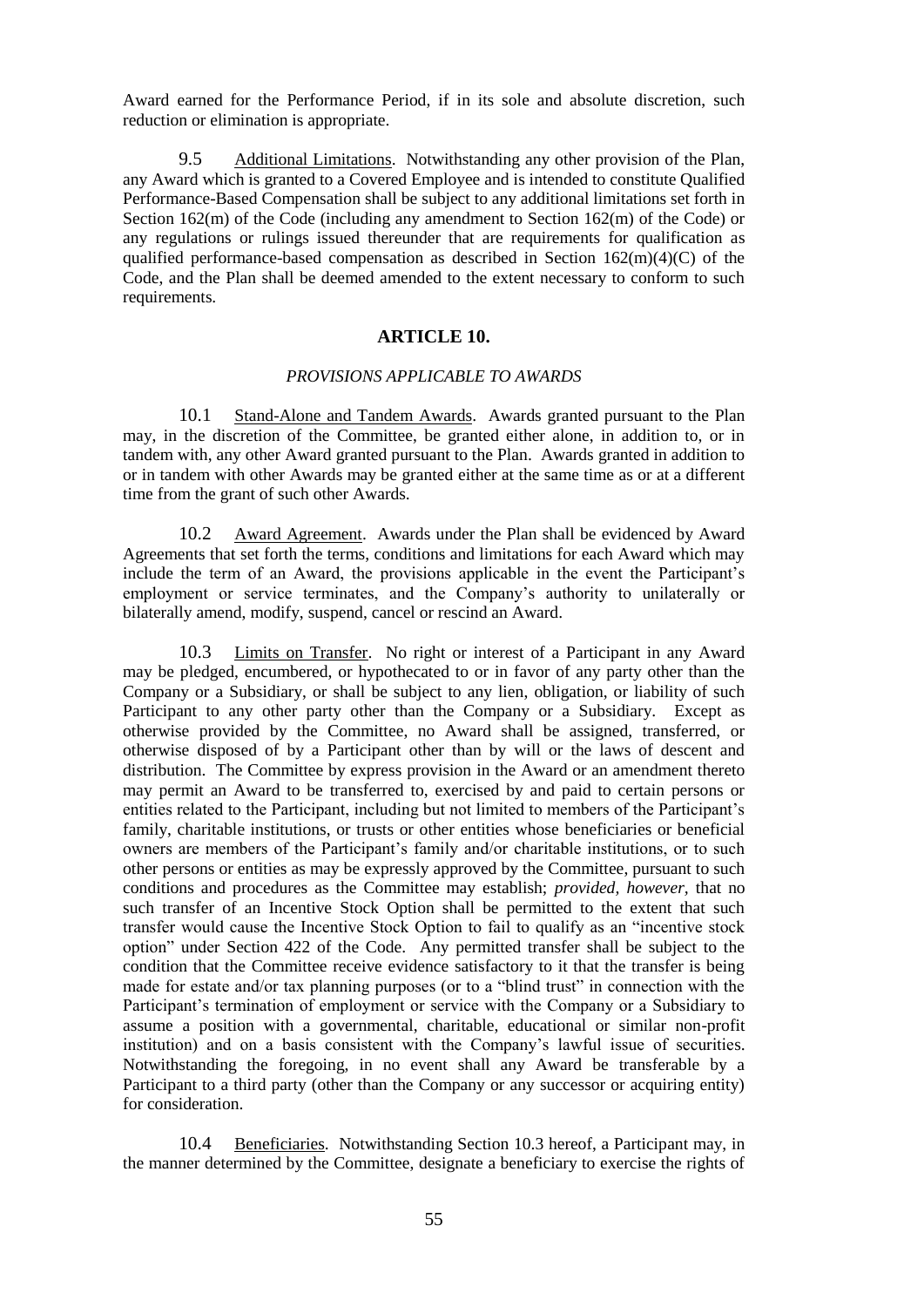the Participant and to receive any distribution with respect to any Award upon the Participant's death. A beneficiary, legal guardian, legal representative, or other person claiming any rights pursuant to the Plan is subject to all terms and conditions of the Plan and any Award Agreement applicable to the Participant, except to the extent the Plan and Award Agreement otherwise provide, and to any additional restrictions deemed necessary or appropriate by the Committee. If the Participant is married and resides in a community property state, a designation of a person other than the Participant's spouse as his or her beneficiary with respect to more than 50% of the Participant's interest in the Award shall not be effective without the prior written consent of the Participant's spouse. If no beneficiary has been designated or survives the Participant, payment shall be made to the person entitled thereto pursuant to the Participant's will or the laws of descent and distribution. Subject to the foregoing, a beneficiary designation may be changed or revoked by a Participant at any time provided the change or revocation is filed with the Committee.

### 10.5 Share Certificates; Book Entry Procedures.

(a) Notwithstanding anything herein to the contrary, the Company shall not be required to issue or deliver any certificates evidencing Shares or ADSs pursuant to the exercise of any Award, unless and until the Board has determined, with advice of counsel, that the issuance and delivery of such certificates is in compliance with all applicable laws, regulations of governmental authorities and, if applicable, the requirements of any exchange on which the Shares are listed or traded. All Share and ADS certificates delivered pursuant to the Plan are subject to any stop-transfer orders and other restrictions as the Committee deems necessary or advisable to comply with federal, state, or foreign jurisdiction, securities or other laws, rules and regulations and the rules of any national securities exchange or automated quotation system on which the Shares are listed, quoted, or traded. The Committee may place legends on any Share or ADS certificate to reference restrictions applicable to the Shares. In addition to the terms and conditions provided herein, the Board may require that a Participant make such reasonable covenants, agreements, and representations as the Board, in its discretion, deems advisable in order to comply with any such laws, regulations, or requirements. The Committee shall have the right to require any Participant to comply with any timing or other restrictions with respect to the settlement or exercise of any Award, including a window-period limitation, as may be imposed in the discretion of the Committee.

(b) Notwithstanding any other provision of the Plan, unless otherwise determined by the Committee or required by any applicable law, rule or regulation, the Company shall not deliver to any Participant certificates evidencing Shares or ADSs issued in connection with any Award and instead such Shares or ADSs shall be recorded in the books of the Company (or, as applicable, its transfer agent or share plan administrator).

10.6 Full Value Award Vesting Limitations. Notwithstanding any other provision of this Plan to the contrary, Full Value Awards made to Employees or Consultants shall become vested over a period of not less than three years (or, in the case of vesting based upon the attainment of Performance Goals or other performance-based objectives, over a period of not less than one year) following the date the Award is made; *provided, however,* that, notwithstanding the foregoing, Full Value Awards that result in the issuance of an aggregate of up to 5% of the Shares and ADSs available pursuant to Section 3.1(a) may be granted to any one or more Participants without respect to such minimum vesting provisions. The foregoing notwithstanding, such Awards may vest on an accelerated basis in the event of a Participant's death, disability, or retirement, or in the event of a Change in Control or other special circumstances. For purposes of this Section 10.6, (i) vesting over a specified period will include periodic vesting over such period, and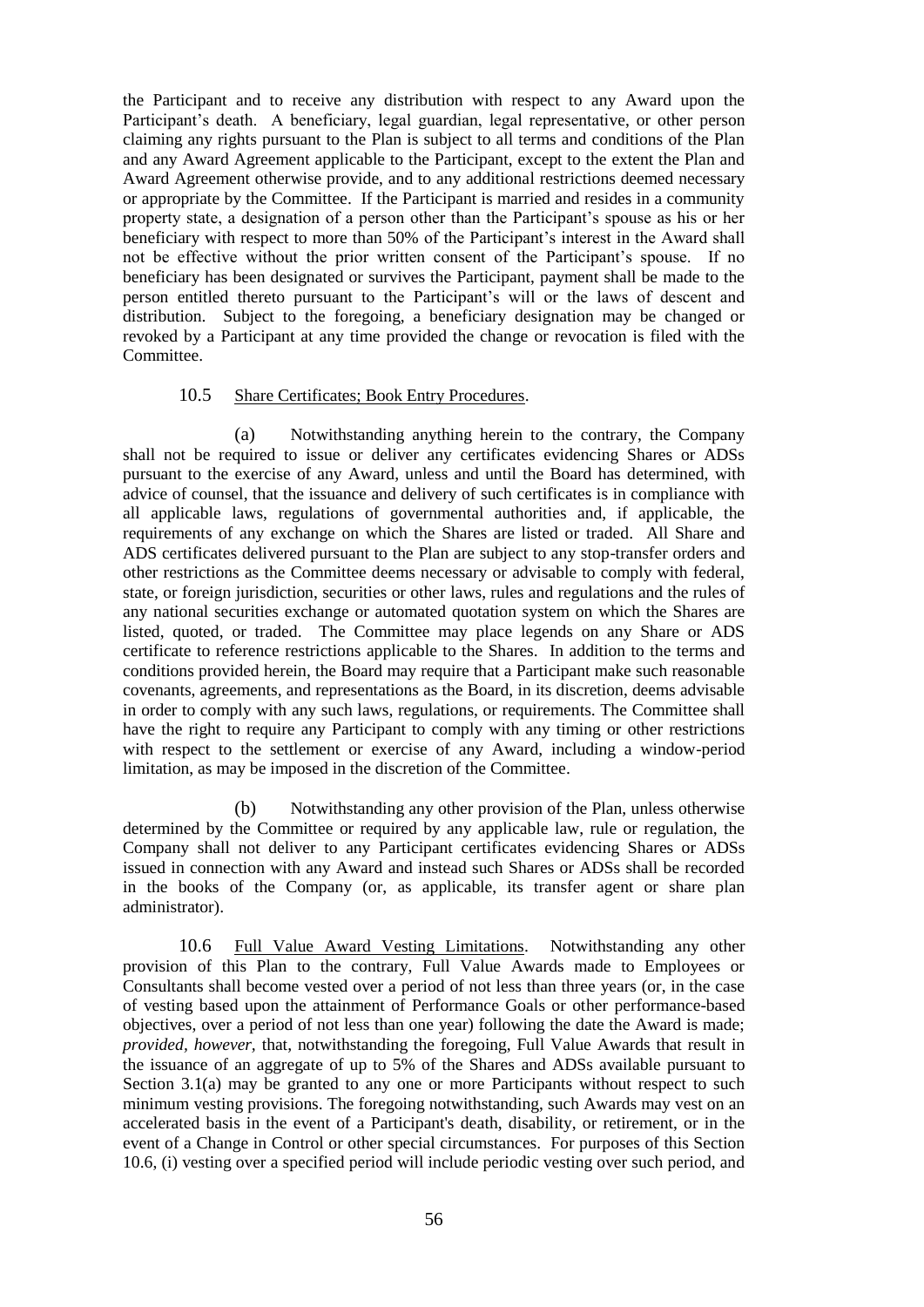(ii) a pre-announced period in which service is required as a condition to the grant of any Award may count toward the minimum vesting period required under this Section 10.6, if so determined by the Committee.

10.7 Paperless Exercise. In the event that the Company establishes, for itself or using the services of a third party, an automated system for the exercise of Awards, such as a system using an internet website or interactive voice response, then the paperless exercise of Awards by a Participant may be permitted through the use of such an automated system.

10.8 Exercise for ADSs. With the consent of the Committee and subject to such terms and conditions as the Committee, in its sole discretion, deems necessary or advisable, an Award may be exercised for ADSs rather than Shares.

# **ARTICLE 11.**

### *CHANGES IN CAPITAL STRUCTURE*

#### 11.1 Adjustments.

(a) Subject to Section 11.1(d) below, in the event of any share dividend, share split, combination or exchange of shares, merger, consolidation, spin-off, recapitalization or other distribution (other than normal cash dividends) of Company assets to shareholders, or any other change affecting the Shares or ADSs or the share price of the Shares or ADSs, the Committee shall make such proportionate adjustments, if any, as the Committee in its discretion may deem appropriate to reflect such change with respect to (a) the aggregate number and kind of shares that may be issued under the Plan (including, but not limited to, adjustments of the limitations in Sections 3.1 and 3.3 hereof); (b) the terms and conditions of any outstanding Awards (including, without limitation, any applicable performance targets or criteria with respect thereto); and (c) the grant or exercise price per share for any outstanding Awards under the Plan. Any adjustment affecting an Award intended as Qualified Performance-Based Compensation shall be made consistent with the requirements of Section 162(m) of the Code.

(b) Subject to Section 11.1(d) below, in the event of any transaction or event described in Section 11.1(a) hereof or any unusual or nonrecurring transactions or events affecting the Company, any affiliate of the Company, or the financial statements of the Company or any affiliate, or of changes in applicable laws, regulations or accounting principles, the Committee, in its sole and absolute discretion, and on such terms and conditions as it deems appropriate, either by the terms of the Award or by action taken prior to the occurrence of such transaction or event and either automatically or upon the Participant's request, is hereby authorized to take any one or more of the following actions whenever the Committee determines that such action is appropriate in order to prevent dilution or enlargement of the benefits or potential benefits intended to be made available under the Plan or with respect to any Award under the Plan, to facilitate such transactions or events or to give effect to such changes in laws, regulations or principles:

(i) To provide for either (A) termination of any such Award in exchange for an amount of cash, if any, equal to the amount that would have been attained upon the exercise of such Award or realization of the Participant's rights (and, for the avoidance of doubt, if as of the date of the occurrence of the transaction or event described in this Section 11.1 the Committee determines in good faith that no amount would have been attained upon the exercise of such Award or realization of the Participant's rights, then such Award may be terminated by the Company without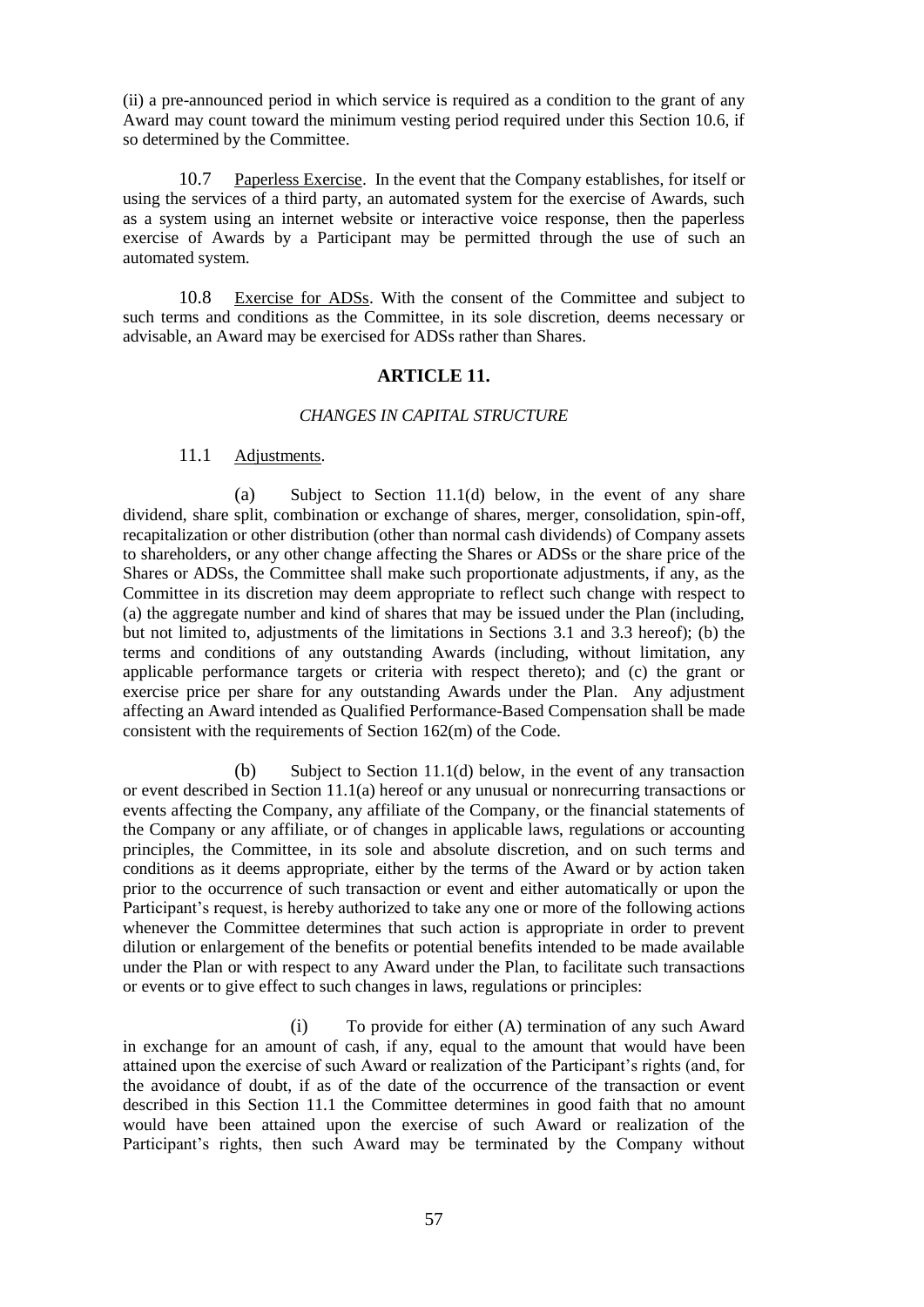payment) or (B) the replacement of such Award with other rights or property selected by the Committee in its sole discretion;

(ii) To provide that such Award be assumed by the successor or survivor corporation, or a parent or subsidiary thereof, or shall be substituted for by similar options, rights or awards covering the shares of the successor or survivor corporation, or a parent or subsidiary thereof, with appropriate adjustments as to the number and kind of shares and prices;

(iii) To make adjustments in the number and type of Shares (or other securities or property) subject to outstanding Awards, and in the number and kind of outstanding Restricted Shares or Deferred Shares and/or in the terms and conditions of (including the grant or exercise price), and the criteria included in, outstanding options, rights and awards and options, rights and awards which may be granted in the future;

(iv) To provide that such Award shall be exercisable or payable or fully vested with respect to all shares covered thereby, notwithstanding anything to the contrary in the Plan or the applicable Award Agreement; and

(v) To provide that the Award cannot vest, be exercised or become payable after such event.

(c) Certain ADS Adjustments. Without limiting the generality of Section 11.1 hereof, in the event that the conversion ratio of ADSs to Shares (currently 1:1) shall be modified by the Company at any time, the Committee shall make such adjustments to the Plan and any Awards outstanding thereunder as it deems appropriate and equitable to reflect such modification of the conversion ratio and preserve the existing economic value of any outstanding Awards.

(d) In connection with the occurrence of any Equity Restructuring, and notwithstanding anything to the contrary in Sections 11.1(a) and 11.1(b) above:

> (i) The number and type of securities subject to each outstanding Award and the exercise price or grant price thereof, if applicable, shall be equitably adjusted. The adjustments provided under this Section 11.1(d) shall be nondiscretionary and shall be final and binding on the affected Holder and the Company.

(ii) The Committee shall make such equitable adjustments, if any, as the Committee in its discretion may deem appropriate to reflect such Equity Restructuring with respect to the aggregate number and kind of shares that may be issued under the Plan (including, but not limited to, adjustments of the limitations in Sections 3.1 and 3.3 above on the maximum number and kind of shares which may be issued under the Plan and adjustments of the manner in which shares subject to Full Value Awards will be counted).

11.2 Acceleration Upon a Change in Control. Notwithstanding Section 11.1 hereof, and except as may otherwise be provided in any applicable Award Agreement or other written agreement entered into between the Company and a Participant, if a Change in Control occurs and a Participant's Awards are not converted, assumed, or replaced by a successor entity, then immediately prior to the Change in Control such Awards shall become fully exercisable and all forfeiture restrictions on such Awards shall lapse. Upon, or in anticipation of, a Change in Control, the Committee may cause any and all Awards outstanding hereunder to terminate at a specific time in the future, including but not limited to the date of such Change in Control, and shall give each Participant the right to exercise such Awards during a period of time as the Committee, in its sole and absolute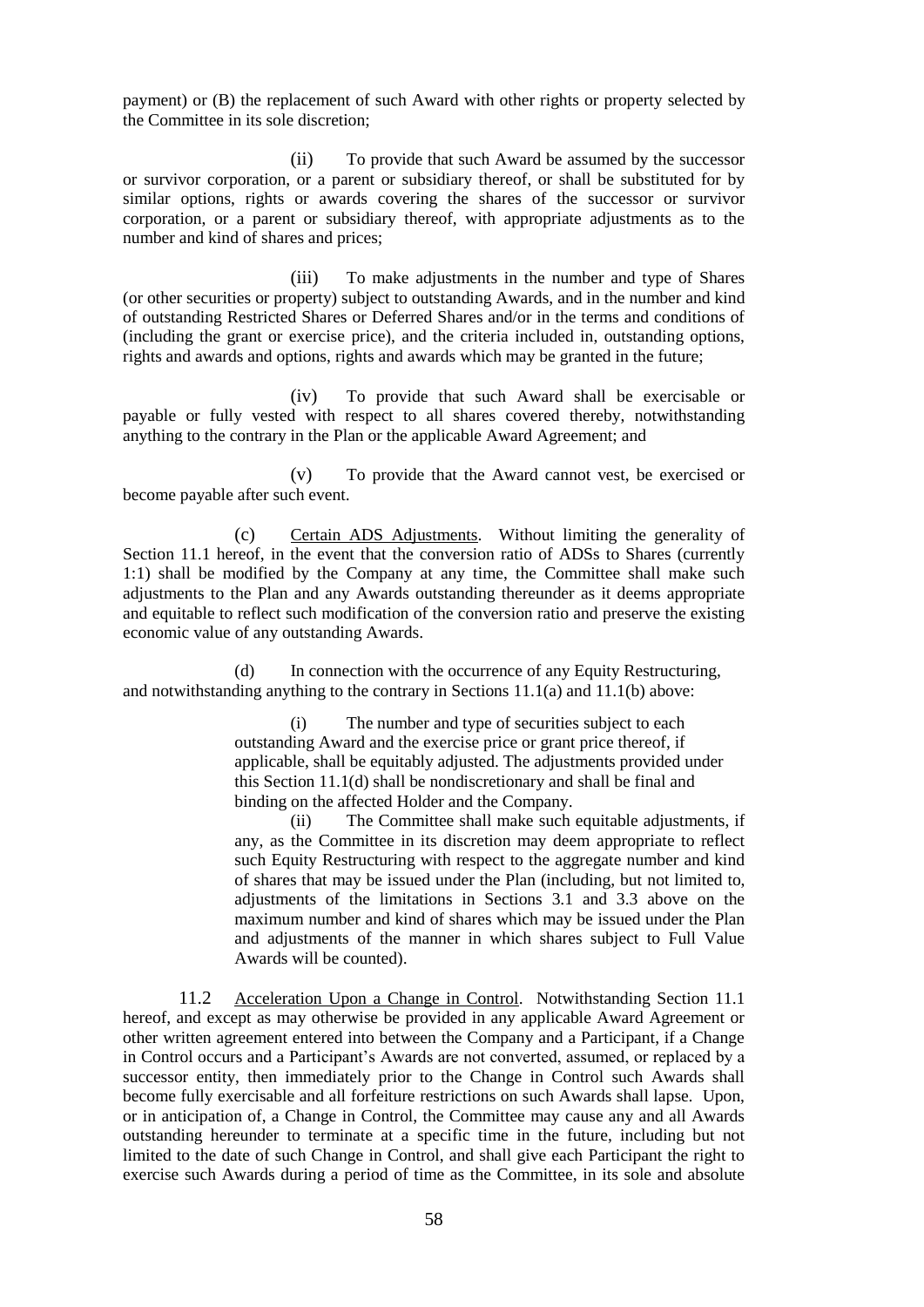discretion, shall determine. In the event that the terms of any agreement between the Company or any Company subsidiary or affiliate and a Participant contains provisions that conflict with and are more restrictive than the provisions of this Section 11.2, this Section 11.2 shall prevail and control and the more restrictive terms of such agreement (and only such terms) shall be of no force or effect.

11.3 No Other Rights. Except as expressly provided in the Plan, no Participant shall have any rights by reason of any subdivision or consolidation of shares of any class, the payment of any dividend, any increase or decrease in the number of shares of any class or any dissolution, liquidation, merger, or consolidation of the Company or any other corporation. Except as expressly provided in the Plan or pursuant to action of the Committee under the Plan, no issuance by the Company of shares of any class, or securities convertible into shares of any class, shall affect, and no adjustment by reason thereof shall be made with respect to, the number of Shares or ADSs subject to an Award or the grant or exercise price of any Award.

# **ARTICLE 12.**

### *ADMINISTRATION*

12.1 Committee. Unless and until the Board delegates administration of the Plan to a Committee as set forth below, the Plan shall be administered by the full Board, and for such purposes the term "Committee" as used in this Plan shall be deemed to refer to the Board. The Board, at its discretion or as otherwise necessary to comply with the requirements of Section 162(m) of the Code, Rule 16b-3 promulgated under the Exchange Act or to the extent required by any other applicable rule or regulation, shall delegate administration of the Plan to a Committee. The Committee shall consist solely of two or more members of the Board each of whom is an "outside director," within the meaning of Section 162(m) of the Code, a Non-Employee Director and an "independent director" under the rules of the New York Stock Exchange (or other principal securities market on which Shares or ADSs are traded). The governance of such Committee shall be subject to the charter of the Committee as approved by the Board, or the Company's memorandum and articles of association, as applicable. Any action taken by the Committee shall be valid and effective, regardless of whether or not members of the Committee at the time of such action are later determined not to have satisfied the requirements for membership set forth in this Section 12.1 or otherwise. Notwithstanding the foregoing: (a) the full Board shall conduct the general administration of the Plan with respect to all Awards granted to Independent Directors and for purposes of such Awards the term "Committee" as used in this Plan shall be deemed to refer to the Board and (b) the Committee may delegate its authority hereunder to the extent permitted by Section 12.5 hereof. In its sole discretion, the Board may at any time and from time to time exercise any and all rights and duties of the Committee under the Plan except with respect to matters which under Rule 16b-3 under the Exchange Act or Section 162(m) of the Code, or any regulations or rules issued thereunder, are required to be determined in the sole discretion of the Committee.

12.2 Support for the Committee. Each member of the Committee is entitled to, in good faith, rely or act upon any report or other information furnished to that member by any officer or other employee of the Company or any Subsidiary, the Company's independent certified public accountants, or any executive compensation consultant or other professional retained by the Company to assist in the administration of the Plan.

12.3 Authority of Committee. Subject to any specific designation in the Plan, the Committee has the exclusive power, authority and discretion to:

(a) Designate Participants to receive Awards;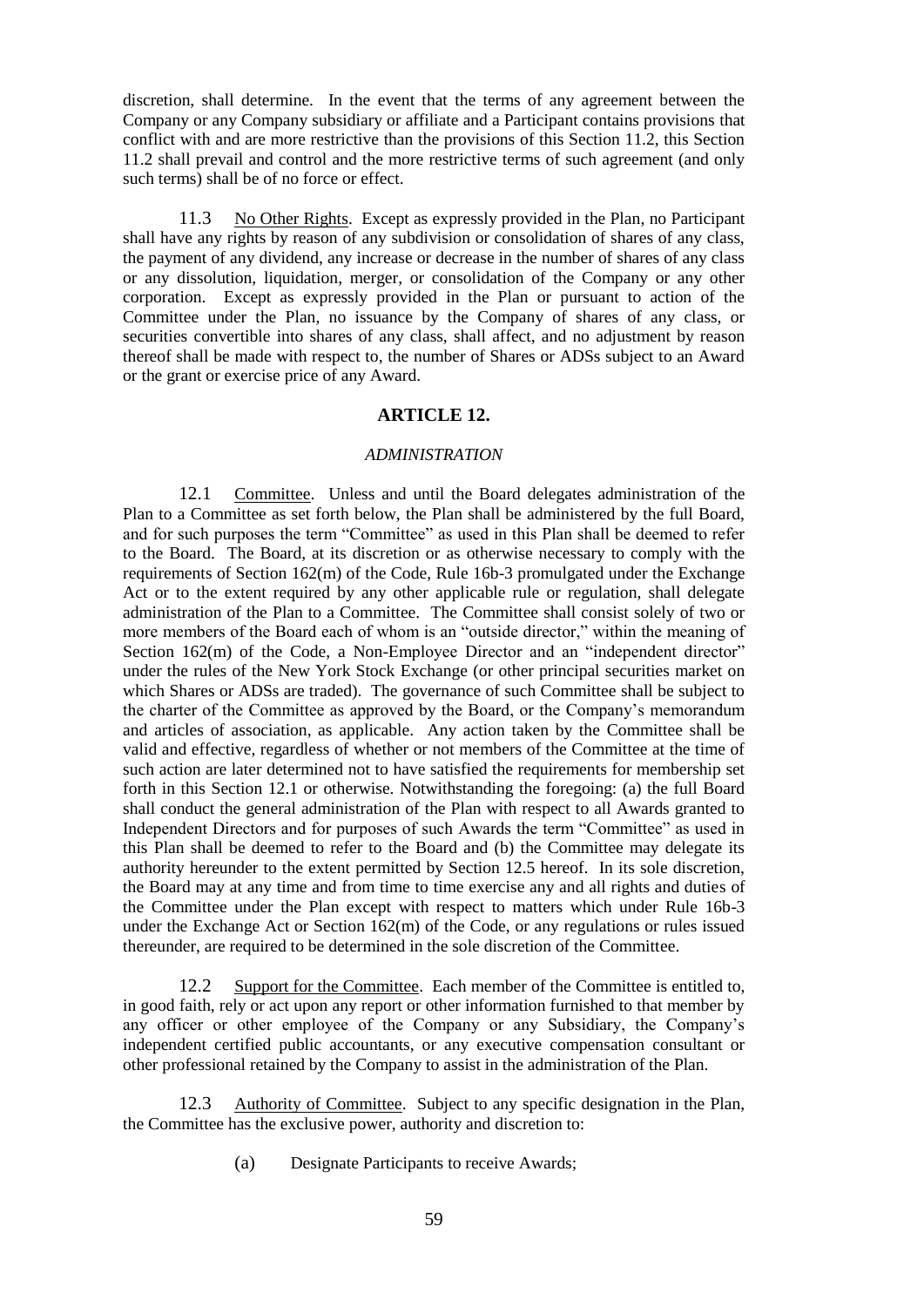(b) Determine the type or types of Awards to be granted to each Participant;

(c) Determine the number of Awards to be granted and the number of Shares or ADSs to which an Award will relate;

(d) Determine the terms and conditions of any Award granted pursuant to the Plan, including, but not limited to, the exercise price, grant price, or purchase price, any reload provision, any restrictions or limitations on the Award, any schedule for lapse of forfeiture restrictions or restrictions on the exercisability of an Award, and accelerations or waivers thereof, any provisions related to non-competition and recapture of gain on an Award, based in each case on such considerations as the Committee in its sole discretion determines; *provided, however*, that the Committee shall not have the authority to accelerate the vesting or waive the forfeiture of any Performance-Based Awards;

(e) Determine whether, to what extent, and pursuant to what circumstances an Award may be settled in, or the exercise price of an Award may be paid in, cash, Shares, ADSs, other Awards, or other property, or an Award may be canceled, forfeited, or surrendered;

(f) Prescribe the form of each Award Agreement, which need not be identical for each Participant;

(g) Decide all other matters that must be determined in connection with an Award;

(h) Establish, adopt, or revise any rules and regulations as it may deem necessary or advisable to administer the Plan;

(i) Interpret the terms of, and any matter arising pursuant to, the Plan or any Award Agreement; and

(j) Make all other decisions and determinations that may be required pursuant to the Plan or as the Committee deems necessary or advisable to administer the Plan.

12.4 Decisions Binding. The Committee's interpretation of the Plan, any Awards granted pursuant to the Plan, any Award Agreement and all decisions and determinations by the Committee with respect to the Plan are final, binding, and conclusive on all parties.

12.5 Delegation of Authority. To the extent permitted by applicable law, the Committee may from time to time delegate to a committee of one or more members of the Board or one or more officers of the Company the authority to grant or amend Awards to Participants other than (a) senior executives of the Company who are subject to Section 16 of the Exchange Act, (b) Covered Employees, or (c) officers of the Company (or members of the Board) to whom authority to grant or amend Awards has been delegated hereunder. Any delegation hereunder shall be subject to the restrictions and limits that the Committee specifies at the time of such delegation, and the Committee may at any time rescind the authority so delegated or appoint a new delegate. At all times, the delegate appointed under this Section 12.5 shall serve in such capacity at the pleasure of the Committee.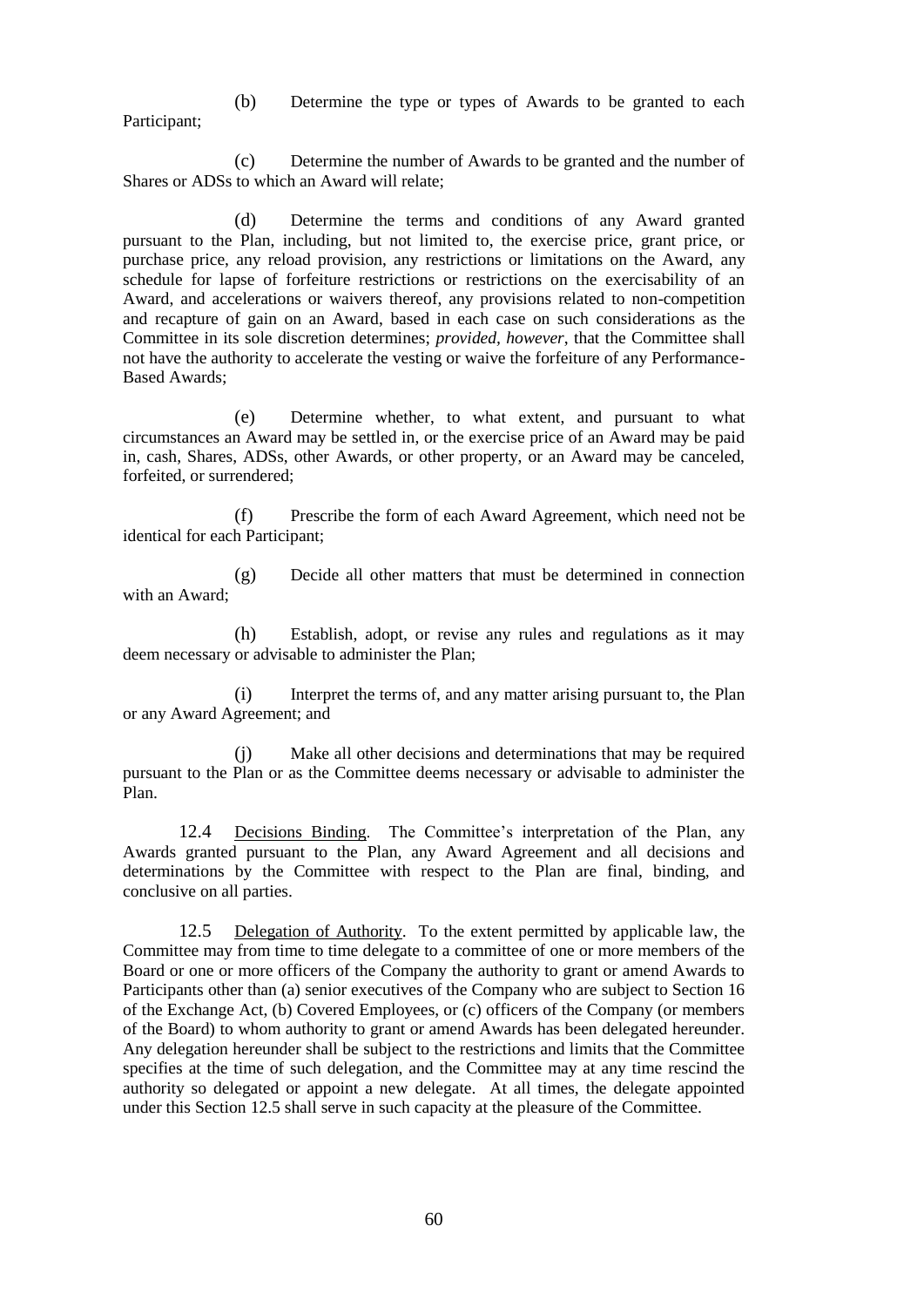#### **ARTICLE 13.**

#### *EFFECTIVE AND EXPIRATION DATE*

13.1 Effective Date. The Plan became effective as of the date the Plan was originally approved by the Company's shareholders i.e.  $1<sup>st</sup>$  June, 2006 following its adoption by the Board (the "*Effective Date*"). The Plan was deemed to be approved by the shareholders upon the affirmative vote of the holders of a majority of the shares of the Company present or represented and entitled to vote at a meeting duly held in accordance with the applicable provisions of the Company's memorandum and articles of association.

13.2 Expiration Date. The Plan will expire on, and no Award may be granted pursuant to the Plan after the tenth anniversary of the Effective Date. Any Awards that are outstanding on the tenth anniversary of the Effective Date shall remain in force according to the terms of the Plan and the applicable Award Agreement.

# **ARTICLE 14.**

# *AMENDMENT, MODIFICATION, AND TERMINATION*

14.1 Amendment, Modification, and Termination. Subject to Section 15.14 hereof, with the approval of the Board, at any time and from time to time, the Committee may terminate, amend or modify the Plan; *provided, however*, that (a) to the extent necessary and desirable to comply with any applicable law, regulation, or stock exchange rule, the Company shall obtain shareholder approval of any Plan amendment in such a manner and to such a degree as required, and (b) shareholder approval shall be required for any amendment to the Plan that (i) increases the number of shares or ADSs available under the Plan (other than any adjustment as provided by Article 11 hereof), (ii) permits the Committee to grant Options or SARs with an exercise price that is below Fair Market Value on the date of grant, (iii) permits the Committee to extend the exercise period for an Option or SAR beyond ten years from the date of grant or (iv) results in a material increase in benefits or a change in eligibility requirements. Notwithstanding any provision in this Plan to the contrary, absent approval of the shareholders of the Company, (I) no Option or SAR may be amended to reduce the per share exercise price of the shares subject to such Option or SAR below the per share exercise price as of the date the Award is granted, (II) except as permitted by Article 11 hereof, no Option or SAR may be granted in exchange for, or in connection with, the cancellation or surrender of an Option or SAR having a higher per share exercise price, and (III) except as permitted by Article 11 hereof, no Award may be granted in exchange for the cancellation or surrender of an Option or SAR with a per share exercise price that is greater than the Fair Market Value on the date of such grant or cancellation.

14.2 Awards Previously Granted. Except with respect to amendments made pursuant to Section 15.14 hereof, no termination, amendment, or modification of the Plan shall adversely affect in any material way any Award previously granted pursuant to the Plan without the prior written consent of the Participant.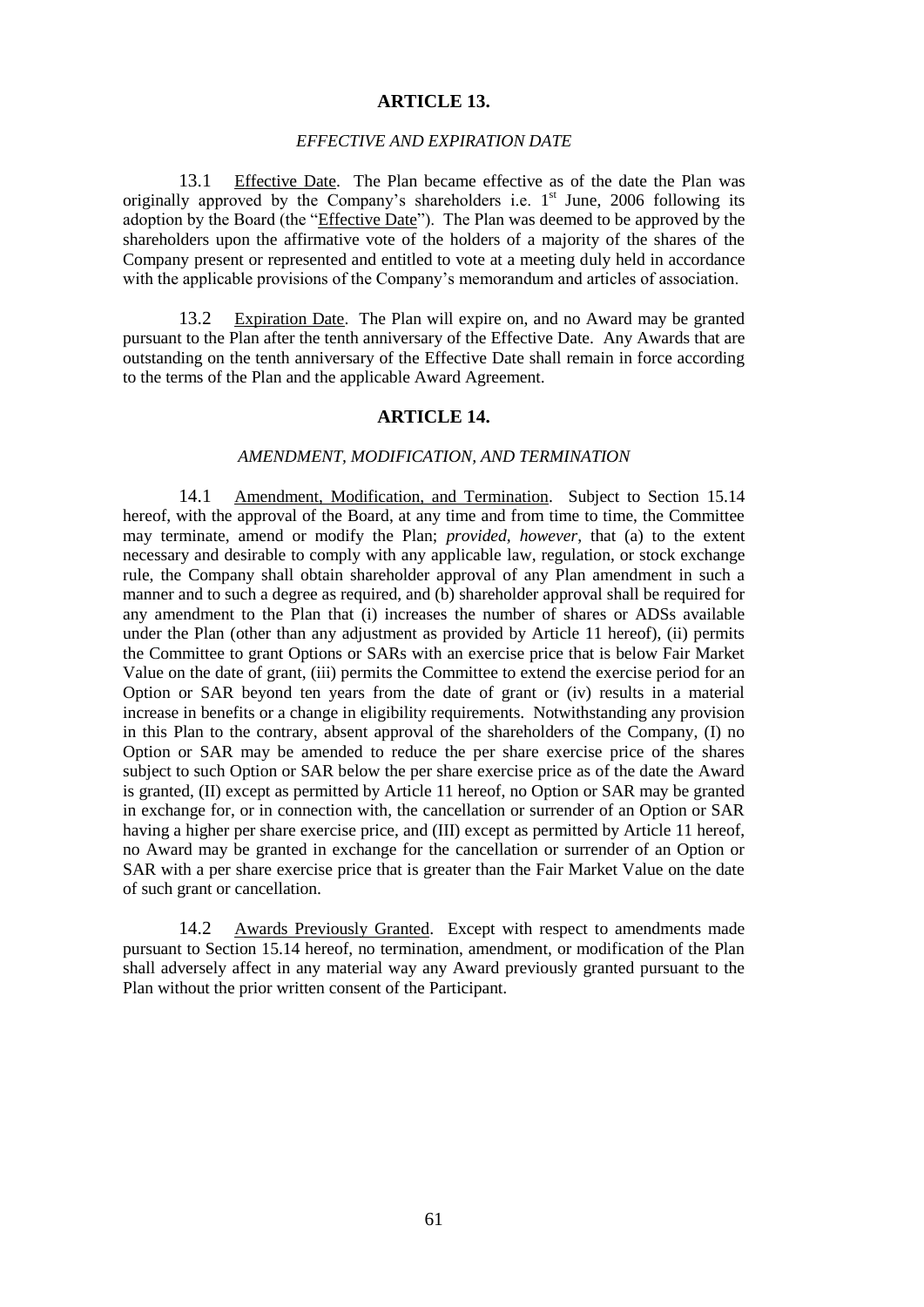### **ARTICLE 15.**

### *GENERAL PROVISIONS*

15.1 No Rights to Awards. No Eligible Individual or other person shall have any claim to be granted any Award pursuant to the Plan, and neither the Company nor the Committee is obligated to treat Eligible Individuals, Participants or any other persons uniformly.

15.2 No Shareholders Rights. Except as otherwise provided herein, a Participant shall have none of the rights of a shareholder with respect to Shares covered by any Award until the Participant becomes the record owner of such Shares.

15.3 Withholding. The Company or any Subsidiary shall have the authority and the right to deduct or withhold, or require a Participant to remit to the Company, an amount sufficient to satisfy federal, state, local and foreign taxes (including the Participant's employment tax obligations) required by law to be withheld with respect to any taxable event concerning a Participant arising as a result of this Plan. The Committee may in its discretion and in satisfaction of the foregoing requirement allow a Participant to elect to have the Company withhold Shares or ADSs otherwise issuable under an Award (or allow the return of Shares or ADSs) having a fair market value on the date of withholding equal to the sums required to be withheld. Notwithstanding any other provision of the Plan, the number of Shares or ADSs which may be withheld with respect to the issuance, vesting, exercise or payment of any Award (or which may be repurchased from the Participant of such Award within six months (or such other period as may be determined by the Committee) after such Shares or ADSs were acquired by the Participant from the Company) in order to satisfy the Participant's federal, state, local and foreign income and payroll tax liabilities with respect to the issuance, vesting, exercise or payment of the Award shall be limited to the number of shares which have a fair market value on the date of withholding or repurchase equal to the aggregate amount of such liabilities based on the minimum statutory withholding rates for federal, state, local and foreign income tax and payroll tax purposes that are applicable to such supplemental taxable income.

15.4 No Right to Employment or Services. Nothing in the Plan or any Award Agreement shall interfere with or limit in any way the right of the Company or any Subsidiary to terminate any Participant's employment or services at any time, nor confer upon any Participant any right to continue in the employ or service of the Company or any Subsidiary.

15.5 Unfunded Status of Awards. The Plan is intended to be an "unfunded" plan for incentive compensation. With respect to any payments not yet made to a Participant pursuant to an Award, nothing contained in the Plan or any Award Agreement shall give the Participant any rights that are greater than those of a general creditor of the Company or any Subsidiary.

15.6 Indemnification. To the extent allowable pursuant to applicable law, each member of the Committee or of the Board shall be indemnified and held harmless by the Company from any loss, cost, liability, or expense that may be imposed upon or reasonably incurred by such member in connection with or resulting from any claim, action, suit, or proceeding to which he or she may be a party or in which he or she may be involved by reason of any action or failure to act pursuant to the Plan and against and from any and all amounts paid by him or her in satisfaction of judgment in such action, suit, or proceeding against him or her; *provided*, he or she gives the Company an opportunity, at its own expense, to handle and defend the same before he or she undertakes to handle and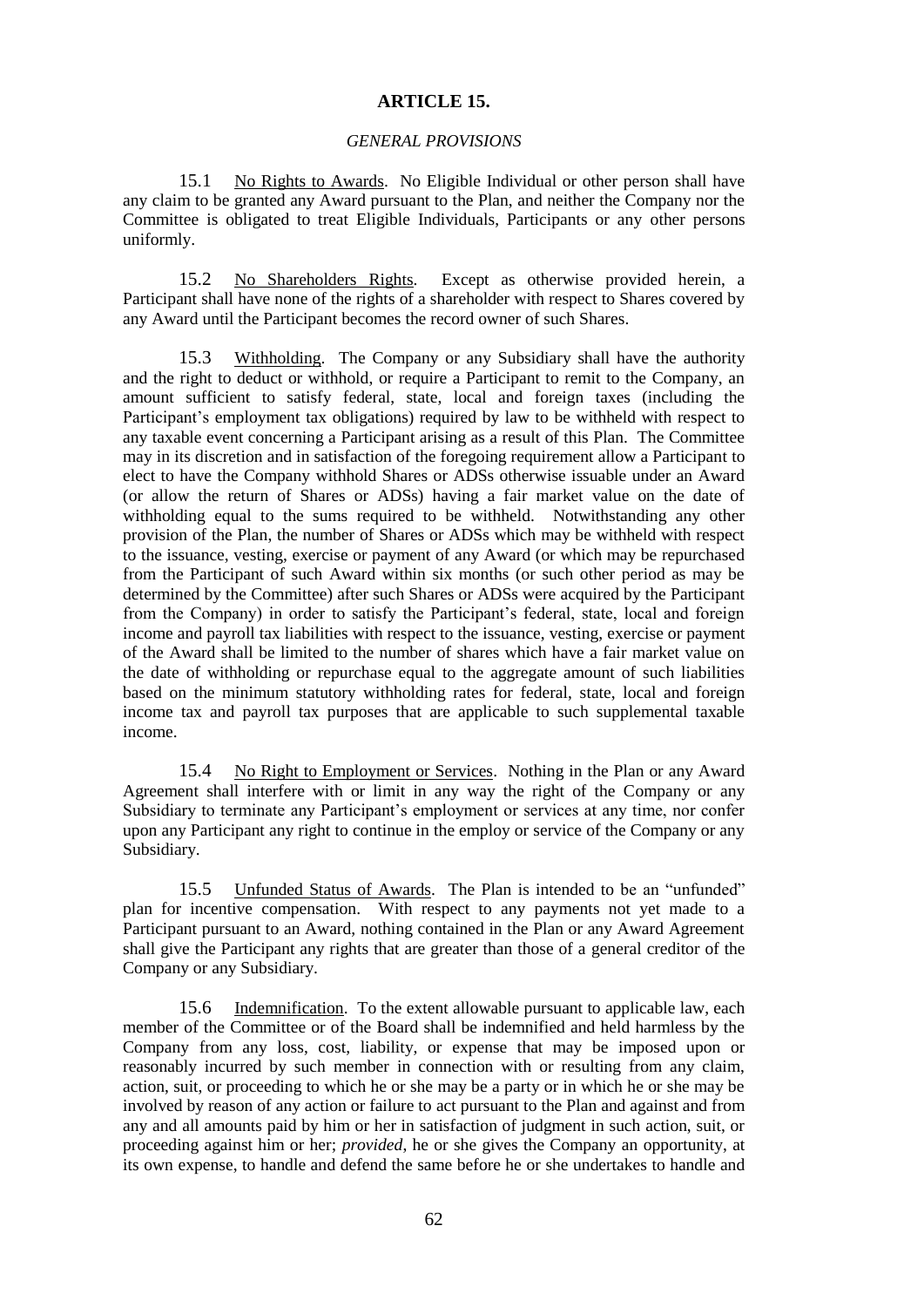defend it on his or her own behalf. The foregoing right of indemnification shall not be exclusive of any other rights of indemnification to which such persons may be entitled pursuant to the Company's articles of association, as a matter of law, or otherwise, or any power that the Company may have to indemnify them or hold them harmless.

15.7 Relationship to Other Benefits. No payment pursuant to the Plan shall be taken into account in determining any benefits pursuant to any pension, retirement, savings, profit sharing, group insurance, welfare or other benefit plan of the Company or any Subsidiary except to the extent otherwise expressly provided in writing in such other plan or an agreement thereunder.

15.8 Expenses. The expenses of administering the Plan shall be borne by the Company and its Subsidiaries.

15.9 Titles and Headings. The titles and headings of the Sections in the Plan are for convenience of reference only and, in the event of any conflict, the text of the Plan, rather than such titles or headings, shall control.

15.10 Fractional Shares. No fractional Shares or ADSs shall be issued and the Committee shall determine, in its discretion, whether cash shall be given in lieu of fractional shares or whether such fractional shares shall be eliminated by rounding up or down as appropriate.

15.11 Limitations Applicable to Section 16 Persons. Notwithstanding any other provision of the Plan, the Plan, and any Award granted or awarded to any Participant who is then subject to Section 16 of the Exchange Act, shall be subject to any additional limitations set forth in any applicable exemptive rule under Section 16 of the Exchange Act (including any amendment to Rule 16b-3 under the Exchange Act) that are requirements for the application of such exemptive rule. To the extent permitted by applicable law, the Plan and Awards granted or awarded hereunder shall be deemed amended to the extent necessary to conform to such applicable exemptive rule.

15.12 Government and Other Regulations. The obligation of the Company to make payment of awards in Shares or otherwise shall be subject to all applicable laws, rules, and regulations, and to such approvals by government agencies as may be required. The Company shall be under no obligation to register pursuant to the Securities Act, as amended, any of the Shares paid pursuant to the Plan. If the shares paid pursuant to the Plan may in certain circumstances be exempt from registration pursuant to the Securities Act, as amended, the Company may restrict the transfer of such shares in such manner as it deems advisable to ensure the availability of any such exemption.

15.13 Governing Law. The Plan and all Award Agreements shall be construed in accordance with and governed by the laws of the State of Delaware.

15.14 Section 409A. To the extent that the Committee determines that any Award granted under the Plan is subject to Section 409A of the Code, the Award Agreement evidencing such Award shall incorporate the terms and conditions required by Section 409A of the Code. To the extent applicable, the Plan and Award Agreements shall be interpreted in accordance with Section 409A of the Code and Department of Treasury regulations and other interpretive guidance issued thereunder, including without limitation any such regulations or other guidance that may be issued after the Effective Date. Notwithstanding any provision of the Plan to the contrary, in the event that following the Effective Date the Committee determines that any Award may be subject to Section 409A of the Code and related Department of Treasury guidance (including such Department of Treasury guidance as may be issued after the Effective Date), the Committee may adopt